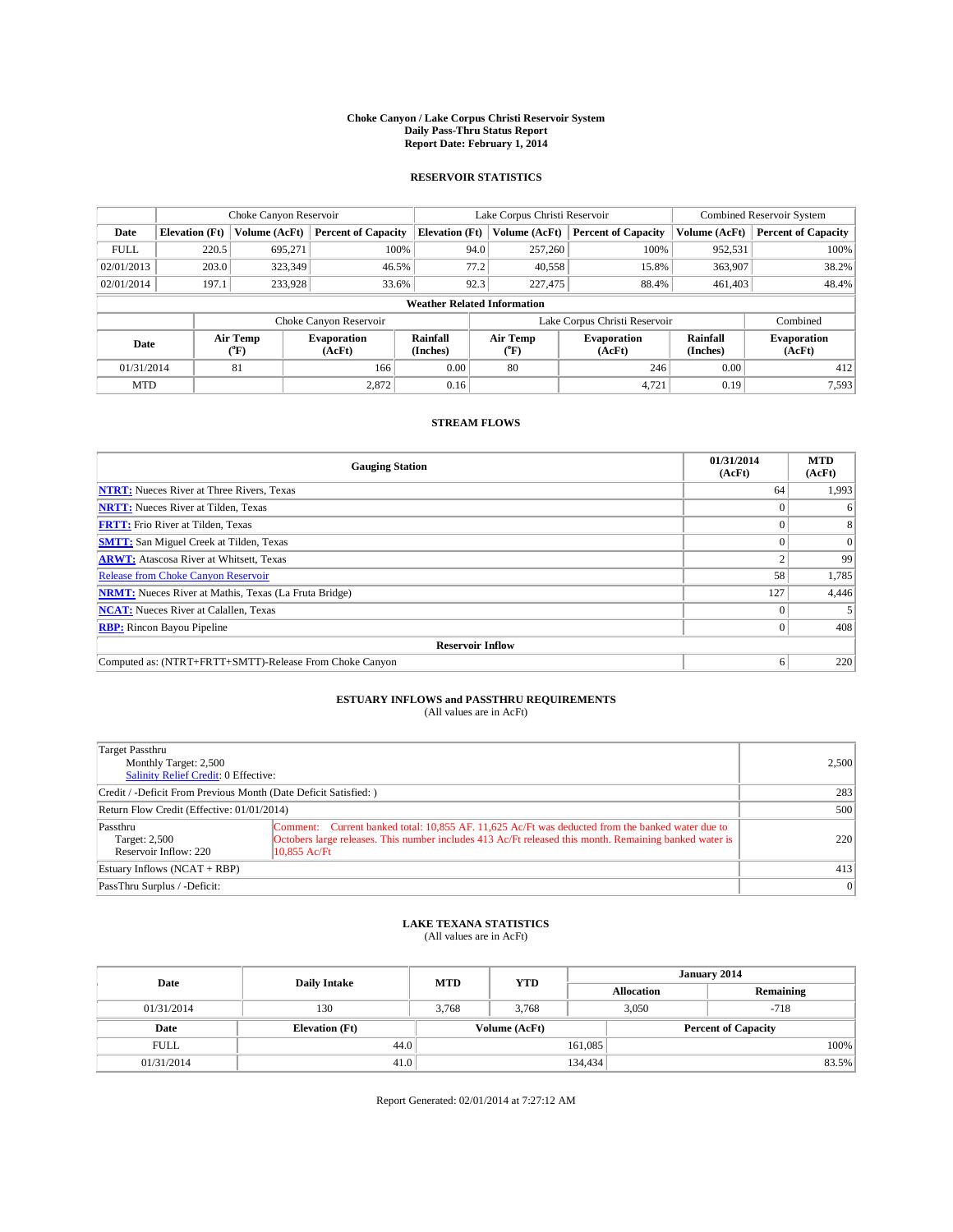#### **Choke Canyon / Lake Corpus Christi Reservoir System Daily Pass-Thru Status Report Report Date: February 2, 2014**

### **RESERVOIR STATISTICS**

|             |                                    | Choke Canyon Reservoir |                              |                       | Lake Corpus Christi Reservoir | <b>Combined Reservoir System</b> |                      |                              |  |
|-------------|------------------------------------|------------------------|------------------------------|-----------------------|-------------------------------|----------------------------------|----------------------|------------------------------|--|
| Date        | <b>Elevation</b> (Ft)              | Volume (AcFt)          | <b>Percent of Capacity</b>   | <b>Elevation (Ft)</b> | Volume (AcFt)                 | <b>Percent of Capacity</b>       | Volume (AcFt)        | Percent of Capacity          |  |
| <b>FULL</b> | 220.5                              | 695,271                | 100%                         | 94.0                  | 257,260                       | 100%                             | 952,531              | 100%                         |  |
| 02/02/2013  | 203.0                              | 323,517                | 46.5%                        | 77.2                  | 40,430                        | 15.7%                            | 363,947              | 38.2%                        |  |
| 02/02/2014  | 197.2                              | 234,470                | 33.7%                        | 92.3                  | 227,475                       | 88.4%                            | 461,945              | 48.5%                        |  |
|             | <b>Weather Related Information</b> |                        |                              |                       |                               |                                  |                      |                              |  |
|             |                                    |                        | Choke Canyon Reservoir       |                       |                               | Lake Corpus Christi Reservoir    |                      | Combined                     |  |
| Date        |                                    | Air Temp<br>(°F)       | <b>Evaporation</b><br>(AcFt) | Rainfall<br>(Inches)  | Air Temp<br>("F)              | <b>Evaporation</b><br>(AcFt)     | Rainfall<br>(Inches) | <b>Evaporation</b><br>(AcFt) |  |
| 02/01/2014  |                                    | 82                     | 119                          | 0.00                  | 83                            | 175                              | 0.00                 | 294                          |  |
| <b>MTD</b>  |                                    |                        | 119                          | 0.00                  |                               | 175                              | 0.00                 | 294                          |  |

### **STREAM FLOWS**

| <b>Gauging Station</b>                                       | 02/01/2014<br>(AcFt) | <b>MTD</b><br>(AcFt) |  |  |  |
|--------------------------------------------------------------|----------------------|----------------------|--|--|--|
| <b>NTRT:</b> Nueces River at Three Rivers, Texas             | 64                   | 64                   |  |  |  |
| <b>NRTT:</b> Nueces River at Tilden, Texas                   |                      | $\Omega$             |  |  |  |
| <b>FRTT:</b> Frio River at Tilden, Texas                     |                      | $\overline{0}$       |  |  |  |
| <b>SMTT:</b> San Miguel Creek at Tilden, Texas               |                      | $\Omega$             |  |  |  |
| <b>ARWT:</b> Atascosa River at Whitsett, Texas               |                      | 3                    |  |  |  |
| <b>Release from Choke Canyon Reservoir</b>                   | 58                   | 58                   |  |  |  |
| <b>NRMT:</b> Nueces River at Mathis, Texas (La Fruta Bridge) | 151                  | 151                  |  |  |  |
| <b>NCAT:</b> Nueces River at Calallen, Texas                 |                      | $\Omega$             |  |  |  |
| <b>RBP:</b> Rincon Bayou Pipeline                            |                      | $\Omega$             |  |  |  |
| <b>Reservoir Inflow</b>                                      |                      |                      |  |  |  |
| Computed as: (NTRT+FRTT+SMTT)-Release From Choke Canyon      |                      | 6                    |  |  |  |

# **ESTUARY INFLOWS and PASSTHRU REQUIREMENTS**<br>(All values are in AcFt)

| Target Passthru                                                  |                                           |   |  |  |
|------------------------------------------------------------------|-------------------------------------------|---|--|--|
| Monthly Target: 2,500                                            |                                           |   |  |  |
| Salinity Relief Credit: 0 Effective:                             |                                           |   |  |  |
| Credit / -Deficit From Previous Month (Date Deficit Satisfied: ) | 0                                         |   |  |  |
| Return Flow Credit (Effective: 02/01/2014)                       |                                           |   |  |  |
| Passthru<br>Target: 2,500                                        | Comment: Current banked total: 10,855 AF. | 6 |  |  |
| Reservoir Inflow: 6                                              |                                           |   |  |  |
| Estuary Inflows (NCAT + RBP)                                     |                                           |   |  |  |
| PassThru Surplus / -Deficit:                                     | 0                                         |   |  |  |

# **LAKE TEXANA STATISTICS** (All values are in AcFt)

| Date        | <b>Daily Intake</b>   | <b>MTD</b>    | <b>YTD</b> | February 2014 |                            |           |  |
|-------------|-----------------------|---------------|------------|---------------|----------------------------|-----------|--|
|             |                       |               |            |               | <b>Allocation</b>          | Remaining |  |
| 02/01/2014  | 143                   | 143           | 3,910      |               | 3,040<br>2,897             |           |  |
| Date        | <b>Elevation</b> (Ft) | Volume (AcFt) |            |               | <b>Percent of Capacity</b> |           |  |
| <b>FULL</b> | 44.0                  |               |            | 161,085       |                            | 100%      |  |
| 02/01/2014  | 41.0                  |               |            | 134,434       |                            | 83.5%     |  |

Report Generated: 02/02/2014 at 8:12:41 AM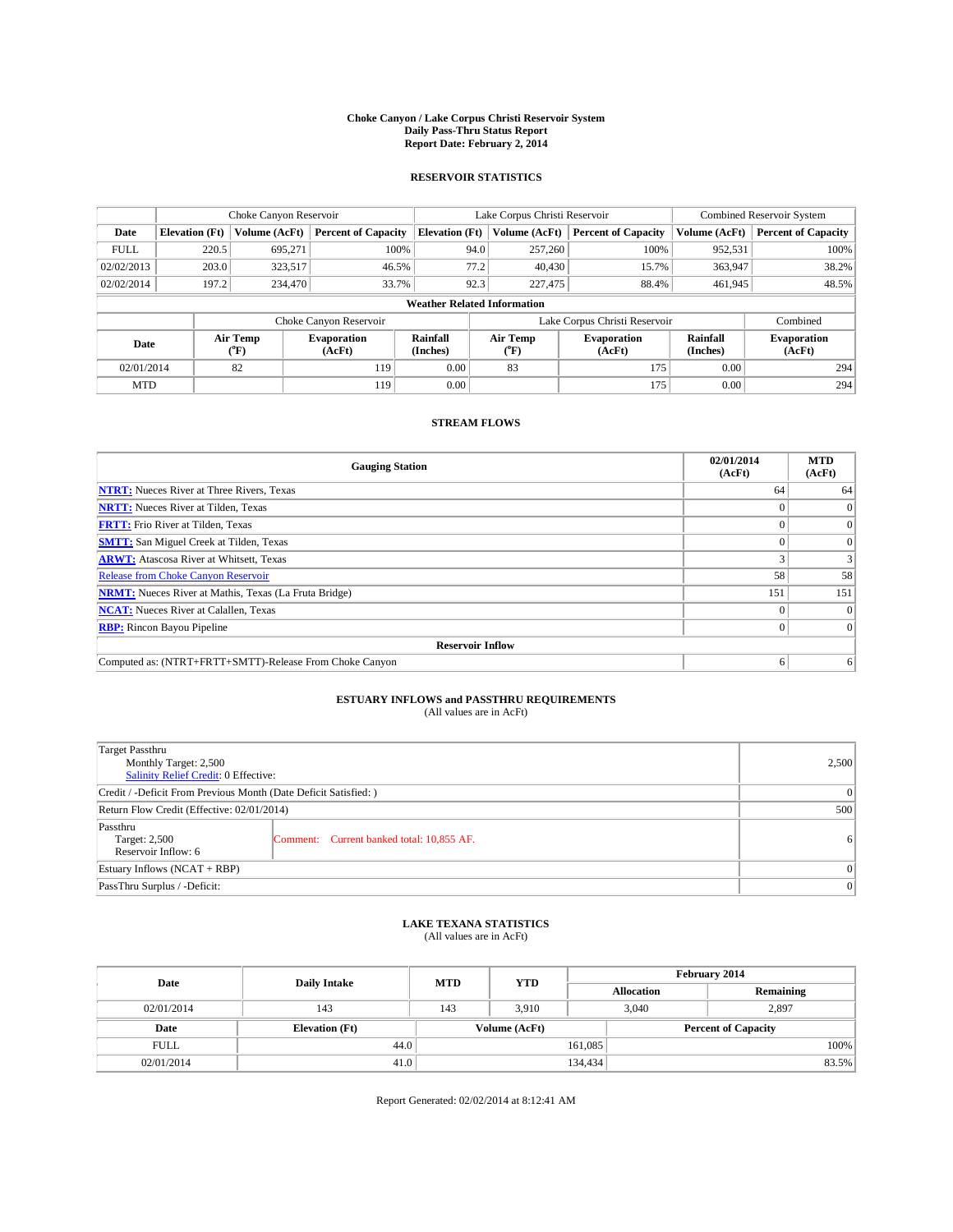#### **Choke Canyon / Lake Corpus Christi Reservoir System Daily Pass-Thru Status Report Report Date: February 3, 2014**

### **RESERVOIR STATISTICS**

|             | Choke Canyon Reservoir             |                  | Lake Corpus Christi Reservoir |                       |                  |               | <b>Combined Reservoir System</b> |                      |                              |
|-------------|------------------------------------|------------------|-------------------------------|-----------------------|------------------|---------------|----------------------------------|----------------------|------------------------------|
| Date        | <b>Elevation</b> (Ft)              | Volume (AcFt)    | <b>Percent of Capacity</b>    | <b>Elevation (Ft)</b> |                  | Volume (AcFt) | <b>Percent of Capacity</b>       | Volume (AcFt)        | <b>Percent of Capacity</b>   |
| <b>FULL</b> | 220.5                              | 695.271          | 100%                          |                       | 94.0             | 257,260       | 100%                             | 952,531              | 100%                         |
| 02/03/2013  | 202.9                              | 322,679          | 46.4%                         |                       | 77.2             | 40,558        | 15.8%                            | 363,237              | 38.1%                        |
| 02/03/2014  | 197.1                              | 233,792          | 33.6%                         |                       | 92.4             | 227,828       | 88.6%                            | 461.620              | 48.5%                        |
|             | <b>Weather Related Information</b> |                  |                               |                       |                  |               |                                  |                      |                              |
|             |                                    |                  | Choke Canyon Reservoir        |                       |                  |               | Lake Corpus Christi Reservoir    |                      | Combined                     |
| Date        |                                    | Air Temp<br>(°F) | <b>Evaporation</b><br>(AcFt)  | Rainfall<br>(Inches)  | Air Temp<br>(°F) |               | <b>Evaporation</b><br>(AcFt)     | Rainfall<br>(Inches) | <b>Evaporation</b><br>(AcFt) |
| 02/02/2014  |                                    | 67               | 95                            | 0.02                  | 67               |               | 113                              | 0.00                 | 208                          |
| <b>MTD</b>  |                                    |                  | 214                           | 0.02                  |                  |               | 288                              | 0.00                 | 502                          |

### **STREAM FLOWS**

| <b>Gauging Station</b>                                       | 02/02/2014<br>(AcFt) | <b>MTD</b><br>(AcFt) |  |  |  |  |
|--------------------------------------------------------------|----------------------|----------------------|--|--|--|--|
| <b>NTRT:</b> Nueces River at Three Rivers, Texas             | 64                   | 127                  |  |  |  |  |
| <b>NRTT:</b> Nueces River at Tilden, Texas                   |                      |                      |  |  |  |  |
| <b>FRTT:</b> Frio River at Tilden, Texas                     |                      | $\overline{0}$       |  |  |  |  |
| <b>SMTT:</b> San Miguel Creek at Tilden, Texas               |                      | $\Omega$             |  |  |  |  |
| <b>ARWT:</b> Atascosa River at Whitsett, Texas               |                      | 6                    |  |  |  |  |
| <b>Release from Choke Canyon Reservoir</b>                   | 58                   | 115                  |  |  |  |  |
| <b>NRMT:</b> Nueces River at Mathis, Texas (La Fruta Bridge) | 222                  | 373                  |  |  |  |  |
| <b>NCAT:</b> Nueces River at Calallen, Texas                 |                      | $\Omega$             |  |  |  |  |
| <b>RBP:</b> Rincon Bayou Pipeline                            |                      | $\Omega$             |  |  |  |  |
| <b>Reservoir Inflow</b>                                      |                      |                      |  |  |  |  |
| Computed as: (NTRT+FRTT+SMTT)-Release From Choke Canyon      | o                    | 12                   |  |  |  |  |

# **ESTUARY INFLOWS and PASSTHRU REQUIREMENTS**<br>(All values are in AcFt)

| <b>Target Passthru</b><br>Monthly Target: 2,500<br>Salinity Relief Credit: 0 Effective: |                                           |    |  |  |
|-----------------------------------------------------------------------------------------|-------------------------------------------|----|--|--|
| Credit / -Deficit From Previous Month (Date Deficit Satisfied: )                        | 0                                         |    |  |  |
| Return Flow Credit (Effective: 02/01/2014)                                              | 500                                       |    |  |  |
| Passthru<br>Target: 2,500<br>Reservoir Inflow: 12                                       | Comment: Current banked total: 10,855 AF. | 12 |  |  |
| Estuary Inflows (NCAT + RBP)                                                            |                                           |    |  |  |
| PassThru Surplus / -Deficit:                                                            | $\Omega$                                  |    |  |  |

## **LAKE TEXANA STATISTICS** (All values are in AcFt)

| Date        |                       | <b>MTD</b> | <b>YTD</b>    | February 2014     |                            |           |  |
|-------------|-----------------------|------------|---------------|-------------------|----------------------------|-----------|--|
|             | <b>Daily Intake</b>   |            |               | <b>Allocation</b> |                            | Remaining |  |
| 02/02/2014  | 158                   | 300        | 4.068         |                   | 3,040<br>2.740             |           |  |
| Date        | <b>Elevation</b> (Ft) |            | Volume (AcFt) |                   | <b>Percent of Capacity</b> |           |  |
| <b>FULL</b> | 44.0                  |            |               | 161,085           |                            | 100%      |  |
| 02/02/2014  | 41.0                  |            |               | 134,434           |                            | 83.5%     |  |

Report Generated: 02/03/2014 at 8:38:25 AM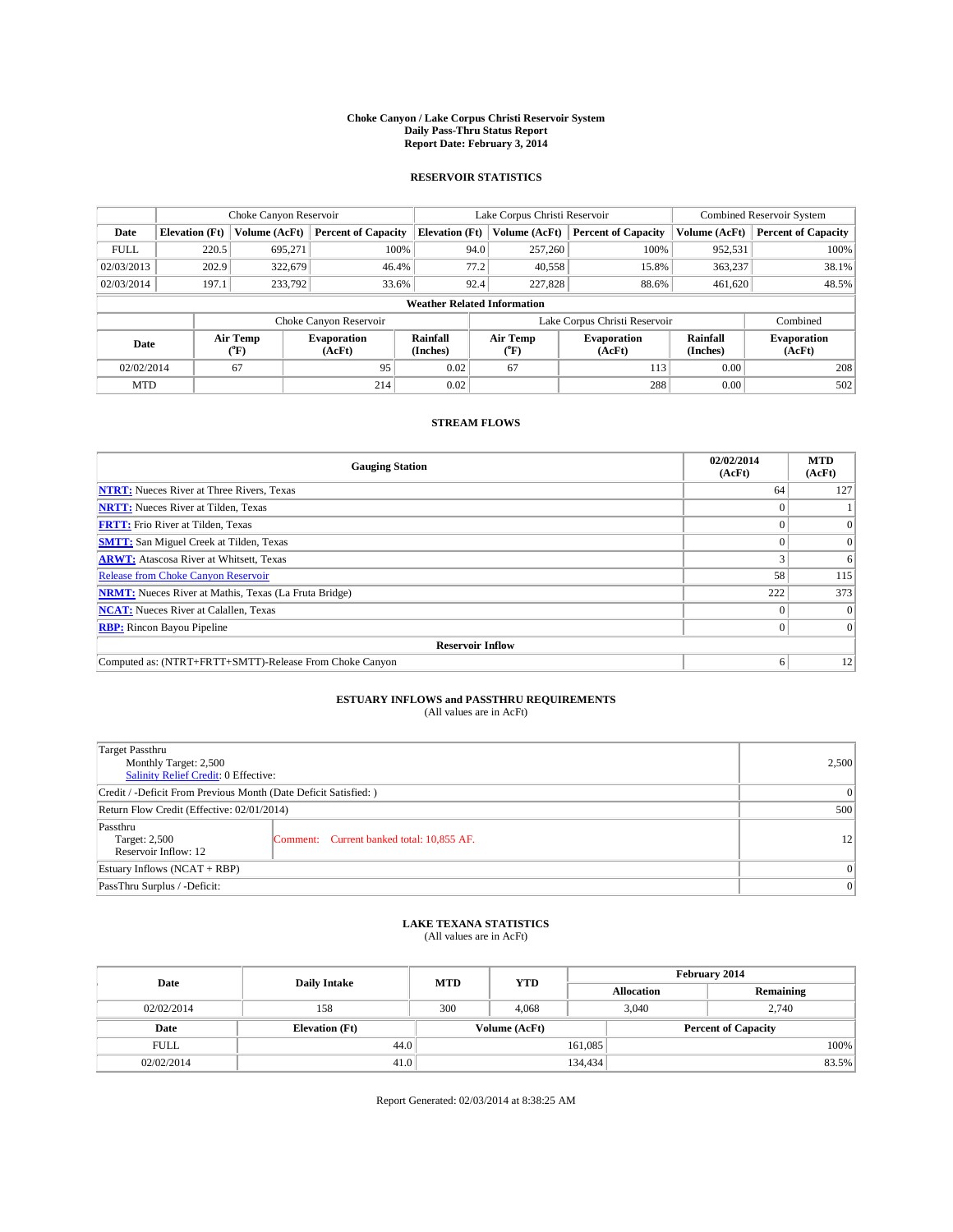#### **Choke Canyon / Lake Corpus Christi Reservoir System Daily Pass-Thru Status Report Report Date: February 4, 2014**

### **RESERVOIR STATISTICS**

|                                                                                  | Choke Canyon Reservoir |               |                            |                              | Lake Corpus Christi Reservoir      | <b>Combined Reservoir System</b> |               |                            |
|----------------------------------------------------------------------------------|------------------------|---------------|----------------------------|------------------------------|------------------------------------|----------------------------------|---------------|----------------------------|
| Date                                                                             | <b>Elevation</b> (Ft)  | Volume (AcFt) | <b>Percent of Capacity</b> | <b>Elevation (Ft)</b>        | Volume (AcFt)                      | <b>Percent of Capacity</b>       | Volume (AcFt) | <b>Percent of Capacity</b> |
| <b>FULL</b>                                                                      | 220.5                  | 695.271       | 100%                       |                              | 94.0<br>257,260                    | 100%                             | 952,531       | 100%                       |
| 02/04/2013                                                                       | 202.9                  | 322,846       | 46.4%                      |                              | 77.2<br>40,430                     | 15.7%                            | 363,276       | 38.1%                      |
| 02/04/2014                                                                       | 197.1                  | 233,521       | 33.6%                      |                              | 92.4<br>227,828                    | 88.6%                            | 461.349       | 48.4%                      |
|                                                                                  |                        |               |                            |                              | <b>Weather Related Information</b> |                                  |               |                            |
|                                                                                  |                        |               | Choke Canyon Reservoir     |                              |                                    | Lake Corpus Christi Reservoir    |               | Combined                   |
| Rainfall<br>Air Temp<br><b>Evaporation</b><br>Date<br>(Inches)<br>(°F)<br>(AcFt) |                        |               | Air Temp<br>(°F)           | <b>Evaporation</b><br>(AcFt) | Rainfall<br>(Inches)               | <b>Evaporation</b><br>(AcFt)     |               |                            |
| 02/03/2014                                                                       |                        | 42            | 39                         | 0.12                         | 43                                 | 51                               | 0.02          | 90                         |
| <b>MTD</b>                                                                       |                        |               | 253                        | 0.14                         |                                    | 339                              | 0.02          | 592                        |

### **STREAM FLOWS**

| <b>Gauging Station</b>                                       | 02/03/2014<br>(AcFt) | <b>MTD</b><br>(AcFt) |  |  |  |  |
|--------------------------------------------------------------|----------------------|----------------------|--|--|--|--|
| <b>NTRT:</b> Nueces River at Three Rivers, Texas             | 64                   | 191                  |  |  |  |  |
| <b>NRTT:</b> Nueces River at Tilden, Texas                   |                      |                      |  |  |  |  |
| <b>FRTT:</b> Frio River at Tilden, Texas                     |                      | $\overline{0}$       |  |  |  |  |
| <b>SMTT:</b> San Miguel Creek at Tilden, Texas               |                      | $\Omega$             |  |  |  |  |
| <b>ARWT:</b> Atascosa River at Whitsett, Texas               |                      | 9                    |  |  |  |  |
| <b>Release from Choke Canyon Reservoir</b>                   | 58                   | 173                  |  |  |  |  |
| <b>NRMT:</b> Nueces River at Mathis, Texas (La Fruta Bridge) | 264                  | 637                  |  |  |  |  |
| <b>NCAT:</b> Nueces River at Calallen, Texas                 |                      | $\Omega$             |  |  |  |  |
| <b>RBP:</b> Rincon Bayou Pipeline                            | 70                   | 70                   |  |  |  |  |
| <b>Reservoir Inflow</b>                                      |                      |                      |  |  |  |  |
| Computed as: (NTRT+FRTT+SMTT)-Release From Choke Canyon      | 6                    | 18                   |  |  |  |  |

# **ESTUARY INFLOWS and PASSTHRU REQUIREMENTS**<br>(All values are in AcFt)

| Target Passthru<br>Monthly Target: 2,500                         | 2,500                                     |           |  |  |  |
|------------------------------------------------------------------|-------------------------------------------|-----------|--|--|--|
| Salinity Relief Credit: 0 Effective:                             |                                           |           |  |  |  |
| Credit / -Deficit From Previous Month (Date Deficit Satisfied: ) |                                           |           |  |  |  |
| Return Flow Credit (Effective: 02/01/2014)                       |                                           |           |  |  |  |
| Passthru<br>Target: 2,500<br>Reservoir Inflow: 18                | Comment: Current banked total: 10,855 AF. | <b>18</b> |  |  |  |
| Estuary Inflows (NCAT + RBP)                                     | <b>70</b>                                 |           |  |  |  |
| PassThru Surplus / -Deficit:                                     | 0                                         |           |  |  |  |

# **LAKE TEXANA STATISTICS** (All values are in AcFt)

| Date        | <b>Daily Intake</b>   | <b>MTD</b> | <b>YTD</b>    | February 2014 |                            |           |  |
|-------------|-----------------------|------------|---------------|---------------|----------------------------|-----------|--|
|             |                       |            |               |               | <b>Allocation</b>          | Remaining |  |
| 02/03/2014  | 156                   | 456        | 4,224         |               | 3,040<br>2,584             |           |  |
| Date        | <b>Elevation</b> (Ft) |            | Volume (AcFt) |               | <b>Percent of Capacity</b> |           |  |
| <b>FULL</b> | 44.0                  |            |               | 161,085       |                            | 100%      |  |
| 02/03/2014  | 41.1                  |            |               | 135,282       |                            | 84.0%     |  |

Report Generated: 02/04/2014 at 8:48:56 AM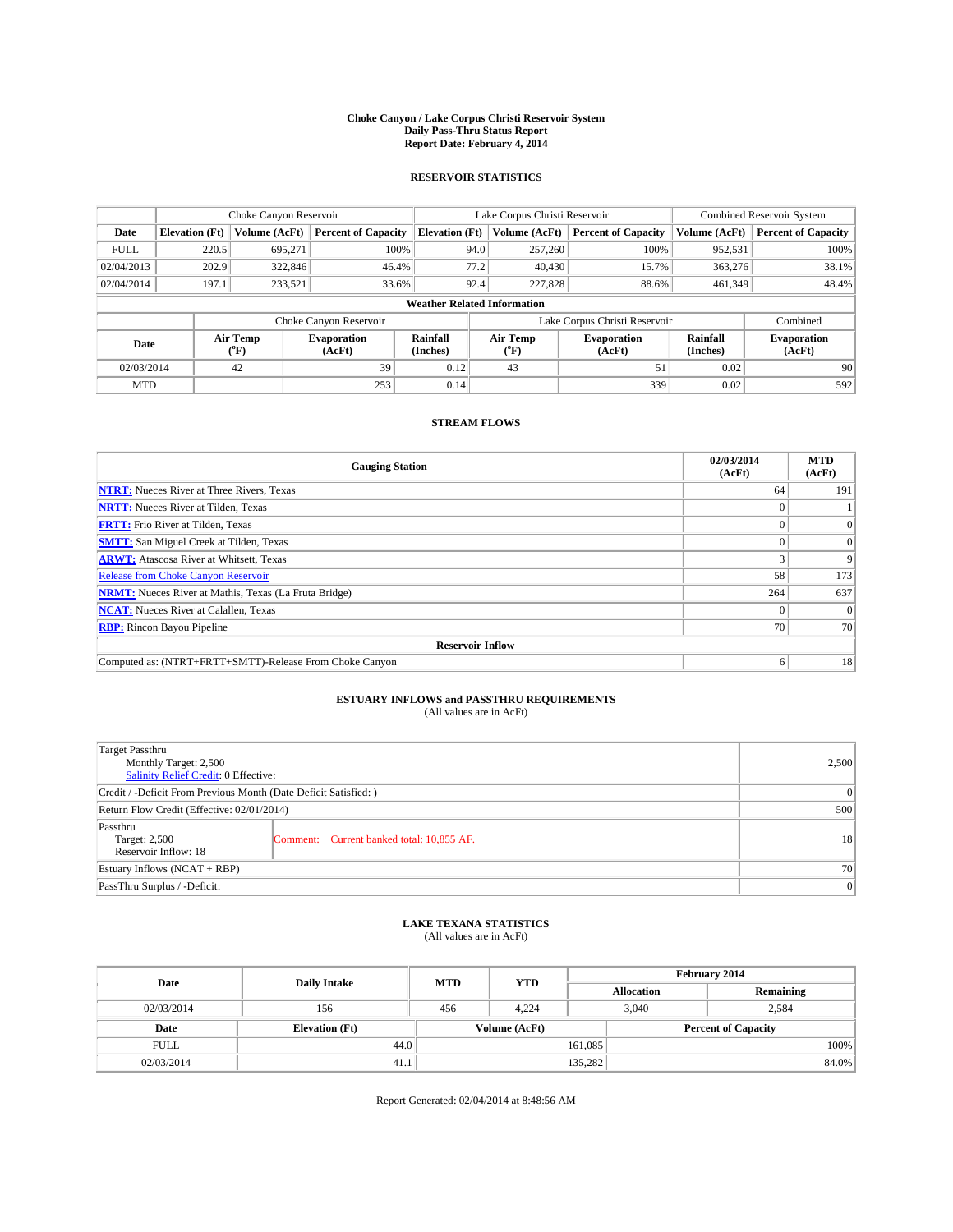#### **Choke Canyon / Lake Corpus Christi Reservoir System Daily Pass-Thru Status Report Report Date: February 5, 2014**

### **RESERVOIR STATISTICS**

|                                                          | Choke Canyon Reservoir |                      |                            |                                    | Lake Corpus Christi Reservoir               | <b>Combined Reservoir System</b> |               |                     |
|----------------------------------------------------------|------------------------|----------------------|----------------------------|------------------------------------|---------------------------------------------|----------------------------------|---------------|---------------------|
| Date                                                     | <b>Elevation</b> (Ft)  | Volume (AcFt)        | <b>Percent of Capacity</b> | <b>Elevation (Ft)</b>              | Volume (AcFt)<br><b>Percent of Capacity</b> |                                  | Volume (AcFt) | Percent of Capacity |
| <b>FULL</b>                                              | 220.5                  | 695.271              | 100%                       | 94.0                               | 257,260                                     | 100%                             | 952,531       | 100%                |
| 02/05/2013                                               | 202.9                  | 322,679              | 46.4%                      | 77.2                               | 40.494                                      | 15.7%                            | 363,173       | 38.1%               |
| 02/05/2014                                               | 197.1                  | 233,521              | 33.6%                      | 92.3                               | 226,418                                     | 88.0%                            | 459,939       | 48.3%               |
|                                                          |                        |                      |                            | <b>Weather Related Information</b> |                                             |                                  |               |                     |
|                                                          |                        |                      | Choke Canyon Reservoir     |                                    |                                             | Lake Corpus Christi Reservoir    |               | Combined            |
| Air Temp<br><b>Evaporation</b><br>Date<br>(°F)<br>(AcFt) |                        | Rainfall<br>(Inches) | Air Temp<br>(°F)           | <b>Evaporation</b><br>(AcFt)       | Rainfall<br>(Inches)                        | <b>Evaporation</b><br>(AcFt)     |               |                     |
| 02/04/2014                                               |                        | 60                   | 47                         | 0.02                               | 58                                          | 62                               | 0.02          | 109                 |
| <b>MTD</b>                                               |                        |                      | 300                        | 0.16                               |                                             | 401                              | 0.04          | 701                 |

### **STREAM FLOWS**

| <b>Gauging Station</b>                                       | 02/04/2014<br>(AcFt) | <b>MTD</b><br>(AcFt) |  |  |  |  |
|--------------------------------------------------------------|----------------------|----------------------|--|--|--|--|
| <b>NTRT:</b> Nueces River at Three Rivers, Texas             | 64                   | 254                  |  |  |  |  |
| <b>NRTT:</b> Nueces River at Tilden, Texas                   |                      |                      |  |  |  |  |
| <b>FRTT:</b> Frio River at Tilden, Texas                     |                      | $\Omega$             |  |  |  |  |
| <b>SMTT:</b> San Miguel Creek at Tilden, Texas               |                      | $\Omega$             |  |  |  |  |
| <b>ARWT:</b> Atascosa River at Whitsett, Texas               |                      | 13                   |  |  |  |  |
| <b>Release from Choke Canyon Reservoir</b>                   | 58                   | 230                  |  |  |  |  |
| <b>NRMT:</b> Nueces River at Mathis, Texas (La Fruta Bridge) | 318                  | 955                  |  |  |  |  |
| <b>NCAT:</b> Nueces River at Calallen, Texas                 |                      | $\Omega$             |  |  |  |  |
| <b>RBP:</b> Rincon Bayou Pipeline                            | 202                  | 271                  |  |  |  |  |
| <b>Reservoir Inflow</b>                                      |                      |                      |  |  |  |  |
| Computed as: (NTRT+FRTT+SMTT)-Release From Choke Canyon      | 6                    | 24                   |  |  |  |  |

# **ESTUARY INFLOWS and PASSTHRU REQUIREMENTS**<br>(All values are in AcFt)

| Target Passthru                                                  |                                           |    |  |  |  |
|------------------------------------------------------------------|-------------------------------------------|----|--|--|--|
| Monthly Target: 2,500                                            |                                           |    |  |  |  |
| Salinity Relief Credit: 0 Effective:                             |                                           |    |  |  |  |
| Credit / -Deficit From Previous Month (Date Deficit Satisfied: ) |                                           |    |  |  |  |
| Return Flow Credit (Effective: 02/01/2014)                       |                                           |    |  |  |  |
| Passthru<br>Target: 2,500                                        | Comment: Current banked total: 10,855 AF. | 24 |  |  |  |
| Reservoir Inflow: 24                                             |                                           |    |  |  |  |
| Estuary Inflows (NCAT + RBP)                                     |                                           |    |  |  |  |
| PassThru Surplus / -Deficit:                                     | 0                                         |    |  |  |  |

# **LAKE TEXANA STATISTICS** (All values are in AcFt)

| Date        | <b>Daily Intake</b>   | <b>MTD</b>    | <b>YTD</b> | February 2014 |                   |                            |  |
|-------------|-----------------------|---------------|------------|---------------|-------------------|----------------------------|--|
|             |                       |               |            |               | <b>Allocation</b> | Remaining                  |  |
| 02/04/2014  | 156                   | 612           | 4.380      |               | 3,040<br>2,428    |                            |  |
| Date        | <b>Elevation</b> (Ft) | Volume (AcFt) |            |               |                   | <b>Percent of Capacity</b> |  |
| <b>FULL</b> | 44.0                  |               |            | 161,085       |                   | 100%                       |  |
| 02/04/2014  | 41.1                  |               |            | 135,282       |                   | 84.0%                      |  |

Report Generated: 02/05/2014 at 8:54:33 AM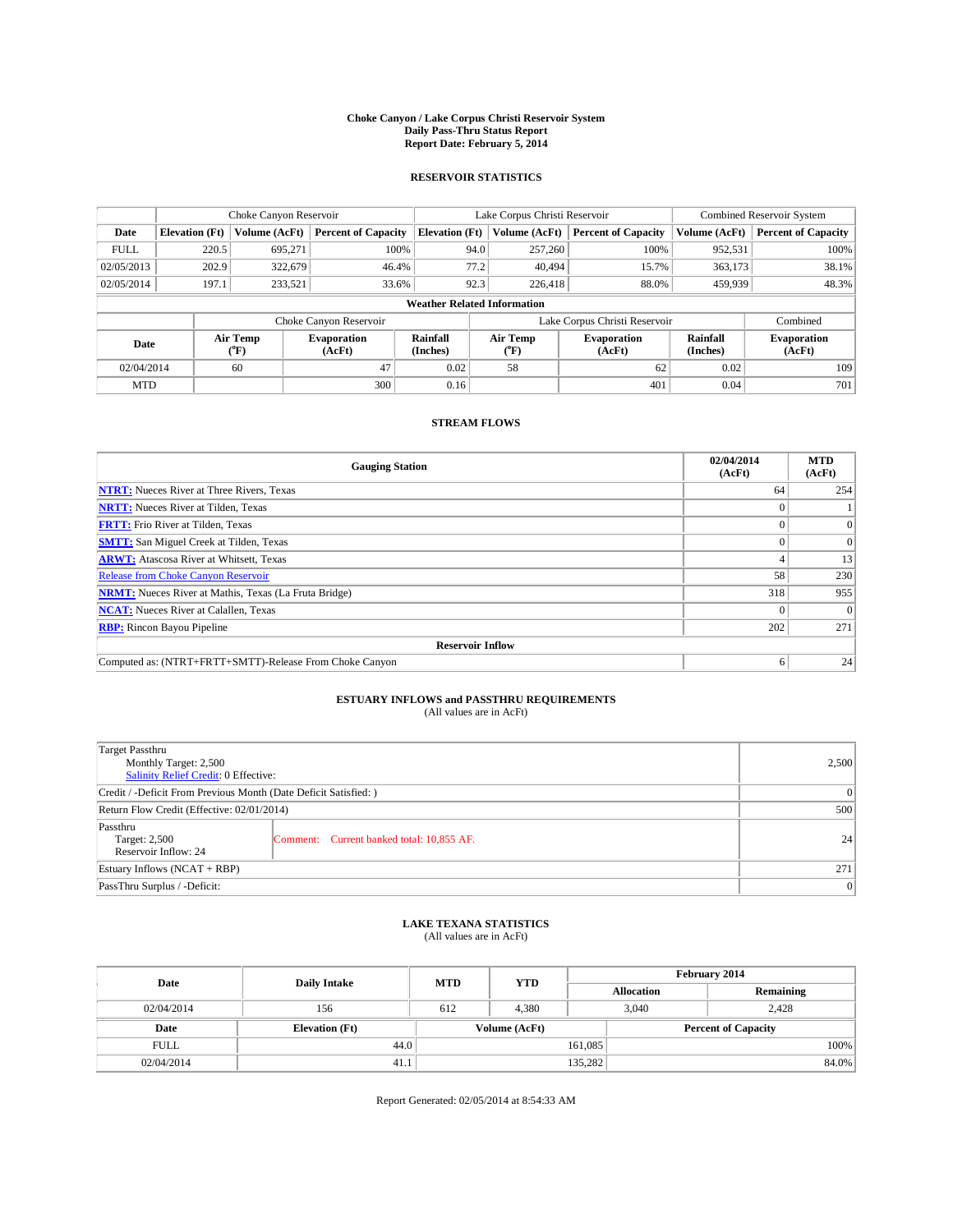#### **Choke Canyon / Lake Corpus Christi Reservoir System Daily Pass-Thru Status Report Report Date: February 6, 2014**

### **RESERVOIR STATISTICS**

|                                                          | Choke Canyon Reservoir |                      |                            |                                    | Lake Corpus Christi Reservoir | <b>Combined Reservoir System</b> |               |                     |
|----------------------------------------------------------|------------------------|----------------------|----------------------------|------------------------------------|-------------------------------|----------------------------------|---------------|---------------------|
| Date                                                     | <b>Elevation</b> (Ft)  | Volume (AcFt)        | <b>Percent of Capacity</b> | <b>Elevation (Ft)</b>              | Volume (AcFt)                 | <b>Percent of Capacity</b>       | Volume (AcFt) | Percent of Capacity |
| <b>FULL</b>                                              | 220.5                  | 695.271              | 100%                       | 94.0                               | 257,260                       | 100%                             | 952,531       | 100%                |
| 02/06/2013                                               | 202.9                  | 322,679              | 46.4%                      | 77.2                               | 40.494                        | 15.7%                            | 363,173       | 38.1%               |
| 02/06/2014                                               | 197.1                  | 233,115              | 33.5%                      | 92.3                               | 227,475                       | 88.4%                            | 460,590       | 48.4%               |
|                                                          |                        |                      |                            | <b>Weather Related Information</b> |                               |                                  |               |                     |
|                                                          |                        |                      | Choke Canyon Reservoir     |                                    |                               | Lake Corpus Christi Reservoir    |               | Combined            |
| Air Temp<br><b>Evaporation</b><br>Date<br>(°F)<br>(AcFt) |                        | Rainfall<br>(Inches) | Air Temp<br>(°F)           | <b>Evaporation</b><br>(AcFt)       | Rainfall<br>(Inches)          | <b>Evaporation</b><br>(AcFt)     |               |                     |
| 02/05/2014                                               |                        | 54                   | 157                        | 0.00                               | 56                            | 216                              | 0.00          | 373                 |
| <b>MTD</b>                                               |                        |                      | 457                        | 0.16                               |                               | 617                              | 0.04          | 1.074               |

### **STREAM FLOWS**

| <b>Gauging Station</b>                                       | 02/05/2014<br>(AcFt) | <b>MTD</b><br>(AcFt) |  |  |  |
|--------------------------------------------------------------|----------------------|----------------------|--|--|--|
| <b>NTRT:</b> Nueces River at Three Rivers, Texas             | 64                   | 318                  |  |  |  |
| <b>NRTT:</b> Nueces River at Tilden, Texas                   |                      |                      |  |  |  |
| <b>FRTT:</b> Frio River at Tilden, Texas                     |                      |                      |  |  |  |
| <b>SMTT:</b> San Miguel Creek at Tilden, Texas               |                      | $\Omega$             |  |  |  |
| <b>ARWT:</b> Atascosa River at Whitsett, Texas               |                      | 17                   |  |  |  |
| <b>Release from Choke Canyon Reservoir</b>                   | 58                   | 288                  |  |  |  |
| <b>NRMT:</b> Nueces River at Mathis, Texas (La Fruta Bridge) | 326                  | 1,280                |  |  |  |
| <b>NCAT:</b> Nueces River at Calallen, Texas                 |                      | $\Omega$             |  |  |  |
| <b>RBP:</b> Rincon Bayou Pipeline                            | 202                  | 473                  |  |  |  |
| <b>Reservoir Inflow</b>                                      |                      |                      |  |  |  |
| Computed as: (NTRT+FRTT+SMTT)-Release From Choke Canyon      | o                    | 30                   |  |  |  |

# **ESTUARY INFLOWS and PASSTHRU REQUIREMENTS**<br>(All values are in AcFt)

| Target Passthru<br>Monthly Target: 2,500<br>Salinity Relief Credit: 0 Effective: | 2,500                                       |                 |  |
|----------------------------------------------------------------------------------|---------------------------------------------|-----------------|--|
| Credit / -Deficit From Previous Month (Date Deficit Satisfied: )                 | 0                                           |                 |  |
| Return Flow Credit (Effective: 02/01/2014)                                       |                                             |                 |  |
| Passthru<br>Target: 2,500<br>Reservoir Inflow: 30                                | Comment: Current banked total: 10,855 AcFt. | 30 <sup>2</sup> |  |
| Estuary Inflows $(NCAT + RBP)$                                                   | 473                                         |                 |  |
| PassThru Surplus / -Deficit:                                                     | 0                                           |                 |  |

# **LAKE TEXANA STATISTICS** (All values are in AcFt)

| Date        | <b>Daily Intake</b>   | <b>MTD</b> | <b>YTD</b>    | February 2014 |                            |           |  |
|-------------|-----------------------|------------|---------------|---------------|----------------------------|-----------|--|
|             |                       |            |               |               | <b>Allocation</b>          | Remaining |  |
| 02/05/2014  | 157                   | 768        | 4,536         |               | 3,040<br>2,272             |           |  |
| Date        | <b>Elevation</b> (Ft) |            | Volume (AcFt) |               | <b>Percent of Capacity</b> |           |  |
| <b>FULL</b> | 44.0                  |            |               | 161,085       |                            | 100%      |  |
| 02/05/2014  | 41.1                  |            |               | 135,282       |                            | 84.0%     |  |

Report Generated: 02/06/2014 at 8:48:03 AM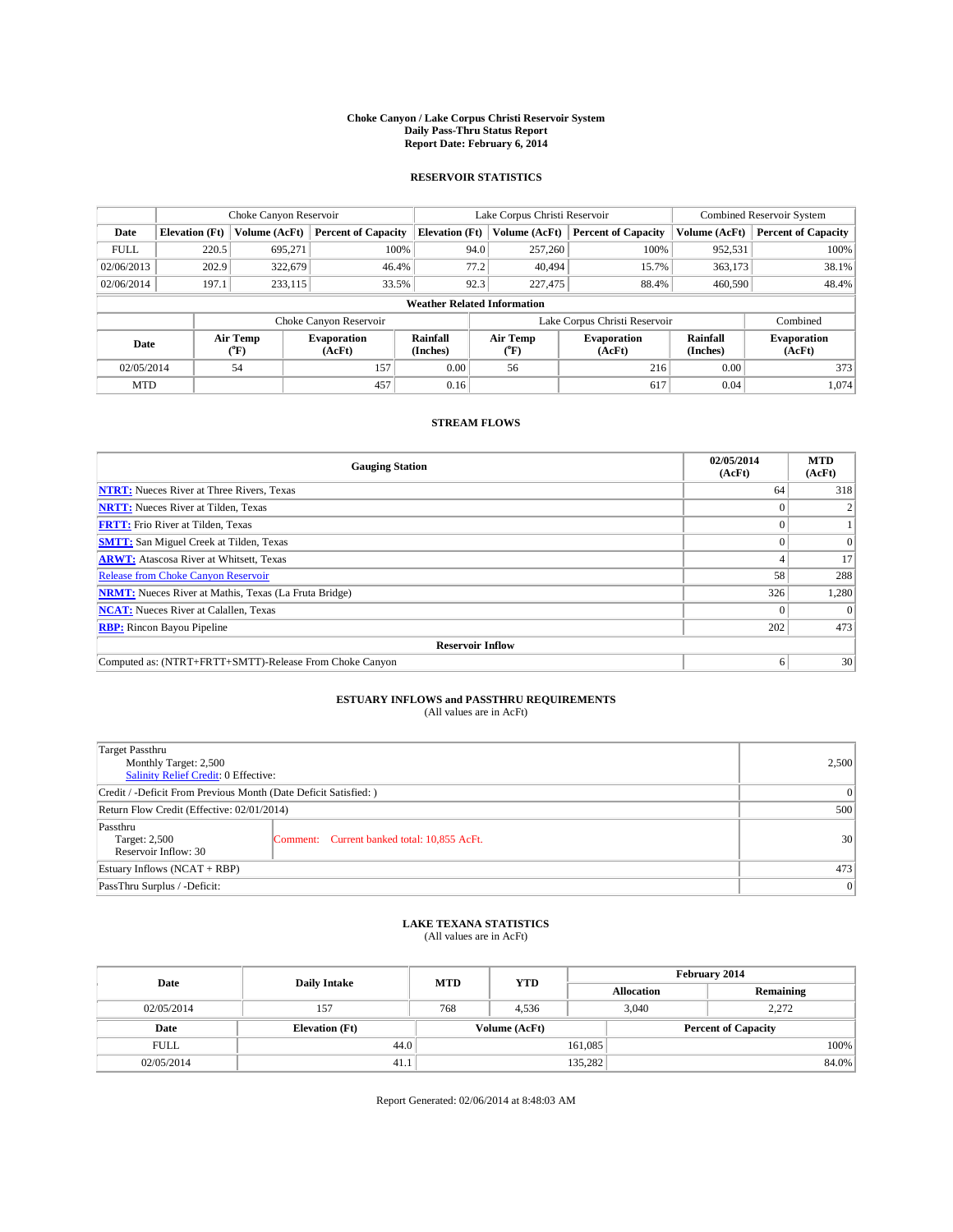#### **Choke Canyon / Lake Corpus Christi Reservoir System Daily Pass-Thru Status Report Report Date: February 7, 2014**

### **RESERVOIR STATISTICS**

|             | Choke Canyon Reservoir             |                  |                              |                       | Lake Corpus Christi Reservoir                    | Combined Reservoir System     |                      |                              |  |
|-------------|------------------------------------|------------------|------------------------------|-----------------------|--------------------------------------------------|-------------------------------|----------------------|------------------------------|--|
| Date        | <b>Elevation</b> (Ft)              | Volume (AcFt)    | <b>Percent of Capacity</b>   | <b>Elevation (Ft)</b> | Volume (AcFt)                                    | <b>Percent of Capacity</b>    | Volume (AcFt)        | <b>Percent of Capacity</b>   |  |
| <b>FULL</b> | 220.5                              | 695.271          | 100%                         | 94.0                  | 257,260                                          | 100%                          | 952,531              | 100%                         |  |
| 02/07/2013  | 203.0                              | 324,532          | 46.7%                        | 77.3                  | 41,199                                           | 16.0%                         | 365,731              | 38.4%                        |  |
| 02/07/2014  | 197.0                              | 232,980          | 33.5%                        | 92.2                  | 225,714                                          | 87.7%                         | 458.694              | 48.2%                        |  |
|             | <b>Weather Related Information</b> |                  |                              |                       |                                                  |                               |                      |                              |  |
|             |                                    |                  | Choke Canyon Reservoir       |                       |                                                  | Lake Corpus Christi Reservoir |                      | Combined                     |  |
| Date        |                                    | Air Temp<br>(°F) | <b>Evaporation</b><br>(AcFt) | Rainfall<br>(Inches)  | Air Temp<br><b>Evaporation</b><br>(AcFt)<br>(°F) |                               | Rainfall<br>(Inches) | <b>Evaporation</b><br>(AcFt) |  |
| 02/06/2014  |                                    | 35               |                              | 0.00                  | 36                                               | 41                            | 0.00                 | 41                           |  |
| <b>MTD</b>  |                                    |                  | 457                          | 0.16                  |                                                  | 658                           | 0.04                 | 1,115                        |  |

### **STREAM FLOWS**

| <b>Gauging Station</b>                                       | 02/06/2014<br>(AcFt) | <b>MTD</b><br>(AcFt) |  |  |  |
|--------------------------------------------------------------|----------------------|----------------------|--|--|--|
| <b>NTRT:</b> Nueces River at Three Rivers, Texas             | 64                   | 381                  |  |  |  |
| <b>NRTT:</b> Nueces River at Tilden, Texas                   |                      |                      |  |  |  |
| <b>FRTT:</b> Frio River at Tilden, Texas                     |                      |                      |  |  |  |
| <b>SMTT:</b> San Miguel Creek at Tilden, Texas               |                      | $\Omega$             |  |  |  |
| <b>ARWT:</b> Atascosa River at Whitsett, Texas               |                      | 21                   |  |  |  |
| <b>Release from Choke Canyon Reservoir</b>                   | 58                   | 345                  |  |  |  |
| <b>NRMT:</b> Nueces River at Mathis, Texas (La Fruta Bridge) | 331                  | 1,612                |  |  |  |
| <b>NCAT:</b> Nueces River at Calallen, Texas                 |                      | $\Omega$             |  |  |  |
| <b>RBP:</b> Rincon Bayou Pipeline                            | 223                  | 696                  |  |  |  |
| <b>Reservoir Inflow</b>                                      |                      |                      |  |  |  |
| Computed as: (NTRT+FRTT+SMTT)-Release From Choke Canyon      |                      | 36                   |  |  |  |

# **ESTUARY INFLOWS and PASSTHRU REQUIREMENTS**<br>(All values are in AcFt)

| Target Passthru                                                  |       |  |  |  |
|------------------------------------------------------------------|-------|--|--|--|
| Monthly Target: 2,500                                            | 2,500 |  |  |  |
| Salinity Relief Credit: 0 Effective:                             |       |  |  |  |
| Credit / -Deficit From Previous Month (Date Deficit Satisfied: ) | 0     |  |  |  |
| Return Flow Credit (Effective: 02/01/2014)                       | 500   |  |  |  |
| Passthru                                                         |       |  |  |  |
| Target: 2,500<br>Comment: Current banked total: 10,855 AcFt.     | 36    |  |  |  |
| Reservoir Inflow: 36                                             |       |  |  |  |
| Estuary Inflows (NCAT + RBP)                                     | 696   |  |  |  |
| PassThru Surplus / -Deficit:                                     | 0     |  |  |  |

# **LAKE TEXANA STATISTICS** (All values are in AcFt)

| Date        | <b>Daily Intake</b>   | <b>MTD</b> | <b>YTD</b>    | February 2014 |                            |           |  |
|-------------|-----------------------|------------|---------------|---------------|----------------------------|-----------|--|
|             |                       |            |               |               | <b>Allocation</b>          | Remaining |  |
| 02/06/2014  | 162                   | 931        | 4,698         |               | 3,040                      | 2,109     |  |
| Date        | <b>Elevation</b> (Ft) |            | Volume (AcFt) |               | <b>Percent of Capacity</b> |           |  |
| <b>FULL</b> | 44.0                  |            |               | 161,085       |                            | 100%      |  |
| 02/06/2014  | 40.9                  |            |               | 133,588       |                            | 82.9%     |  |

Report Generated: 02/07/2014 at 8:41:04 AM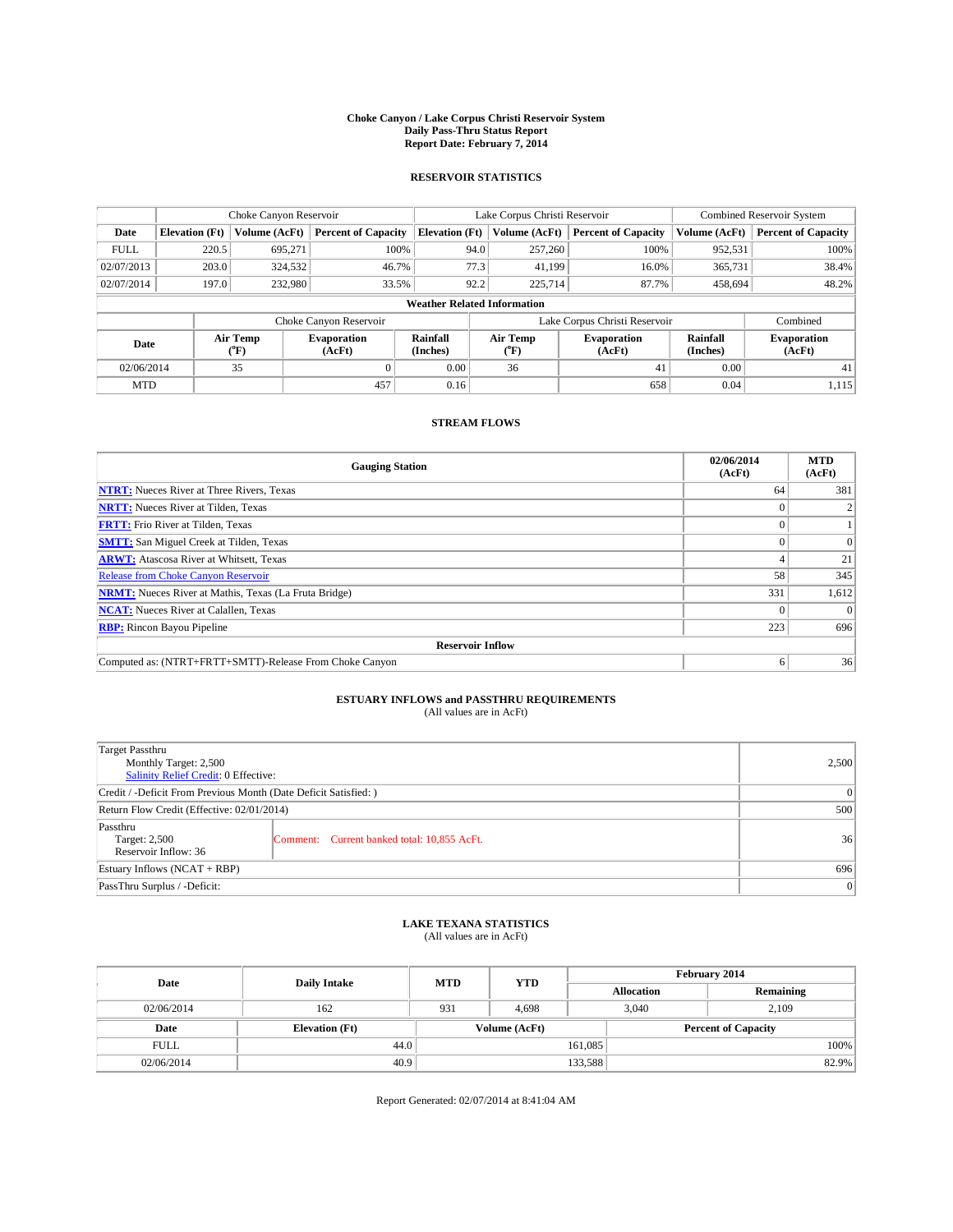#### **Choke Canyon / Lake Corpus Christi Reservoir System Daily Pass-Thru Status Report Report Date: February 8, 2014**

### **RESERVOIR STATISTICS**

|             | Choke Canyon Reservoir             |                  |                              |                                                                          | Lake Corpus Christi Reservoir | <b>Combined Reservoir System</b> |                      |                              |  |
|-------------|------------------------------------|------------------|------------------------------|--------------------------------------------------------------------------|-------------------------------|----------------------------------|----------------------|------------------------------|--|
| Date        | <b>Elevation</b> (Ft)              | Volume (AcFt)    | <b>Percent of Capacity</b>   | <b>Elevation (Ft)</b>                                                    | Volume (AcFt)                 | <b>Percent of Capacity</b>       | Volume (AcFt)        | Percent of Capacity          |  |
| <b>FULL</b> | 220.5                              | 695.271          | 100%                         | 94.0                                                                     | 257,260                       | 100%                             | 952,531              | 100%                         |  |
| 02/08/2013  | 203.0                              | 323,517          | 46.5%                        | 77.3                                                                     | 41,199                        | 16.0%                            | 364,716              | 38.3%                        |  |
| 02/08/2014  | 197.0                              | 232,709          | 33.5%                        | 92.2                                                                     | 225,011                       | 87.5%                            | 457,720              | 48.1%                        |  |
|             | <b>Weather Related Information</b> |                  |                              |                                                                          |                               |                                  |                      |                              |  |
|             |                                    |                  | Choke Canyon Reservoir       |                                                                          |                               | Lake Corpus Christi Reservoir    |                      | Combined                     |  |
| Date        |                                    | Air Temp<br>(°F) | <b>Evaporation</b><br>(AcFt) | Rainfall<br>Air Temp<br><b>Evaporation</b><br>(Inches)<br>(AcFt)<br>("F) |                               |                                  | Rainfall<br>(Inches) | <b>Evaporation</b><br>(AcFt) |  |
| 02/07/2014  |                                    | 38               |                              | 0.07                                                                     | 39                            |                                  | 0.02                 |                              |  |
| <b>MTD</b>  |                                    |                  | 457                          | 0.23                                                                     |                               | 658                              | 0.06                 | 1,115                        |  |

### **STREAM FLOWS**

| <b>Gauging Station</b>                                       | 02/07/2014<br>(AcFt) | <b>MTD</b><br>(AcFt) |  |  |  |  |
|--------------------------------------------------------------|----------------------|----------------------|--|--|--|--|
| <b>NTRT:</b> Nueces River at Three Rivers, Texas             | 64                   | 445                  |  |  |  |  |
| <b>NRTT:</b> Nueces River at Tilden, Texas                   |                      |                      |  |  |  |  |
| <b>FRTT:</b> Frio River at Tilden, Texas                     |                      |                      |  |  |  |  |
| <b>SMTT:</b> San Miguel Creek at Tilden, Texas               |                      | $\Omega$             |  |  |  |  |
| <b>ARWT:</b> Atascosa River at Whitsett, Texas               |                      | 25                   |  |  |  |  |
| <b>Release from Choke Canyon Reservoir</b>                   | 58                   | 403                  |  |  |  |  |
| <b>NRMT:</b> Nueces River at Mathis, Texas (La Fruta Bridge) | 355                  | 1,967                |  |  |  |  |
| <b>NCAT:</b> Nueces River at Calallen, Texas                 |                      | $\Omega$             |  |  |  |  |
| <b>RBP:</b> Rincon Bayou Pipeline                            | 215                  | 911                  |  |  |  |  |
| <b>Reservoir Inflow</b>                                      |                      |                      |  |  |  |  |
| Computed as: (NTRT+FRTT+SMTT)-Release From Choke Canyon      |                      | 42                   |  |  |  |  |

# **ESTUARY INFLOWS and PASSTHRU REQUIREMENTS**<br>(All values are in AcFt)

| Target Passthru                                                  |                                             |    |  |  |
|------------------------------------------------------------------|---------------------------------------------|----|--|--|
| Monthly Target: 2,500                                            | 2,500                                       |    |  |  |
| Salinity Relief Credit: 0 Effective:                             |                                             |    |  |  |
| Credit / -Deficit From Previous Month (Date Deficit Satisfied: ) | 0                                           |    |  |  |
| Return Flow Credit (Effective: 02/01/2014)                       |                                             |    |  |  |
| Passthru<br>Target: 2,500                                        | Comment: Current banked total: 10,855 AcFt. | 42 |  |  |
| Reservoir Inflow: 42                                             |                                             |    |  |  |
| Estuary Inflows (NCAT + RBP)                                     |                                             |    |  |  |
| PassThru Surplus / -Deficit:                                     | 0                                           |    |  |  |

# **LAKE TEXANA STATISTICS** (All values are in AcFt)

| Date        |                       | <b>MTD</b>    | <b>YTD</b> | February 2014 |                            |           |  |
|-------------|-----------------------|---------------|------------|---------------|----------------------------|-----------|--|
|             | <b>Daily Intake</b>   |               |            |               | <b>Allocation</b>          | Remaining |  |
| 02/07/2014  | 149                   | 1,079         | 4.847      |               | 3,040<br>1,961             |           |  |
| Date        | <b>Elevation</b> (Ft) | Volume (AcFt) |            |               | <b>Percent of Capacity</b> |           |  |
| <b>FULL</b> | 44.0                  |               |            | 161,085       |                            | 100%      |  |
| 02/07/2014  | 40.9                  |               |            | 133,588       |                            | 82.9%     |  |

Report Generated: 02/08/2014 at 8:06:05 AM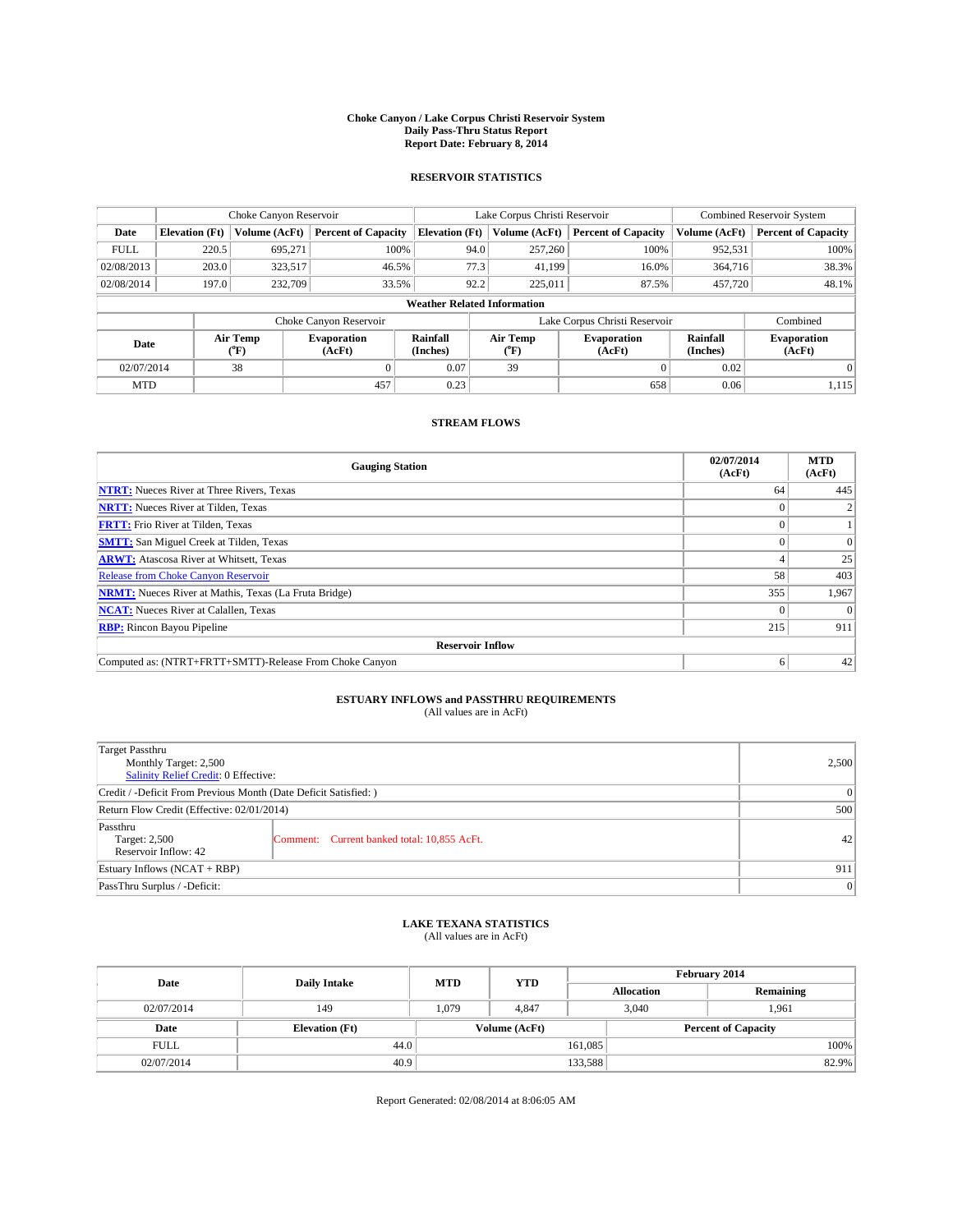#### **Choke Canyon / Lake Corpus Christi Reservoir System Daily Pass-Thru Status Report Report Date: February 9, 2014**

### **RESERVOIR STATISTICS**

|             | Choke Canyon Reservoir             |                  |                              |                       | Lake Corpus Christi Reservoir                    | <b>Combined Reservoir System</b> |                      |                              |  |
|-------------|------------------------------------|------------------|------------------------------|-----------------------|--------------------------------------------------|----------------------------------|----------------------|------------------------------|--|
| Date        | <b>Elevation</b> (Ft)              | Volume (AcFt)    | <b>Percent of Capacity</b>   | <b>Elevation (Ft)</b> | Volume (AcFt)<br><b>Percent of Capacity</b>      |                                  | Volume (AcFt)        | Percent of Capacity          |  |
| <b>FULL</b> | 220.5                              | 695.271          | 100%                         | 94.0                  | 257,260                                          | 100%                             | 952,531              | 100%                         |  |
| 02/09/2013  | 203.0                              | 323,684          | 46.6%                        | 77.3                  | 41,328                                           | 16.1%                            | 365,012              | 38.3%                        |  |
| 02/09/2014  | 197.1                              | 233,792          | 33.6%                        | 92.2                  | 224.484                                          | 87.3%                            | 458,276              | 48.1%                        |  |
|             | <b>Weather Related Information</b> |                  |                              |                       |                                                  |                                  |                      |                              |  |
|             |                                    |                  | Choke Canyon Reservoir       |                       |                                                  | Lake Corpus Christi Reservoir    |                      | Combined                     |  |
| Date        |                                    | Air Temp<br>(°F) | <b>Evaporation</b><br>(AcFt) | Rainfall<br>(Inches)  | Air Temp<br><b>Evaporation</b><br>(AcFt)<br>(°F) |                                  | Rainfall<br>(Inches) | <b>Evaporation</b><br>(AcFt) |  |
| 02/08/2014  |                                    | 54               | 39                           | 0.03                  | 48                                               |                                  | 0.02                 | 39                           |  |
| <b>MTD</b>  |                                    |                  | 496                          | 0.26                  |                                                  | 658                              | 0.08                 | 1,154                        |  |

### **STREAM FLOWS**

| <b>Gauging Station</b>                                       | 02/08/2014<br>(AcFt) | <b>MTD</b><br>(AcFt) |  |  |  |
|--------------------------------------------------------------|----------------------|----------------------|--|--|--|
| <b>NTRT:</b> Nueces River at Three Rivers, Texas             | 64                   | 508                  |  |  |  |
| <b>NRTT:</b> Nueces River at Tilden, Texas                   |                      |                      |  |  |  |
| <b>FRTT:</b> Frio River at Tilden, Texas                     |                      |                      |  |  |  |
| <b>SMTT:</b> San Miguel Creek at Tilden, Texas               |                      | $\Omega$             |  |  |  |
| <b>ARWT:</b> Atascosa River at Whitsett, Texas               |                      | 29                   |  |  |  |
| <b>Release from Choke Canyon Reservoir</b>                   | 58                   | 461                  |  |  |  |
| <b>NRMT:</b> Nueces River at Mathis, Texas (La Fruta Bridge) | 401                  | 2,368                |  |  |  |
| <b>NCAT:</b> Nueces River at Calallen, Texas                 |                      | $\Omega$             |  |  |  |
| <b>RBP:</b> Rincon Bayou Pipeline                            | 203                  | 1,115                |  |  |  |
| <b>Reservoir Inflow</b>                                      |                      |                      |  |  |  |
| Computed as: (NTRT+FRTT+SMTT)-Release From Choke Canyon      | o                    | 49                   |  |  |  |

# **ESTUARY INFLOWS and PASSTHRU REQUIREMENTS**<br>(All values are in AcFt)

| Target Passthru                                                  |                                             |    |  |  |
|------------------------------------------------------------------|---------------------------------------------|----|--|--|
| Monthly Target: 2,500                                            | 2,500                                       |    |  |  |
| Salinity Relief Credit: 0 Effective:                             |                                             |    |  |  |
| Credit / -Deficit From Previous Month (Date Deficit Satisfied: ) | 0                                           |    |  |  |
| Return Flow Credit (Effective: 02/01/2014)                       | 500                                         |    |  |  |
| Passthru                                                         |                                             |    |  |  |
| Target: 2,500                                                    | Comment: Current banked total: 10,855 AcFt. | 49 |  |  |
| Reservoir Inflow: 49                                             |                                             |    |  |  |
| Estuary Inflows (NCAT + RBP)                                     | 1,115                                       |    |  |  |
| PassThru Surplus / -Deficit:                                     | 0                                           |    |  |  |

# **LAKE TEXANA STATISTICS** (All values are in AcFt)

| Date        | <b>Daily Intake</b>   | <b>MTD</b> | <b>YTD</b>    | February 2014 |                            |           |  |
|-------------|-----------------------|------------|---------------|---------------|----------------------------|-----------|--|
|             |                       |            |               |               | <b>Allocation</b>          | Remaining |  |
| 02/08/2014  | 134                   | 1,214      | 4,981         |               | 3,040                      | 1,826     |  |
| Date        | <b>Elevation</b> (Ft) |            | Volume (AcFt) |               | <b>Percent of Capacity</b> |           |  |
| <b>FULL</b> | 44.0                  |            |               | 161,085       |                            | 100%      |  |
| 02/08/2014  | 40.9                  |            |               | 133,588       |                            | 82.9%     |  |

Report Generated: 02/09/2014 at 9:46:13 AM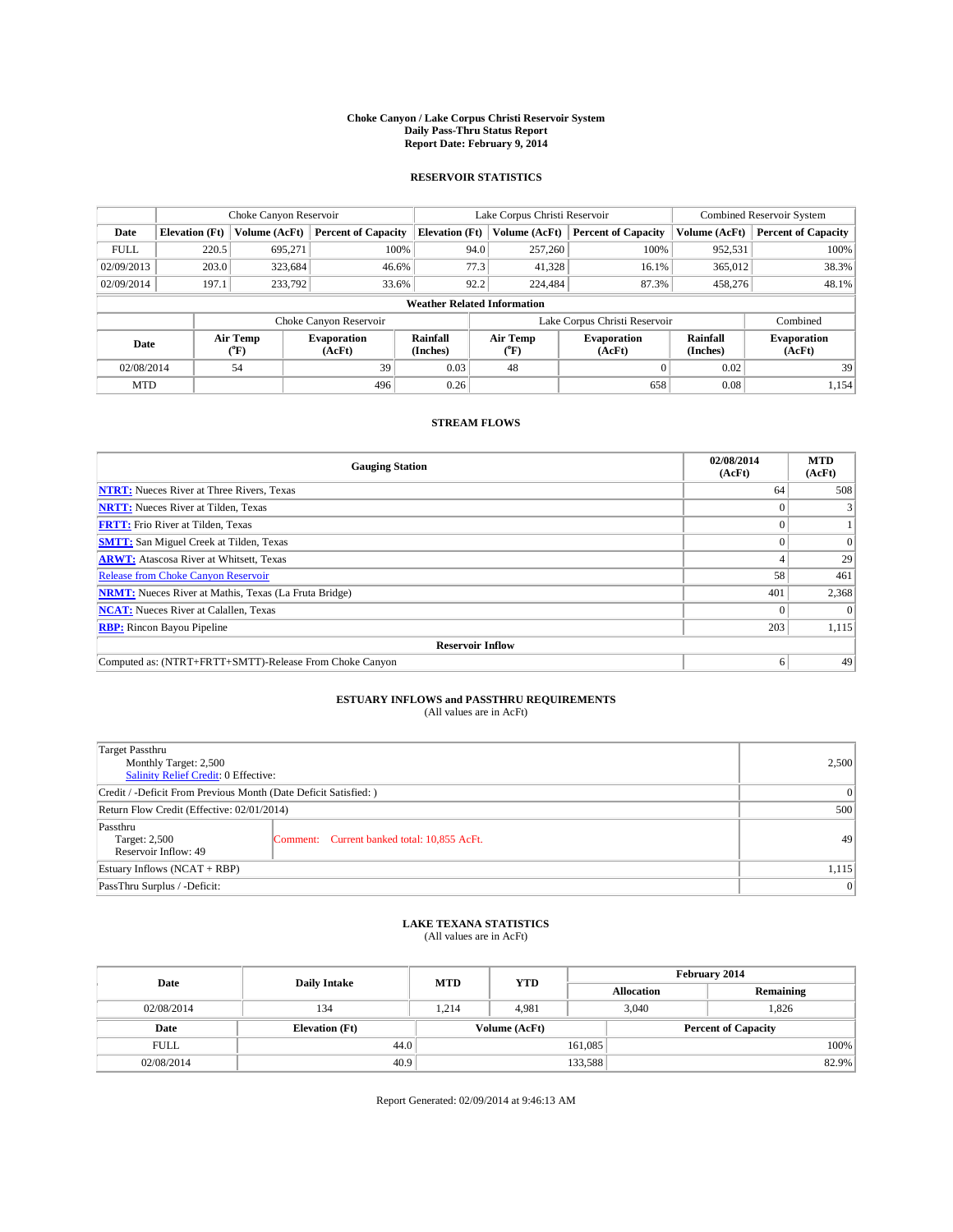#### **Choke Canyon / Lake Corpus Christi Reservoir System Daily Pass-Thru Status Report Report Date: February 10, 2014**

### **RESERVOIR STATISTICS**

|             |                                    | Choke Canyon Reservoir |                              |                       | Lake Corpus Christi Reservoir | <b>Combined Reservoir System</b> |                      |                              |  |
|-------------|------------------------------------|------------------------|------------------------------|-----------------------|-------------------------------|----------------------------------|----------------------|------------------------------|--|
| Date        | <b>Elevation</b> (Ft)              | Volume (AcFt)          | <b>Percent of Capacity</b>   | <b>Elevation (Ft)</b> | Volume (AcFt)                 | <b>Percent of Capacity</b>       | Volume (AcFt)        | <b>Percent of Capacity</b>   |  |
| <b>FULL</b> | 220.5                              | 695.271                | 100%                         | 94.0                  | 257,260                       | 100%                             | 952,531              | 100%                         |  |
| 02/10/2013  | 203.0                              | 324,022                | 46.6%                        | 77.3                  | 41,392                        | 16.1%                            | 365,414              | 38.4%                        |  |
| 02/10/2014  | 197.1                              | 233,928                | 33.6%                        | 92.1                  | 223,957                       | 87.1%                            | 457,885              | 48.1%                        |  |
|             | <b>Weather Related Information</b> |                        |                              |                       |                               |                                  |                      |                              |  |
|             |                                    |                        | Choke Canyon Reservoir       |                       |                               | Lake Corpus Christi Reservoir    |                      | Combined                     |  |
| Date        |                                    | Air Temp<br>(°F)       | <b>Evaporation</b><br>(AcFt) | Rainfall<br>(Inches)  | Air Temp<br>$(^{0}F)$         | <b>Evaporation</b><br>(AcFt)     | Rainfall<br>(Inches) | <b>Evaporation</b><br>(AcFt) |  |
| 02/09/2014  |                                    | 73                     | 16                           | 0.05                  | 72                            | 61                               | 0.00                 | 77                           |  |
| <b>MTD</b>  |                                    |                        | 512                          | 0.31                  |                               | 719                              | 0.08                 | 1,231                        |  |

### **STREAM FLOWS**

| <b>Gauging Station</b>                                       | 02/09/2014<br>(AcFt) | <b>MTD</b><br>(AcFt) |  |  |  |  |
|--------------------------------------------------------------|----------------------|----------------------|--|--|--|--|
| <b>NTRT:</b> Nueces River at Three Rivers, Texas             | 64                   | 572                  |  |  |  |  |
| <b>NRTT:</b> Nueces River at Tilden, Texas                   |                      |                      |  |  |  |  |
| <b>FRTT:</b> Frio River at Tilden, Texas                     |                      |                      |  |  |  |  |
| <b>SMTT:</b> San Miguel Creek at Tilden, Texas               |                      | $\Omega$             |  |  |  |  |
| <b>ARWT:</b> Atascosa River at Whitsett, Texas               |                      | 34                   |  |  |  |  |
| <b>Release from Choke Canyon Reservoir</b>                   | 58                   | 518                  |  |  |  |  |
| <b>NRMT:</b> Nueces River at Mathis, Texas (La Fruta Bridge) | 401                  | 2,769                |  |  |  |  |
| <b>NCAT:</b> Nueces River at Calallen, Texas                 |                      | $\Omega$             |  |  |  |  |
| <b>RBP:</b> Rincon Bayou Pipeline                            | 228                  | 1,342                |  |  |  |  |
| <b>Reservoir Inflow</b>                                      |                      |                      |  |  |  |  |
| Computed as: (NTRT+FRTT+SMTT)-Release From Choke Canyon      | 6                    | 55                   |  |  |  |  |

# **ESTUARY INFLOWS and PASSTHRU REQUIREMENTS**<br>(All values are in AcFt)

| Target Passthru                                                  |                                             |    |  |  |
|------------------------------------------------------------------|---------------------------------------------|----|--|--|
| Monthly Target: 2,500                                            | 2,500                                       |    |  |  |
| Salinity Relief Credit: 0 Effective:                             |                                             |    |  |  |
| Credit / -Deficit From Previous Month (Date Deficit Satisfied: ) | 0                                           |    |  |  |
| Return Flow Credit (Effective: 02/01/2014)                       | 500                                         |    |  |  |
| Passthru                                                         |                                             |    |  |  |
| Target: 2,500<br>Reservoir Inflow: 55                            | Comment: Current banked total: 10,855 AcFt. | 55 |  |  |
|                                                                  |                                             |    |  |  |
| Estuary Inflows (NCAT + RBP)                                     | 1,342                                       |    |  |  |
| PassThru Surplus / -Deficit:                                     | 0                                           |    |  |  |

# **LAKE TEXANA STATISTICS** (All values are in AcFt)

| Date        | <b>Daily Intake</b>   | <b>MTD</b>    | <b>YTD</b> | February 2014 |                            |           |  |
|-------------|-----------------------|---------------|------------|---------------|----------------------------|-----------|--|
|             |                       |               |            |               | <b>Allocation</b>          | Remaining |  |
| 02/09/2014  | 134                   | 1.348         | 5.116      |               | 3.040<br>1.692             |           |  |
| Date        | <b>Elevation</b> (Ft) | Volume (AcFt) |            |               | <b>Percent of Capacity</b> |           |  |
| <b>FULL</b> | 44.0                  |               |            | 161,085       |                            | 100%      |  |
| 02/09/2014  | 40.8                  |               |            | 132,746       |                            | 82.4%     |  |

Report Generated: 02/10/2014 at 10:13:37 AM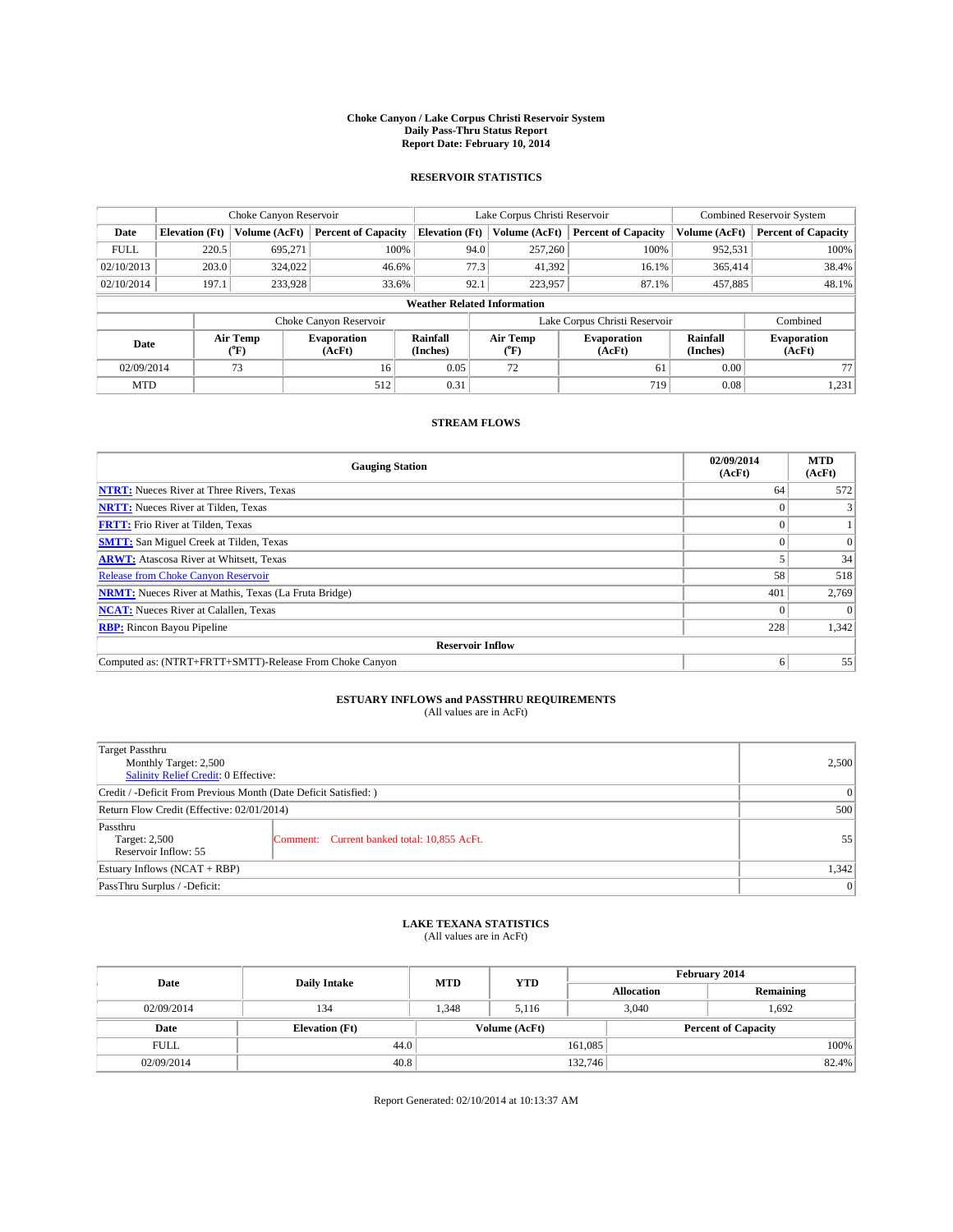#### **Choke Canyon / Lake Corpus Christi Reservoir System Daily Pass-Thru Status Report Report Date: February 11, 2014**

### **RESERVOIR STATISTICS**

|             |                                    | Choke Canyon Reservoir |                              |                       | Lake Corpus Christi Reservoir                    | Combined Reservoir System     |                      |                              |  |
|-------------|------------------------------------|------------------------|------------------------------|-----------------------|--------------------------------------------------|-------------------------------|----------------------|------------------------------|--|
| Date        | <b>Elevation</b> (Ft)              | Volume (AcFt)          | <b>Percent of Capacity</b>   | <b>Elevation (Ft)</b> | Volume (AcFt)                                    | <b>Percent of Capacity</b>    | Volume (AcFt)        | <b>Percent of Capacity</b>   |  |
| <b>FULL</b> | 220.5                              | 695.271                | 100%                         | 94.0                  | 257,260                                          | 100%                          | 952,531              | 100%                         |  |
| 02/11/2013  | 203.1                              | 324,871                | 46.7%                        | 77.3                  | 41,457                                           | 16.1%                         | 366,328              | 38.5%                        |  |
| 02/11/2014  | 197.0                              | 232,709                | 33.5%                        | 92.2                  | 224,659                                          | 87.3%                         | 457,368              | 48.0%                        |  |
|             | <b>Weather Related Information</b> |                        |                              |                       |                                                  |                               |                      |                              |  |
|             |                                    |                        | Choke Canyon Reservoir       |                       |                                                  | Lake Corpus Christi Reservoir |                      | Combined                     |  |
| Date        |                                    | Air Temp<br>(°F)       | <b>Evaporation</b><br>(AcFt) | Rainfall<br>(Inches)  | Air Temp<br><b>Evaporation</b><br>(AcFt)<br>(°F) |                               | Rainfall<br>(Inches) | <b>Evaporation</b><br>(AcFt) |  |
| 02/10/2014  |                                    | 63                     | 55                           | 0.13                  | 66                                               |                               | 0.01                 | 55                           |  |
| <b>MTD</b>  |                                    |                        | 567                          | 0.44                  |                                                  | 719                           | 0.09                 | 1,286                        |  |

### **STREAM FLOWS**

| <b>Gauging Station</b>                                       | 02/10/2014<br>(AcFt) | <b>MTD</b><br>(AcFt) |  |  |  |  |
|--------------------------------------------------------------|----------------------|----------------------|--|--|--|--|
| <b>NTRT:</b> Nueces River at Three Rivers, Texas             | 64                   | 635                  |  |  |  |  |
| <b>NRTT:</b> Nueces River at Tilden, Texas                   |                      |                      |  |  |  |  |
| <b>FRTT:</b> Frio River at Tilden, Texas                     | 0                    |                      |  |  |  |  |
| <b>SMTT:</b> San Miguel Creek at Tilden, Texas               |                      | $\Omega$             |  |  |  |  |
| <b>ARWT:</b> Atascosa River at Whitsett, Texas               |                      | 39                   |  |  |  |  |
| <b>Release from Choke Canyon Reservoir</b>                   | 58                   | 576                  |  |  |  |  |
| <b>NRMT:</b> Nueces River at Mathis, Texas (La Fruta Bridge) | 401                  | 3,170                |  |  |  |  |
| <b>NCAT:</b> Nueces River at Calallen, Texas                 |                      | $\Omega$             |  |  |  |  |
| <b>RBP:</b> Rincon Bayou Pipeline                            | 238                  | 1,580                |  |  |  |  |
| <b>Reservoir Inflow</b>                                      |                      |                      |  |  |  |  |
| Computed as: (NTRT+FRTT+SMTT)-Release From Choke Canyon      | 6                    | 61                   |  |  |  |  |

# **ESTUARY INFLOWS and PASSTHRU REQUIREMENTS**<br>(All values are in AcFt)

| Target Passthru                                                  |                                             |    |  |  |
|------------------------------------------------------------------|---------------------------------------------|----|--|--|
| Monthly Target: 2,500                                            | 2,500                                       |    |  |  |
| Salinity Relief Credit: 0 Effective:                             |                                             |    |  |  |
| Credit / -Deficit From Previous Month (Date Deficit Satisfied: ) | 0                                           |    |  |  |
| Return Flow Credit (Effective: 02/01/2014)                       | 500                                         |    |  |  |
| Passthru                                                         |                                             |    |  |  |
| Target: 2,500                                                    | Comment: Current banked total: 10,855 AcFt. | 61 |  |  |
| Reservoir Inflow: 61                                             |                                             |    |  |  |
| Estuary Inflows (NCAT + RBP)                                     | 1,581                                       |    |  |  |
| PassThru Surplus / -Deficit:                                     | 0                                           |    |  |  |

# **LAKE TEXANA STATISTICS** (All values are in AcFt)

| Date        | <b>Daily Intake</b>   | <b>MTD</b> | <b>YTD</b>    | February 2014 |                            |           |  |
|-------------|-----------------------|------------|---------------|---------------|----------------------------|-----------|--|
|             |                       |            |               |               | <b>Allocation</b>          | Remaining |  |
| 02/10/2014  | 109                   | 1,457      | 5.225         |               | 1,583<br>3,040             |           |  |
| Date        | <b>Elevation</b> (Ft) |            | Volume (AcFt) |               | <b>Percent of Capacity</b> |           |  |
| <b>FULL</b> | 44.0                  |            |               | 161,085       |                            | 100%      |  |
| 02/10/2014  | 40.9                  |            |               | 133,588       |                            | 82.9%     |  |

Report Generated: 02/11/2014 at 8:15:55 AM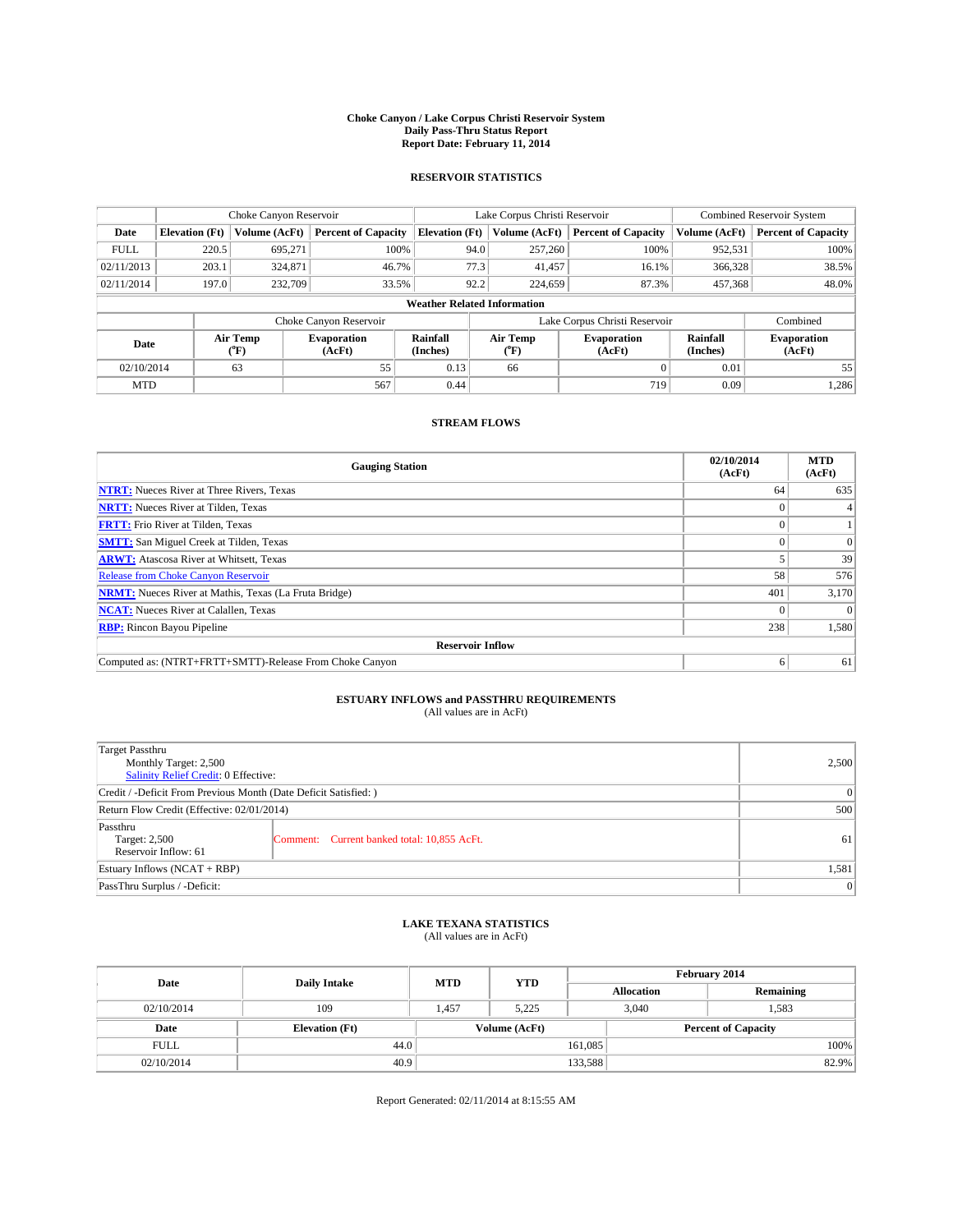#### **Choke Canyon / Lake Corpus Christi Reservoir System Daily Pass-Thru Status Report Report Date: February 12, 2014**

### **RESERVOIR STATISTICS**

|             |                                    | Choke Canyon Reservoir |                              |                       | Lake Corpus Christi Reservoir | <b>Combined Reservoir System</b> |                      |                              |  |
|-------------|------------------------------------|------------------------|------------------------------|-----------------------|-------------------------------|----------------------------------|----------------------|------------------------------|--|
| Date        | <b>Elevation</b> (Ft)              | Volume (AcFt)          | <b>Percent of Capacity</b>   | <b>Elevation (Ft)</b> | Volume (AcFt)                 | <b>Percent of Capacity</b>       | Volume (AcFt)        | <b>Percent of Capacity</b>   |  |
| <b>FULL</b> | 220.5                              | 695,271                | 100%                         | 94.0                  | 257,260                       | 100%                             | 952,531              | 100%                         |  |
| 02/12/2013  | 203.1                              | 325,041                | 46.8%                        | 77.3                  | 41,328                        | 16.1%                            | 366,369              | 38.5%                        |  |
| 02/12/2014  | 197.0                              | 232,438                | 33.4%                        | 92.1                  | 223,606                       | 86.9%                            | 456,044              | 47.9%                        |  |
|             | <b>Weather Related Information</b> |                        |                              |                       |                               |                                  |                      |                              |  |
|             |                                    |                        | Choke Canyon Reservoir       |                       |                               | Lake Corpus Christi Reservoir    |                      | Combined                     |  |
| Date        | Air Temp<br>(°F)                   |                        | <b>Evaporation</b><br>(AcFt) | Rainfall<br>(Inches)  | Air Temp<br>(°F)              | <b>Evaporation</b><br>(AcFt)     | Rainfall<br>(Inches) | <b>Evaporation</b><br>(AcFt) |  |
| 02/11/2014  |                                    | 37                     | 24                           | 0.04                  | 38                            | 92                               | 0.00                 | 116                          |  |
| <b>MTD</b>  |                                    |                        | 591                          | 0.48                  |                               | 811                              | 0.09                 | 1,402                        |  |

### **STREAM FLOWS**

| <b>Gauging Station</b>                                       | 02/11/2014<br>(AcFt) | <b>MTD</b><br>(AcFt) |  |  |  |  |
|--------------------------------------------------------------|----------------------|----------------------|--|--|--|--|
| <b>NTRT:</b> Nueces River at Three Rivers, Texas             | 64                   | 699                  |  |  |  |  |
| <b>NRTT:</b> Nueces River at Tilden, Texas                   |                      |                      |  |  |  |  |
| <b>FRTT:</b> Frio River at Tilden, Texas                     |                      |                      |  |  |  |  |
| <b>SMTT:</b> San Miguel Creek at Tilden, Texas               |                      | $\Omega$             |  |  |  |  |
| <b>ARWT:</b> Atascosa River at Whitsett, Texas               |                      | 44                   |  |  |  |  |
| <b>Release from Choke Canyon Reservoir</b>                   | 58                   | 633                  |  |  |  |  |
| <b>NRMT:</b> Nueces River at Mathis, Texas (La Fruta Bridge) | 399                  | 3,569                |  |  |  |  |
| <b>NCAT:</b> Nueces River at Calallen, Texas                 |                      |                      |  |  |  |  |
| <b>RBP:</b> Rincon Bayou Pipeline                            | 238                  | 1,818                |  |  |  |  |
| <b>Reservoir Inflow</b>                                      |                      |                      |  |  |  |  |
| Computed as: (NTRT+FRTT+SMTT)-Release From Choke Canyon      | 6                    | 67                   |  |  |  |  |

# **ESTUARY INFLOWS and PASSTHRU REQUIREMENTS**<br>(All values are in AcFt)

| Target Passthru                                                  |                                             |               |  |  |
|------------------------------------------------------------------|---------------------------------------------|---------------|--|--|
| Monthly Target: 2,500                                            | 2,500                                       |               |  |  |
| Salinity Relief Credit: 0 Effective:                             |                                             |               |  |  |
| Credit / -Deficit From Previous Month (Date Deficit Satisfied: ) |                                             |               |  |  |
| Return Flow Credit (Effective: 02/01/2014)                       |                                             |               |  |  |
| Passthru                                                         |                                             |               |  |  |
| Target: 2,500                                                    | Comment: Current banked total: 10,855 AcFt. | <sup>67</sup> |  |  |
| Reservoir Inflow: 67                                             |                                             |               |  |  |
| Estuary Inflows (NCAT + RBP)                                     |                                             |               |  |  |
| PassThru Surplus / -Deficit:                                     | 0                                           |               |  |  |

# **LAKE TEXANA STATISTICS** (All values are in AcFt)

| Date        | <b>Daily Intake</b>   | <b>MTD</b> | <b>YTD</b>    | February 2014 |                            |           |  |
|-------------|-----------------------|------------|---------------|---------------|----------------------------|-----------|--|
|             |                       |            |               |               | <b>Allocation</b>          | Remaining |  |
| 02/11/2014  | 32                    | 1,489      | 5,257         |               | 3,040<br>1,551             |           |  |
| Date        | <b>Elevation</b> (Ft) |            | Volume (AcFt) |               | <b>Percent of Capacity</b> |           |  |
| <b>FULL</b> | 44.0                  |            |               | 161,085       |                            | 100%      |  |
| 02/11/2014  | 40.8                  |            |               | 132,746       |                            | 82.4%     |  |

Report Generated: 02/12/2014 at 9:01:22 AM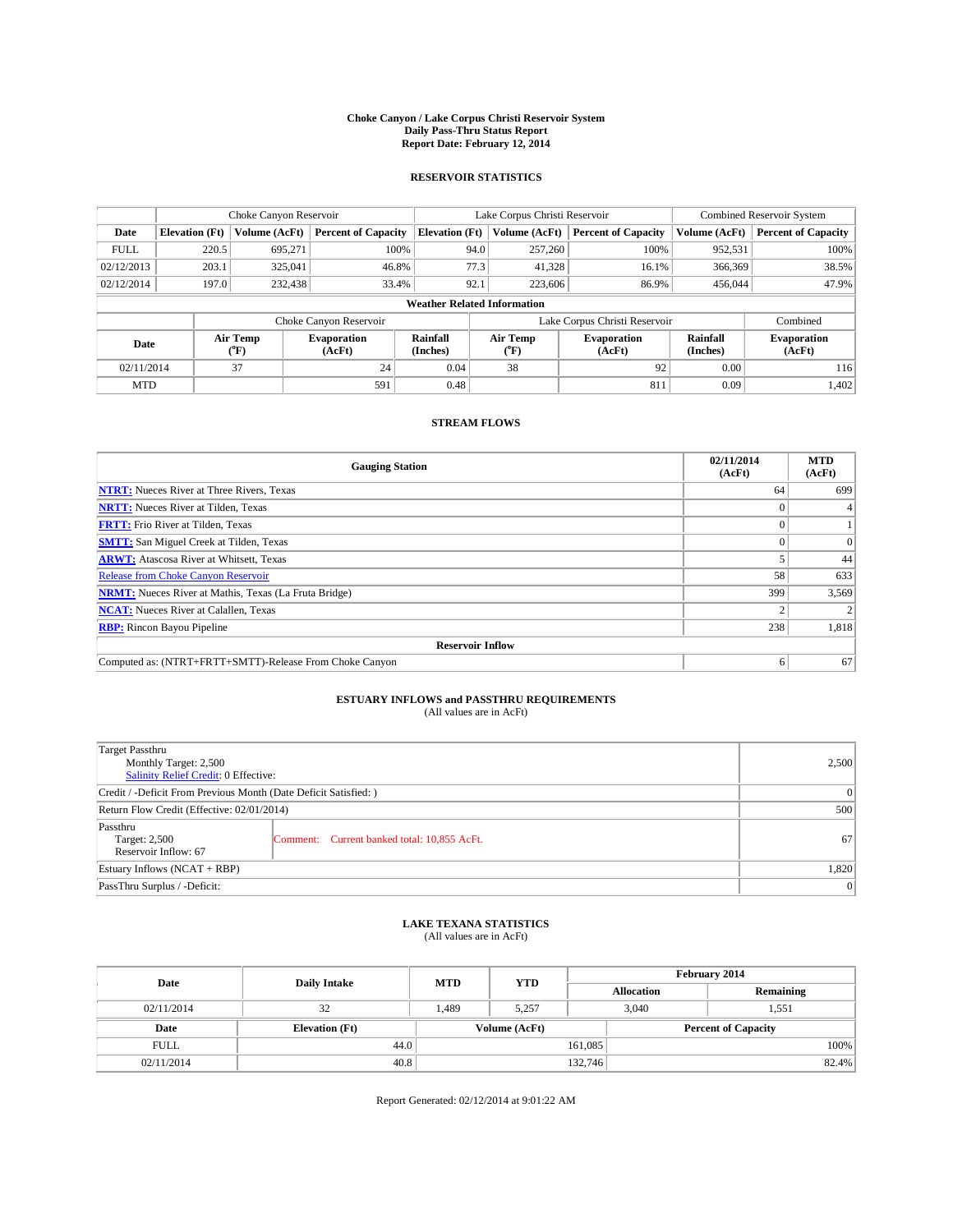#### **Choke Canyon / Lake Corpus Christi Reservoir System Daily Pass-Thru Status Report Report Date: February 13, 2014**

### **RESERVOIR STATISTICS**

|             |                                    | Choke Canyon Reservoir |                              |                       | Lake Corpus Christi Reservoir | <b>Combined Reservoir System</b> |               |                              |  |
|-------------|------------------------------------|------------------------|------------------------------|-----------------------|-------------------------------|----------------------------------|---------------|------------------------------|--|
| Date        | <b>Elevation</b> (Ft)              | Volume (AcFt)          | <b>Percent of Capacity</b>   | <b>Elevation (Ft)</b> | Volume (AcFt)                 | <b>Percent of Capacity</b>       | Volume (AcFt) | <b>Percent of Capacity</b>   |  |
| <b>FULL</b> | 220.5                              | 695,271                | 100%                         | 94.0                  | 257,260                       | 100%                             | 952,531       | 100%                         |  |
| 02/13/2013  | 203.0                              | 323,517                | 46.5%                        | 77.3                  | 41,135                        | 16.0%                            | 364,652       | 38.3%                        |  |
| 02/13/2014  | 197.1                              | 233,521                | 33.6%                        | 92.1                  | 222,379                       | 86.4%                            | 455,900       | 47.9%                        |  |
|             | <b>Weather Related Information</b> |                        |                              |                       |                               |                                  |               |                              |  |
|             |                                    |                        | Choke Canyon Reservoir       |                       | Lake Corpus Christi Reservoir |                                  | Combined      |                              |  |
| Date        |                                    | Air Temp<br>(°F)       | <b>Evaporation</b><br>(AcFt) | Rainfall<br>(Inches)  | Air Temp<br>(°F)              | <b>Evaporation</b><br>(AcFt)     |               | <b>Evaporation</b><br>(AcFt) |  |
| 02/12/2014  |                                    | 60                     | 95                           | 0.00                  | 53                            |                                  | 0.01          | 177                          |  |
| <b>MTD</b>  |                                    |                        | 686                          | 0.48                  |                               | 893                              | 0.10          | 1,579                        |  |

### **STREAM FLOWS**

| <b>Gauging Station</b>                                       | 02/12/2014<br>(AcFt) | <b>MTD</b><br>(AcFt) |  |  |  |  |  |
|--------------------------------------------------------------|----------------------|----------------------|--|--|--|--|--|
| <b>NTRT:</b> Nueces River at Three Rivers, Texas             | 66                   | 764                  |  |  |  |  |  |
| <b>NRTT:</b> Nueces River at Tilden, Texas                   |                      |                      |  |  |  |  |  |
| <b>FRTT:</b> Frio River at Tilden, Texas                     |                      | 6                    |  |  |  |  |  |
| <b>SMTT:</b> San Miguel Creek at Tilden, Texas               |                      | $\Omega$             |  |  |  |  |  |
| <b>ARWT:</b> Atascosa River at Whitsett, Texas               |                      | 51                   |  |  |  |  |  |
| <b>Release from Choke Canyon Reservoir</b>                   | 58                   | 691                  |  |  |  |  |  |
| <b>NRMT:</b> Nueces River at Mathis, Texas (La Fruta Bridge) | 397                  | 3,966                |  |  |  |  |  |
| <b>NCAT:</b> Nueces River at Calallen, Texas                 |                      |                      |  |  |  |  |  |
| <b>RBP:</b> Rincon Bayou Pipeline                            | 223                  | 2,041                |  |  |  |  |  |
| <b>Reservoir Inflow</b>                                      |                      |                      |  |  |  |  |  |
| Computed as: (NTRT+FRTT+SMTT)-Release From Choke Canyon      | 12                   | 79                   |  |  |  |  |  |

# **ESTUARY INFLOWS and PASSTHRU REQUIREMENTS**<br>(All values are in AcFt)

| <b>Target Passthru</b><br>Monthly Target: 2,500<br>Salinity Relief Credit: 0 Effective: | 2,500                                       |    |  |  |
|-----------------------------------------------------------------------------------------|---------------------------------------------|----|--|--|
| Credit / -Deficit From Previous Month (Date Deficit Satisfied: )                        |                                             |    |  |  |
| Return Flow Credit (Effective: 02/01/2014)                                              |                                             |    |  |  |
| Passthru<br>Target: 2,500<br>Reservoir Inflow: 79                                       | Comment: Current banked total: 10,855 AcFt. | 79 |  |  |
| Estuary Inflows (NCAT + RBP)                                                            | 2,043                                       |    |  |  |
| PassThru Surplus / -Deficit:                                                            | 0                                           |    |  |  |

# **LAKE TEXANA STATISTICS** (All values are in AcFt)

| Date        | <b>Daily Intake</b>   | <b>MTD</b>    | <b>YTD</b> | February 2014 |                            |           |  |
|-------------|-----------------------|---------------|------------|---------------|----------------------------|-----------|--|
|             |                       |               |            |               | <b>Allocation</b>          | Remaining |  |
| 02/12/2014  |                       | 1.489         | 5.257      |               | 3.040<br>1,551             |           |  |
| Date        | <b>Elevation</b> (Ft) | Volume (AcFt) |            |               | <b>Percent of Capacity</b> |           |  |
| <b>FULL</b> | 44.0                  |               |            | 161,085       |                            | 100%      |  |
| 02/12/2014  | 40.8                  |               |            | 132,746       |                            | 82.4%     |  |

Report Generated: 02/13/2014 at 8:27:47 AM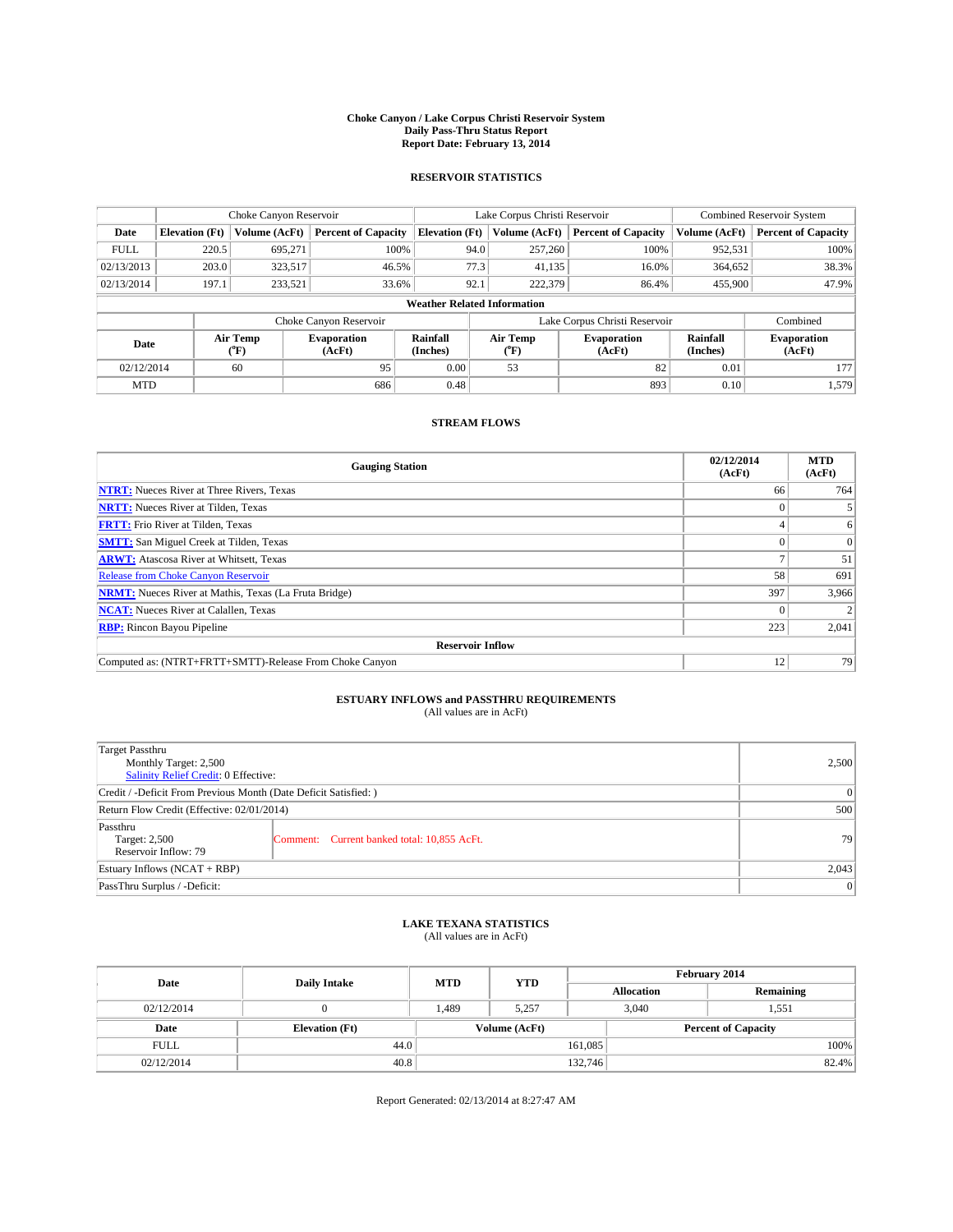#### **Choke Canyon / Lake Corpus Christi Reservoir System Daily Pass-Thru Status Report Report Date: February 14, 2014**

### **RESERVOIR STATISTICS**

|             |                                    | Choke Canyon Reservoir |                              |                       | Lake Corpus Christi Reservoir | <b>Combined Reservoir System</b> |                      |                              |  |
|-------------|------------------------------------|------------------------|------------------------------|-----------------------|-------------------------------|----------------------------------|----------------------|------------------------------|--|
| Date        | <b>Elevation</b> (Ft)              | Volume (AcFt)          | <b>Percent of Capacity</b>   | <b>Elevation (Ft)</b> | Volume (AcFt)                 | <b>Percent of Capacity</b>       | Volume (AcFt)        | <b>Percent of Capacity</b>   |  |
| <b>FULL</b> | 220.5                              | 695,271                | 100%                         | 94.0                  | 257,260                       | 100%                             | 952,531              | 100%                         |  |
| 02/14/2013  | 203.0                              | 323,182                | 46.5%                        | 77.3                  | 41,263                        | 16.0%                            | 364,445              | 38.3%                        |  |
| 02/14/2014  | 197.1                              | 233,250                | 33.5%                        | 92.0                  | 222,028                       | 86.3%                            | 455,278              | 47.8%                        |  |
|             | <b>Weather Related Information</b> |                        |                              |                       |                               |                                  |                      |                              |  |
|             |                                    |                        | Choke Canyon Reservoir       |                       | Lake Corpus Christi Reservoir |                                  | Combined             |                              |  |
| Date        |                                    | Air Temp<br>(°F)       | <b>Evaporation</b><br>(AcFt) | Rainfall<br>(Inches)  | Air Temp<br>(°F)              | <b>Evaporation</b><br>(AcFt)     | Rainfall<br>(Inches) | <b>Evaporation</b><br>(AcFt) |  |
| 02/13/2014  | 126<br>71                          |                        | 0.00                         | 70                    | 194                           | 0.00                             | 320                  |                              |  |
| <b>MTD</b>  |                                    |                        | 812                          | 0.48                  |                               | 1,087                            | 0.10                 | 1,899                        |  |

### **STREAM FLOWS**

| <b>Gauging Station</b>                                       | 02/13/2014<br>(AcFt) | <b>MTD</b><br>(AcFt) |  |  |  |  |  |
|--------------------------------------------------------------|----------------------|----------------------|--|--|--|--|--|
| <b>NTRT:</b> Nueces River at Three Rivers, Texas             | 64                   | 828                  |  |  |  |  |  |
| <b>NRTT:</b> Nueces River at Tilden, Texas                   |                      |                      |  |  |  |  |  |
| <b>FRTT:</b> Frio River at Tilden, Texas                     |                      | 6                    |  |  |  |  |  |
| <b>SMTT:</b> San Miguel Creek at Tilden, Texas               |                      | $\Omega$             |  |  |  |  |  |
| <b>ARWT:</b> Atascosa River at Whitsett, Texas               |                      | 58                   |  |  |  |  |  |
| <b>Release from Choke Canyon Reservoir</b>                   | 58                   | 748                  |  |  |  |  |  |
| <b>NRMT:</b> Nueces River at Mathis, Texas (La Fruta Bridge) | 322                  | 4,288                |  |  |  |  |  |
| <b>NCAT:</b> Nueces River at Calallen, Texas                 |                      |                      |  |  |  |  |  |
| <b>RBP:</b> Rincon Bayou Pipeline                            | 203                  | 2,244                |  |  |  |  |  |
| <b>Reservoir Inflow</b>                                      |                      |                      |  |  |  |  |  |
| Computed as: (NTRT+FRTT+SMTT)-Release From Choke Canyon      | 6                    | 85                   |  |  |  |  |  |

# **ESTUARY INFLOWS and PASSTHRU REQUIREMENTS**<br>(All values are in AcFt)

| Target Passthru                                                  |                                             |    |  |  |
|------------------------------------------------------------------|---------------------------------------------|----|--|--|
| Monthly Target: 2,500                                            | 2,500                                       |    |  |  |
| Salinity Relief Credit: 0 Effective:                             |                                             |    |  |  |
| Credit / -Deficit From Previous Month (Date Deficit Satisfied: ) |                                             |    |  |  |
| Return Flow Credit (Effective: 02/01/2014)                       |                                             |    |  |  |
| Passthru                                                         |                                             |    |  |  |
| Target: 2,500                                                    | Comment: Current banked total: 10,855 AcFt. | 85 |  |  |
|                                                                  | Reservoir Inflow: 85                        |    |  |  |
| Estuary Inflows (NCAT + RBP)                                     |                                             |    |  |  |
| PassThru Surplus / -Deficit:                                     | 0                                           |    |  |  |

# **LAKE TEXANA STATISTICS** (All values are in AcFt)

| Date        | <b>Daily Intake</b>   | <b>MTD</b>    | <b>YTD</b> | February 2014 |                            |           |  |
|-------------|-----------------------|---------------|------------|---------------|----------------------------|-----------|--|
|             |                       |               |            |               | <b>Allocation</b>          | Remaining |  |
| 02/13/2014  | 75                    | 1,564         | 5,332      |               | 3,040<br>1,476             |           |  |
| Date        | <b>Elevation</b> (Ft) | Volume (AcFt) |            |               | <b>Percent of Capacity</b> |           |  |
| <b>FULL</b> | 44.0                  |               |            | 161.085       |                            | 100%      |  |
| 02/13/2014  | 40.7                  |               |            | 131,905       |                            | 81.9%     |  |

Report Generated: 02/14/2014 at 7:57:11 AM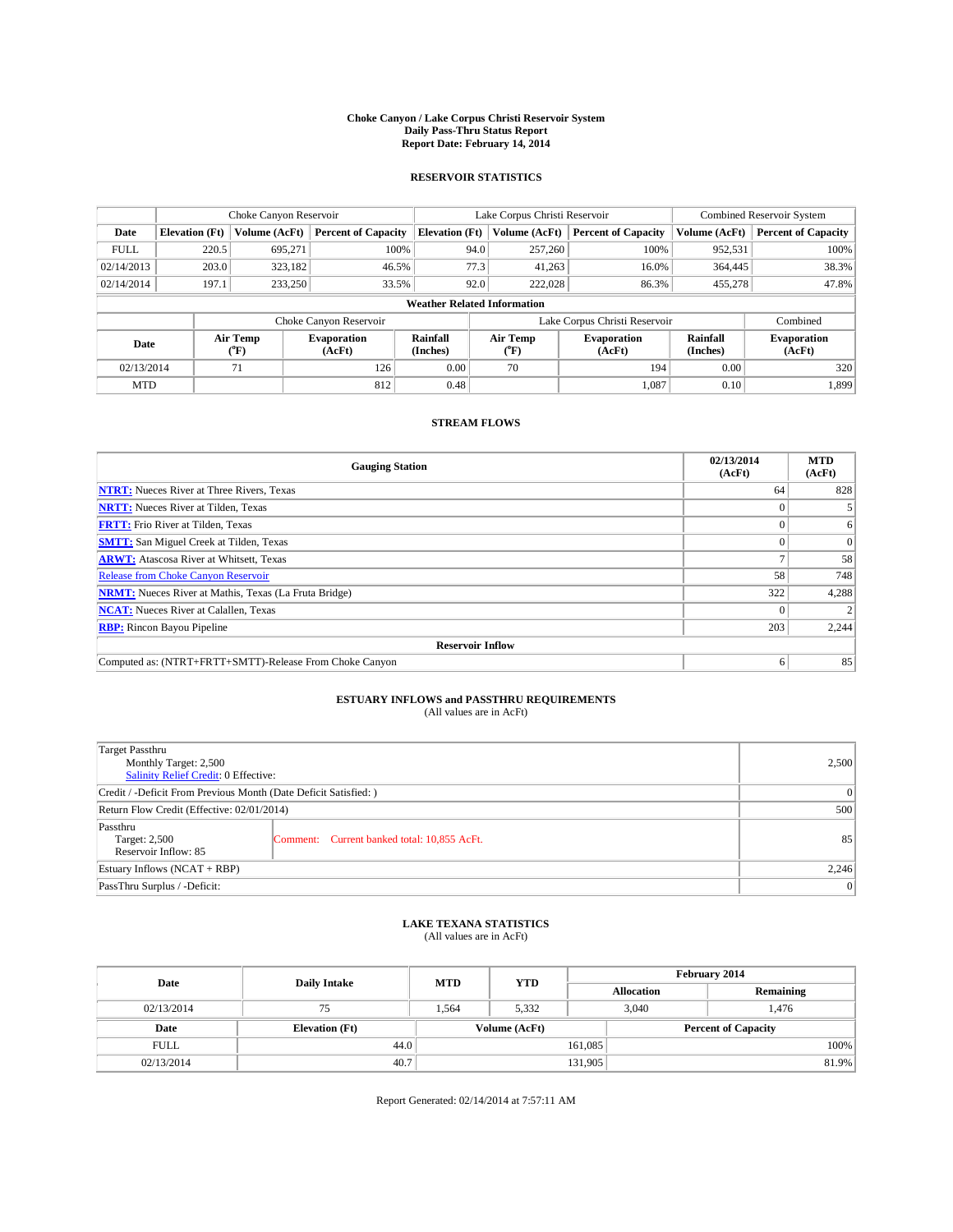#### **Choke Canyon / Lake Corpus Christi Reservoir System Daily Pass-Thru Status Report Report Date: February 15, 2014**

### **RESERVOIR STATISTICS**

|                                    |                       | Choke Canyon Reservoir |                              |                       | Lake Corpus Christi Reservoir | <b>Combined Reservoir System</b> |                      |                              |  |
|------------------------------------|-----------------------|------------------------|------------------------------|-----------------------|-------------------------------|----------------------------------|----------------------|------------------------------|--|
| Date                               | <b>Elevation</b> (Ft) | Volume (AcFt)          | <b>Percent of Capacity</b>   | <b>Elevation (Ft)</b> | Volume (AcFt)                 | <b>Percent of Capacity</b>       | Volume (AcFt)        | <b>Percent of Capacity</b>   |  |
| <b>FULL</b>                        | 220.5                 | 695,271                | 100%                         | 94.0                  | 257,260                       | 100%                             | 952,531              | 100%                         |  |
| 02/15/2013                         | 203.0                 | 324,192                | 46.6%                        |                       | 77.3<br>41,263                | 16.0%                            | 365,455              | 38.4%                        |  |
| 02/15/2014                         | 197.1                 | 233,250                | 33.5%                        |                       | 92.0<br>222,028               | 86.3%                            | 455,278              | 47.8%                        |  |
| <b>Weather Related Information</b> |                       |                        |                              |                       |                               |                                  |                      |                              |  |
|                                    |                       |                        | Choke Canyon Reservoir       |                       | Lake Corpus Christi Reservoir |                                  | Combined             |                              |  |
| Date                               |                       | Air Temp<br>(°F)       | <b>Evaporation</b><br>(AcFt) | Rainfall<br>(Inches)  | Air Temp<br>(°F)              | <b>Evaporation</b><br>(AcFt)     | Rainfall<br>(Inches) | <b>Evaporation</b><br>(AcFt) |  |
| 02/14/2014                         | 83<br>142             |                        | 0.00                         | 87                    | 306                           | 0.00                             | 448                  |                              |  |
| <b>MTD</b>                         |                       |                        | 954                          | 0.48                  |                               | 1,393                            | 0.10                 | 2,347                        |  |

### **STREAM FLOWS**

| <b>Gauging Station</b>                                       | 02/14/2014<br>(AcFt) | <b>MTD</b><br>(AcFt) |  |  |  |  |  |
|--------------------------------------------------------------|----------------------|----------------------|--|--|--|--|--|
| <b>NTRT:</b> Nueces River at Three Rivers, Texas             | 64                   | 891                  |  |  |  |  |  |
| <b>NRTT:</b> Nueces River at Tilden, Texas                   |                      |                      |  |  |  |  |  |
| <b>FRTT:</b> Frio River at Tilden, Texas                     |                      | 6                    |  |  |  |  |  |
| <b>SMTT:</b> San Miguel Creek at Tilden, Texas               |                      | $\overline{0}$       |  |  |  |  |  |
| <b>ARWT:</b> Atascosa River at Whitsett, Texas               |                      | 65                   |  |  |  |  |  |
| <b>Release from Choke Canyon Reservoir</b>                   | 58                   | 806                  |  |  |  |  |  |
| <b>NRMT:</b> Nueces River at Mathis, Texas (La Fruta Bridge) | 131                  | 4,419                |  |  |  |  |  |
| <b>NCAT:</b> Nueces River at Calallen, Texas                 |                      |                      |  |  |  |  |  |
| <b>RBP:</b> Rincon Bayou Pipeline                            | 191                  | 2,436                |  |  |  |  |  |
| <b>Reservoir Inflow</b>                                      |                      |                      |  |  |  |  |  |
| Computed as: (NTRT+FRTT+SMTT)-Release From Choke Canyon      | 6                    | 91                   |  |  |  |  |  |

# **ESTUARY INFLOWS and PASSTHRU REQUIREMENTS**<br>(All values are in AcFt)

| Target Passthru                                                  |                                             |    |  |  |
|------------------------------------------------------------------|---------------------------------------------|----|--|--|
| Monthly Target: 2,500                                            |                                             |    |  |  |
| Salinity Relief Credit: 0 Effective:                             |                                             |    |  |  |
| Credit / -Deficit From Previous Month (Date Deficit Satisfied: ) |                                             |    |  |  |
| Return Flow Credit (Effective: 02/01/2014)                       |                                             |    |  |  |
| Passthru<br>Target: 2,500                                        | Comment: Current banked total: 10,855 AcFt. | 91 |  |  |
| Reservoir Inflow: 91                                             |                                             |    |  |  |
| Estuary Inflows (NCAT + RBP)                                     |                                             |    |  |  |
| PassThru Surplus / -Deficit:                                     | 0                                           |    |  |  |

# **LAKE TEXANA STATISTICS** (All values are in AcFt)

| Date        | <b>Daily Intake</b>   | <b>MTD</b>    | <b>YTD</b> | February 2014 |                            |           |  |
|-------------|-----------------------|---------------|------------|---------------|----------------------------|-----------|--|
|             |                       |               |            |               | <b>Allocation</b>          | Remaining |  |
| 02/14/2014  | 133                   | 1,697         | 5,465      |               | 3,040                      | 1,343     |  |
| Date        | <b>Elevation</b> (Ft) | Volume (AcFt) |            |               | <b>Percent of Capacity</b> |           |  |
| <b>FULL</b> | 44.0                  |               |            | 161.085       |                            | 100%      |  |
| 02/14/2014  | 40.7                  |               |            | 131,905       |                            | 81.9%     |  |

Report Generated: 02/15/2014 at 8:17:13 AM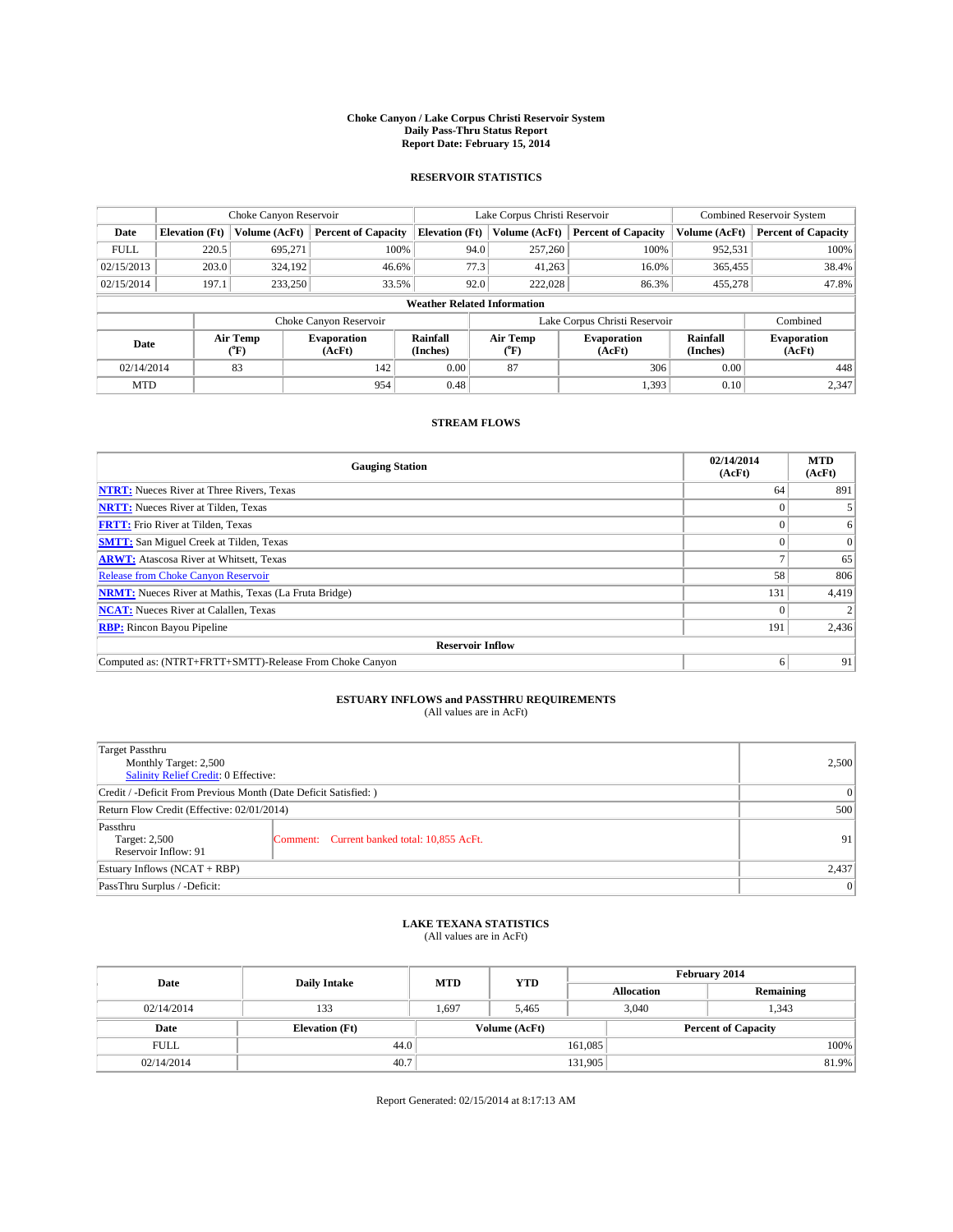#### **Choke Canyon / Lake Corpus Christi Reservoir System Daily Pass-Thru Status Report Report Date: February 16, 2014**

### **RESERVOIR STATISTICS**

|             | Choke Canyon Reservoir             |                  |                              |                       | Lake Corpus Christi Reservoir | <b>Combined Reservoir System</b> |                      |                              |  |
|-------------|------------------------------------|------------------|------------------------------|-----------------------|-------------------------------|----------------------------------|----------------------|------------------------------|--|
| Date        | <b>Elevation</b> (Ft)              | Volume (AcFt)    | <b>Percent of Capacity</b>   | <b>Elevation (Ft)</b> | Volume (AcFt)                 | <b>Percent of Capacity</b>       | Volume (AcFt)        | <b>Percent of Capacity</b>   |  |
| <b>FULL</b> | 220.5                              | 695.271          | 100%                         | 94.0                  | 257,260                       | 100%                             | 952,531              | 100%                         |  |
| 02/16/2013  | 202.9                              | 322,344          | 46.4%                        | 77.3                  | 41,263                        | 16.0%                            | 363,607              | 38.2%                        |  |
| 02/16/2014  | 197.0                              | 231,639          | 33.3%                        | 92.0                  | 221,678                       | 86.2%                            | 453,317              | 47.6%                        |  |
|             | <b>Weather Related Information</b> |                  |                              |                       |                               |                                  |                      |                              |  |
|             |                                    |                  | Choke Canyon Reservoir       |                       |                               | Lake Corpus Christi Reservoir    |                      | Combined                     |  |
| Date        |                                    | Air Temp<br>(°F) | <b>Evaporation</b><br>(AcFt) | Rainfall<br>(Inches)  | Air Temp<br>(°F)              | <b>Evaporation</b><br>(AcFt)     | Rainfall<br>(Inches) | <b>Evaporation</b><br>(AcFt) |  |
| 02/15/2014  |                                    | 79               | 165                          | 0.00<br>78            |                               | 204                              | 0.00                 | 369                          |  |
| <b>MTD</b>  |                                    |                  | 1.119                        | 0.48                  |                               | 1,597                            | 0.10                 | 2,716                        |  |

### **STREAM FLOWS**

| <b>Gauging Station</b>                                       | 02/15/2014<br>(AcFt) | <b>MTD</b><br>(AcFt) |  |  |  |  |
|--------------------------------------------------------------|----------------------|----------------------|--|--|--|--|
| <b>NTRT:</b> Nueces River at Three Rivers, Texas             | 64                   | 955                  |  |  |  |  |
| <b>NRTT:</b> Nueces River at Tilden, Texas                   |                      | 6                    |  |  |  |  |
| <b>FRTT:</b> Frio River at Tilden, Texas                     |                      | 6                    |  |  |  |  |
| <b>SMTT:</b> San Miguel Creek at Tilden, Texas               |                      | $\Omega$             |  |  |  |  |
| <b>ARWT:</b> Atascosa River at Whitsett, Texas               |                      | 71                   |  |  |  |  |
| <b>Release from Choke Canyon Reservoir</b>                   | 58                   | 863                  |  |  |  |  |
| <b>NRMT:</b> Nueces River at Mathis, Texas (La Fruta Bridge) | 129                  | 4,548                |  |  |  |  |
| <b>NCAT:</b> Nueces River at Calallen, Texas                 |                      |                      |  |  |  |  |
| <b>RBP:</b> Rincon Bayou Pipeline                            | 30                   | 2,466                |  |  |  |  |
| <b>Reservoir Inflow</b>                                      |                      |                      |  |  |  |  |
| Computed as: (NTRT+FRTT+SMTT)-Release From Choke Canyon      | 6                    | 97                   |  |  |  |  |

# **ESTUARY INFLOWS and PASSTHRU REQUIREMENTS**<br>(All values are in AcFt)

| <b>Target Passthru</b><br>Monthly Target: 2,500<br>Salinity Relief Credit: 0 Effective: | 2,500                                       |    |  |  |
|-----------------------------------------------------------------------------------------|---------------------------------------------|----|--|--|
| Credit / -Deficit From Previous Month (Date Deficit Satisfied: )                        |                                             |    |  |  |
| Return Flow Credit (Effective: 02/01/2014)                                              |                                             |    |  |  |
| Passthru<br>Target: 2,500<br>Reservoir Inflow: 97                                       | Comment: Current banked total: 10,855 AcFt. | 97 |  |  |
| Estuary Inflows (NCAT + RBP)                                                            | 2,468                                       |    |  |  |
| PassThru Surplus / -Deficit:                                                            | 0                                           |    |  |  |

# **LAKE TEXANA STATISTICS** (All values are in AcFt)

| Date        | <b>Daily Intake</b>   | <b>MTD</b>    | <b>YTD</b> | February 2014 |                            |           |  |
|-------------|-----------------------|---------------|------------|---------------|----------------------------|-----------|--|
|             |                       |               |            |               | <b>Allocation</b>          | Remaining |  |
| 02/15/2014  | 134                   | 1,831         | 5,599      |               | .209<br>3,040              |           |  |
| Date        | <b>Elevation</b> (Ft) | Volume (AcFt) |            |               | <b>Percent of Capacity</b> |           |  |
| <b>FULL</b> | 44.0                  |               |            | 161,085       |                            | 100%      |  |
| 02/15/2014  | 40.7                  |               |            | 131,905       |                            | 81.9%     |  |

Report Generated: 02/16/2014 at 7:55:24 AM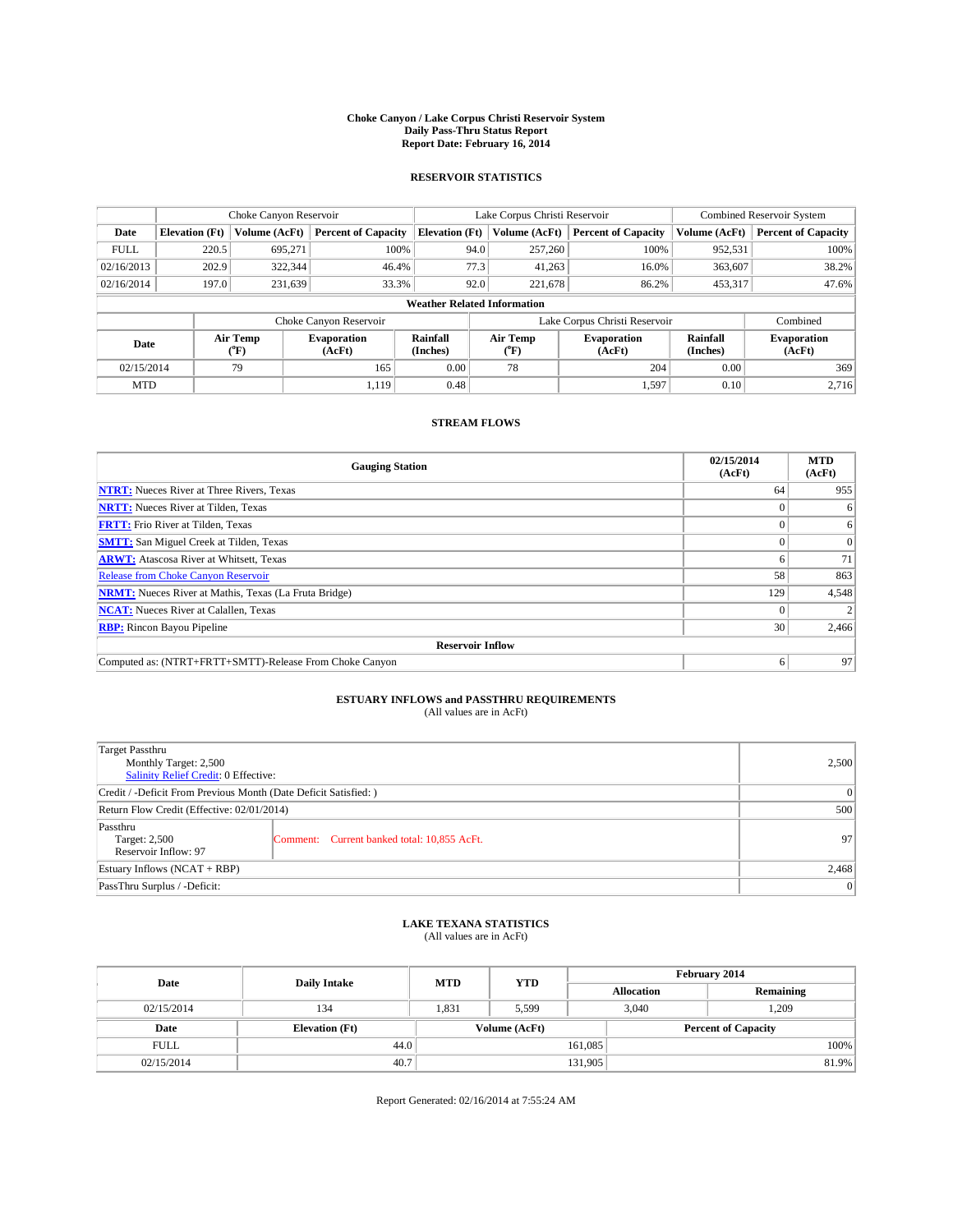#### **Choke Canyon / Lake Corpus Christi Reservoir System Daily Pass-Thru Status Report Report Date: February 17, 2014**

### **RESERVOIR STATISTICS**

|             | Choke Canyon Reservoir             |               |                              |                       | Lake Corpus Christi Reservoir | <b>Combined Reservoir System</b> |                      |                              |  |
|-------------|------------------------------------|---------------|------------------------------|-----------------------|-------------------------------|----------------------------------|----------------------|------------------------------|--|
| Date        | <b>Elevation</b> (Ft)              | Volume (AcFt) | <b>Percent of Capacity</b>   | <b>Elevation (Ft)</b> | Volume (AcFt)                 | <b>Percent of Capacity</b>       | Volume (AcFt)        | <b>Percent of Capacity</b>   |  |
| <b>FULL</b> | 220.5                              | 695,271       | 100%                         | 94.0                  | 257,260                       | 100%                             | 952,531              | 100%                         |  |
| 02/17/2013  | 202.9                              | 322,679       | 46.4%                        | 77.3                  | 41,135                        | 16.0%                            | 363,814              | 38.2%                        |  |
| 02/17/2014  | 197.0                              | 232,039       | 33.4%                        | 92.0                  | 221,678                       | 86.2%                            | 453,717              | 47.6%                        |  |
|             | <b>Weather Related Information</b> |               |                              |                       |                               |                                  |                      |                              |  |
|             |                                    |               | Choke Canyon Reservoir       |                       |                               | Lake Corpus Christi Reservoir    |                      | Combined                     |  |
| Date        | Air Temp<br>(°F)                   |               | <b>Evaporation</b><br>(AcFt) | Rainfall<br>(Inches)  | Air Temp<br>(°F)              | <b>Evaporation</b><br>(AcFt)     | Rainfall<br>(Inches) | <b>Evaporation</b><br>(AcFt) |  |
| 02/16/2014  |                                    | 82            | 133                          | 0.00                  | 81                            | 214                              | 0.00                 | 347                          |  |
| <b>MTD</b>  |                                    |               | 1,252                        | 0.48                  |                               | 1,811                            | 0.10                 | 3,063                        |  |

### **STREAM FLOWS**

| <b>Gauging Station</b>                                       | 02/16/2014<br>(AcFt) | <b>MTD</b><br>(AcFt) |  |  |  |  |
|--------------------------------------------------------------|----------------------|----------------------|--|--|--|--|
| <b>NTRT:</b> Nueces River at Three Rivers, Texas             | 64                   | 1,018                |  |  |  |  |
| <b>NRTT:</b> Nueces River at Tilden, Texas                   |                      | 6                    |  |  |  |  |
| <b>FRTT:</b> Frio River at Tilden, Texas                     |                      | 6                    |  |  |  |  |
| <b>SMTT:</b> San Miguel Creek at Tilden, Texas               |                      | $\Omega$             |  |  |  |  |
| <b>ARWT:</b> Atascosa River at Whitsett, Texas               |                      | 77                   |  |  |  |  |
| <b>Release from Choke Canyon Reservoir</b>                   | 58                   | 921                  |  |  |  |  |
| <b>NRMT:</b> Nueces River at Mathis, Texas (La Fruta Bridge) | 133                  | 4,681                |  |  |  |  |
| <b>NCAT:</b> Nueces River at Calallen, Texas                 |                      |                      |  |  |  |  |
| <b>RBP:</b> Rincon Bayou Pipeline                            | $\theta$             | 2,466                |  |  |  |  |
| <b>Reservoir Inflow</b>                                      |                      |                      |  |  |  |  |
| Computed as: (NTRT+FRTT+SMTT)-Release From Choke Canyon      | 6                    | 103                  |  |  |  |  |

# **ESTUARY INFLOWS and PASSTHRU REQUIREMENTS**<br>(All values are in AcFt)

| Target Passthru                                                  |                                              |     |  |  |
|------------------------------------------------------------------|----------------------------------------------|-----|--|--|
| Monthly Target: 2,500                                            |                                              |     |  |  |
| Salinity Relief Credit: 0 Effective:                             |                                              |     |  |  |
| Credit / -Deficit From Previous Month (Date Deficit Satisfied: ) |                                              |     |  |  |
| Return Flow Credit (Effective: 02/01/2014)                       |                                              |     |  |  |
| Passthru<br>Target: 2,500                                        | Comment: Current banked total: 10,855 Ac/Ft. | 103 |  |  |
| Reservoir Inflow: 103                                            |                                              |     |  |  |
| Estuary Inflows (NCAT + RBP)                                     |                                              |     |  |  |
| PassThru Surplus / -Deficit:                                     | 0                                            |     |  |  |

# **LAKE TEXANA STATISTICS** (All values are in AcFt)

| Date        | <b>Daily Intake</b>   | <b>MTD</b> | <b>YTD</b>    | February 2014 |                            |           |  |
|-------------|-----------------------|------------|---------------|---------------|----------------------------|-----------|--|
|             |                       |            |               |               | <b>Allocation</b>          | Remaining |  |
| 02/16/2014  | 134                   | 1.965      | 5.732         |               | 3,040<br>1,075             |           |  |
| Date        | <b>Elevation</b> (Ft) |            | Volume (AcFt) |               | <b>Percent of Capacity</b> |           |  |
| <b>FULL</b> | 44.0                  |            |               | 161,085       |                            | 100%      |  |
| 02/16/2014  | 40.6                  |            |               | 131,068       |                            | 81.4%     |  |

Report Generated: 02/17/2014 at 8:40:14 AM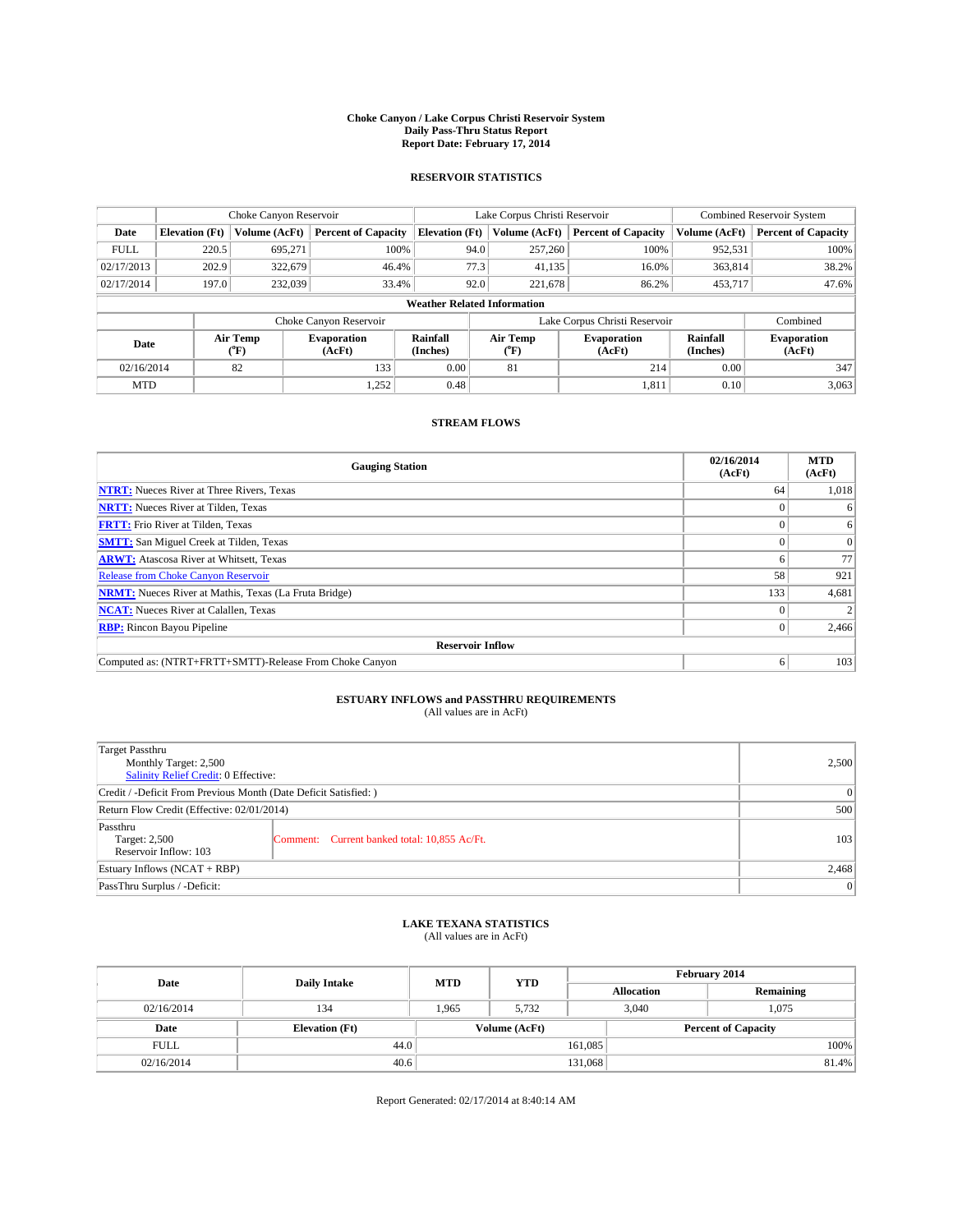#### **Choke Canyon / Lake Corpus Christi Reservoir System Daily Pass-Thru Status Report Report Date: February 18, 2014**

### **RESERVOIR STATISTICS**

|             | Choke Canyon Reservoir             |               |                              |                       | Lake Corpus Christi Reservoir | <b>Combined Reservoir System</b> |                      |                              |  |
|-------------|------------------------------------|---------------|------------------------------|-----------------------|-------------------------------|----------------------------------|----------------------|------------------------------|--|
| Date        | <b>Elevation</b> (Ft)              | Volume (AcFt) | <b>Percent of Capacity</b>   | <b>Elevation (Ft)</b> | Volume (AcFt)                 | <b>Percent of Capacity</b>       | Volume (AcFt)        | <b>Percent of Capacity</b>   |  |
| <b>FULL</b> | 220.5                              | 695,271       | 100%                         | 94.0                  | 257,260                       | 100%                             | 952,531              | 100%                         |  |
| 02/18/2013  | 202.9                              | 321,506       | 46.2%                        | 77.2                  | 40,750                        | 15.8%                            | 362,256              | 38.0%                        |  |
| 02/18/2014  | 197.0                              | 232,172       | 33.4%                        | 92.0                  | 221.153                       | 86.0%                            | 453,325              | 47.6%                        |  |
|             | <b>Weather Related Information</b> |               |                              |                       |                               |                                  |                      |                              |  |
|             |                                    |               | Choke Canyon Reservoir       |                       |                               | Lake Corpus Christi Reservoir    |                      | Combined                     |  |
| Date        | Air Temp<br>(°F)                   |               | <b>Evaporation</b><br>(AcFt) | Rainfall<br>(Inches)  | Air Temp<br>$(^{0}F)$         | <b>Evaporation</b><br>(AcFt)     | Rainfall<br>(Inches) | <b>Evaporation</b><br>(AcFt) |  |
| 02/17/2014  |                                    | 83            | 173                          | 0.00                  | 86                            | 214                              | 0.00                 | 387                          |  |
| <b>MTD</b>  |                                    |               | 1,425                        | 0.48                  |                               | 2,025                            | 0.10                 | 3,450                        |  |

### **STREAM FLOWS**

| <b>Gauging Station</b>                                       | 02/17/2014<br>(AcFt) | <b>MTD</b><br>(AcFt) |  |  |  |  |
|--------------------------------------------------------------|----------------------|----------------------|--|--|--|--|
| <b>NTRT:</b> Nueces River at Three Rivers, Texas             | 64                   | 1,082                |  |  |  |  |
| <b>NRTT:</b> Nueces River at Tilden, Texas                   |                      | 6                    |  |  |  |  |
| <b>FRTT:</b> Frio River at Tilden, Texas                     |                      | 6                    |  |  |  |  |
| <b>SMTT:</b> San Miguel Creek at Tilden, Texas               |                      | $\overline{0}$       |  |  |  |  |
| <b>ARWT:</b> Atascosa River at Whitsett, Texas               |                      | 83                   |  |  |  |  |
| <b>Release from Choke Canyon Reservoir</b>                   | 58                   | 979                  |  |  |  |  |
| <b>NRMT:</b> Nueces River at Mathis, Texas (La Fruta Bridge) | 111                  | 4,792                |  |  |  |  |
| <b>NCAT:</b> Nueces River at Calallen, Texas                 |                      |                      |  |  |  |  |
| <b>RBP:</b> Rincon Bayou Pipeline                            | $\theta$             | 2,466                |  |  |  |  |
| <b>Reservoir Inflow</b>                                      |                      |                      |  |  |  |  |
| Computed as: (NTRT+FRTT+SMTT)-Release From Choke Canyon      | 6                    | 109                  |  |  |  |  |

# **ESTUARY INFLOWS and PASSTHRU REQUIREMENTS**<br>(All values are in AcFt)

| Target Passthru<br>Monthly Target: 2,500<br>Salinity Relief Credit: 0 Effective: | 2,500                                        |     |
|----------------------------------------------------------------------------------|----------------------------------------------|-----|
| Credit / -Deficit From Previous Month (Date Deficit Satisfied: )                 | 0                                            |     |
| Return Flow Credit (Effective: 02/01/2014)                                       | 500                                          |     |
| Passthru<br>Target: 2,500<br>Reservoir Inflow: 109                               | Comment: Current banked total: 10,855 Ac/Ft. | 109 |
| Estuary Inflows $(NCAT + RBP)$                                                   | 2,468                                        |     |
| PassThru Surplus / -Deficit:                                                     | 0                                            |     |

## **LAKE TEXANA STATISTICS** (All values are in AcFt)

| Date        | <b>Daily Intake</b>   | <b>MTD</b> | <b>YTD</b>    | February 2014 |                            |           |  |
|-------------|-----------------------|------------|---------------|---------------|----------------------------|-----------|--|
|             |                       |            |               |               | <b>Allocation</b>          | Remaining |  |
| 02/17/2014  | 134                   | 2,098      | 5,866         |               | 3,040<br>942               |           |  |
| Date        | <b>Elevation</b> (Ft) |            | Volume (AcFt) |               | <b>Percent of Capacity</b> |           |  |
| <b>FULL</b> | 44.0                  |            |               | 161,085       |                            | 100%      |  |
| 02/17/2014  | 40.6                  |            | 131,068       |               |                            | 81.4%     |  |

Report Generated: 02/18/2014 at 8:10:14 AM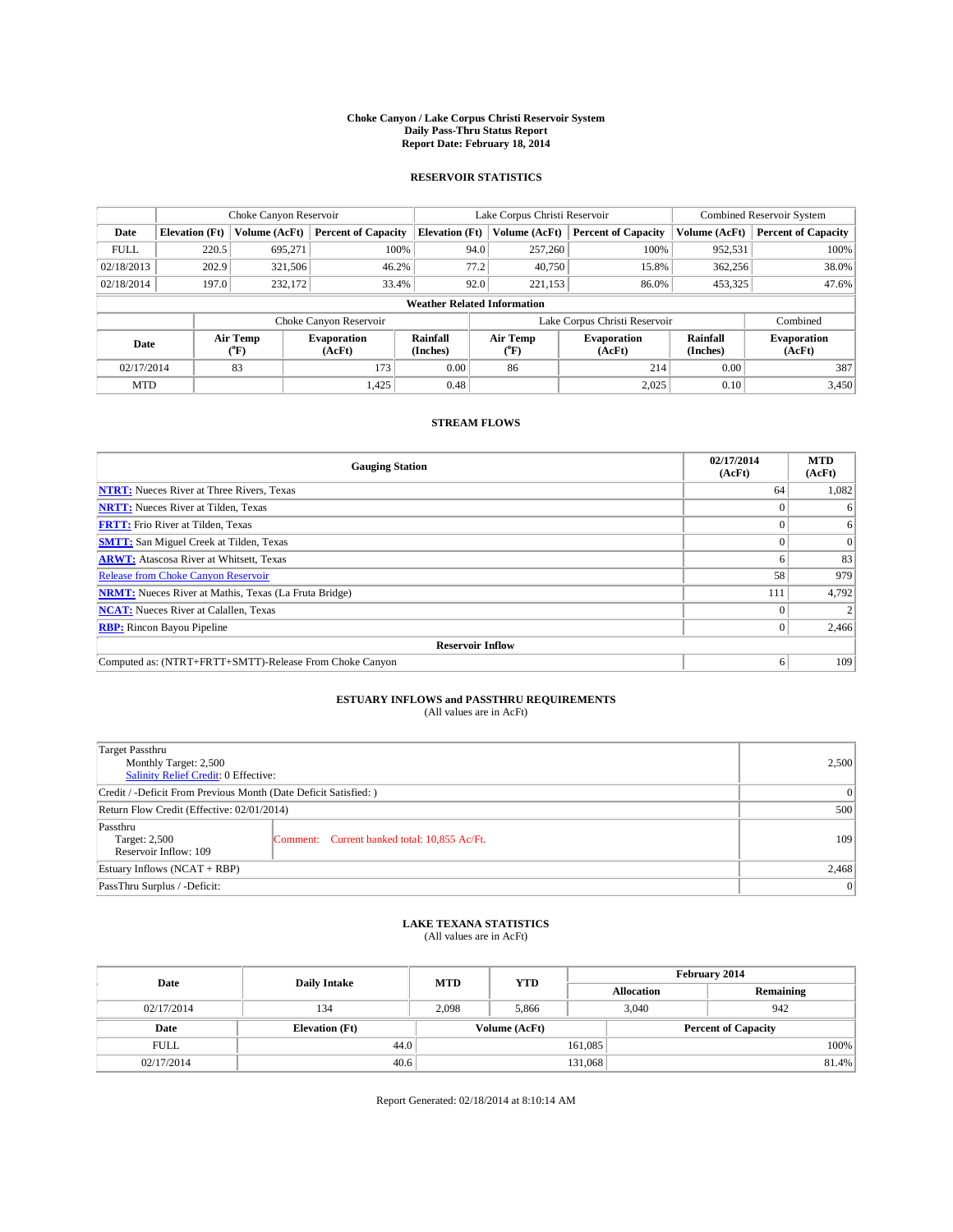#### **Choke Canyon / Lake Corpus Christi Reservoir System Daily Pass-Thru Status Report Report Date: February 19, 2014**

### **RESERVOIR STATISTICS**

|                                    |                       | Choke Canyon Reservoir |                              |                       | Lake Corpus Christi Reservoir | Combined Reservoir System     |                      |                              |
|------------------------------------|-----------------------|------------------------|------------------------------|-----------------------|-------------------------------|-------------------------------|----------------------|------------------------------|
| Date                               | <b>Elevation</b> (Ft) | Volume (AcFt)          | <b>Percent of Capacity</b>   | <b>Elevation (Ft)</b> | Volume (AcFt)                 | <b>Percent of Capacity</b>    | Volume (AcFt)        | <b>Percent of Capacity</b>   |
| <b>FULL</b>                        | 220.5                 | 695.271                | 100%                         | 94.0                  | 257,260                       | 100%                          | 952,531              | 100%                         |
| 02/19/2013                         | 202.9                 | 322,511                | 46.4%                        | 77.3                  | 41.199                        | 16.0%                         | 363,710              | 38.2%                        |
| 02/19/2014                         | 196.9                 | 231,639                | 33.3%                        | 92.0                  | 221.153                       | 86.0%                         | 452,792              | 47.5%                        |
| <b>Weather Related Information</b> |                       |                        |                              |                       |                               |                               |                      |                              |
|                                    |                       |                        | Choke Canyon Reservoir       |                       |                               | Lake Corpus Christi Reservoir |                      | Combined                     |
| Date                               |                       | Air Temp<br>(°F)       | <b>Evaporation</b><br>(AcFt) | Rainfall<br>(Inches)  | Air Temp<br>$(^{0}F)$         | <b>Evaporation</b><br>(AcFt)  | Rainfall<br>(Inches) | <b>Evaporation</b><br>(AcFt) |
| 02/18/2014                         |                       | 81                     | 86                           |                       | 84                            | 122                           | 0.00                 | 208                          |
| <b>MTD</b>                         |                       |                        | 1,511                        | 0.48                  |                               | 2,147                         | 0.10                 | 3,658                        |

### **STREAM FLOWS**

| <b>Gauging Station</b>                                       | 02/18/2014<br>(AcFt) | <b>MTD</b><br>(AcFt) |  |  |  |  |
|--------------------------------------------------------------|----------------------|----------------------|--|--|--|--|
| <b>NTRT:</b> Nueces River at Three Rivers, Texas             | 62                   | 1,143                |  |  |  |  |
| <b>NRTT:</b> Nueces River at Tilden, Texas                   |                      |                      |  |  |  |  |
| <b>FRTT:</b> Frio River at Tilden, Texas                     |                      | 6                    |  |  |  |  |
| <b>SMTT:</b> San Miguel Creek at Tilden, Texas               |                      | $\Omega$             |  |  |  |  |
| <b>ARWT:</b> Atascosa River at Whitsett, Texas               |                      | 89                   |  |  |  |  |
| <b>Release from Choke Canyon Reservoir</b>                   | 58                   | 1,036                |  |  |  |  |
| <b>NRMT:</b> Nueces River at Mathis, Texas (La Fruta Bridge) | 93                   | 4,885                |  |  |  |  |
| <b>NCAT:</b> Nueces River at Calallen, Texas                 |                      |                      |  |  |  |  |
| <b>RBP:</b> Rincon Bayou Pipeline                            | 0                    | 2,466                |  |  |  |  |
| <b>Reservoir Inflow</b>                                      |                      |                      |  |  |  |  |
| Computed as: (NTRT+FRTT+SMTT)-Release From Choke Canyon      | 4                    | 114                  |  |  |  |  |

# **ESTUARY INFLOWS and PASSTHRU REQUIREMENTS**<br>(All values are in AcFt)

| Target Passthru                                                  |                                              |     |  |  |
|------------------------------------------------------------------|----------------------------------------------|-----|--|--|
| Monthly Target: 2,500                                            |                                              |     |  |  |
| Salinity Relief Credit: 0 Effective:                             |                                              |     |  |  |
| Credit / -Deficit From Previous Month (Date Deficit Satisfied: ) |                                              |     |  |  |
| Return Flow Credit (Effective: 02/01/2014)                       |                                              |     |  |  |
| Passthru                                                         |                                              |     |  |  |
| Target: 2,500                                                    | Comment: Current banked total: 10,855 Ac/Ft. | 114 |  |  |
| Reservoir Inflow: 114                                            |                                              |     |  |  |
| Estuary Inflows (NCAT + RBP)                                     |                                              |     |  |  |
| PassThru Surplus / -Deficit:                                     | 0                                            |     |  |  |

# **LAKE TEXANA STATISTICS** (All values are in AcFt)

| Date        | <b>Daily Intake</b>   | <b>MTD</b> | <b>YTD</b>    | February 2014 |                            |           |  |
|-------------|-----------------------|------------|---------------|---------------|----------------------------|-----------|--|
|             |                       |            |               |               | <b>Allocation</b>          | Remaining |  |
| 02/18/2014  | 134                   | 2,232      | 6,000         |               | 808<br>3,040               |           |  |
| Date        | <b>Elevation</b> (Ft) |            | Volume (AcFt) |               | <b>Percent of Capacity</b> |           |  |
| <b>FULL</b> | 44.0                  |            |               | 161,085       |                            | 100%      |  |
| 02/18/2014  | 40.6                  |            |               | 131,068       |                            | 81.4%     |  |

Report Generated: 02/19/2014 at 8:57:07 AM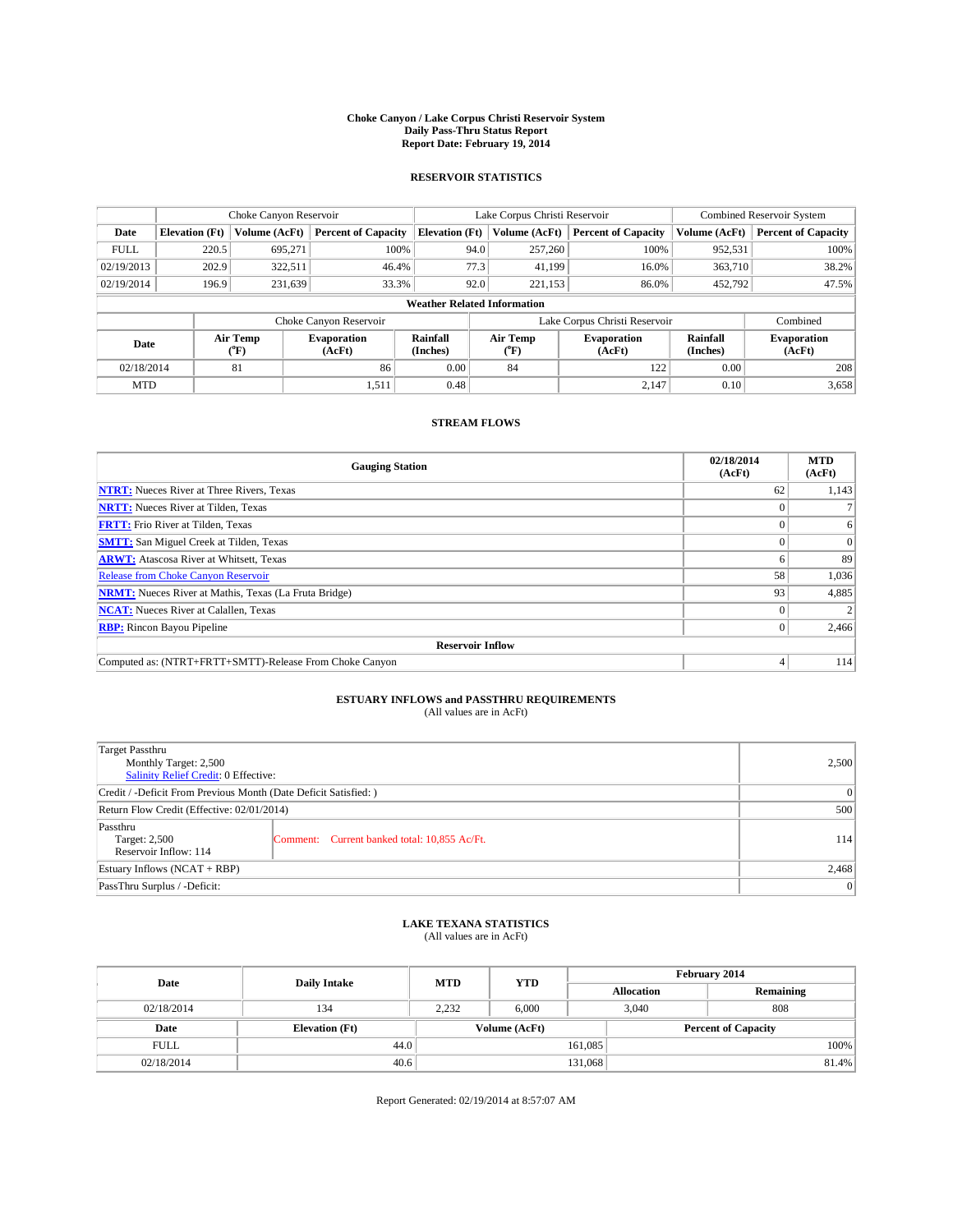#### **Choke Canyon / Lake Corpus Christi Reservoir System Daily Pass-Thru Status Report Report Date: February 20, 2014**

### **RESERVOIR STATISTICS**

|             | Choke Canyon Reservoir             |                  |                              |                       | Lake Corpus Christi Reservoir | Combined Reservoir System     |                      |                              |  |
|-------------|------------------------------------|------------------|------------------------------|-----------------------|-------------------------------|-------------------------------|----------------------|------------------------------|--|
| Date        | <b>Elevation</b> (Ft)              | Volume (AcFt)    | <b>Percent of Capacity</b>   | <b>Elevation</b> (Ft) | Volume (AcFt)                 | <b>Percent of Capacity</b>    | Volume (AcFt)        | <b>Percent of Capacity</b>   |  |
| <b>FULL</b> | 220.5                              | 695.271          | 100%                         | 94.0                  | 257,260                       | 100%                          | 952,531              | 100%                         |  |
| 02/20/2013  | 202.8                              | 320,668          | 46.1%                        | 77.2                  | 41,006                        | 15.9%                         | 361,674              | 38.0%                        |  |
| 02/20/2014  | 197.0                              | 231,773          | 33.3%                        | 92.0                  | 220,978                       | 85.9%                         | 452,751              | 47.5%                        |  |
|             | <b>Weather Related Information</b> |                  |                              |                       |                               |                               |                      |                              |  |
|             |                                    |                  | Choke Canyon Reservoir       |                       |                               | Lake Corpus Christi Reservoir |                      | Combined                     |  |
| Date        |                                    | Air Temp<br>(°F) | <b>Evaporation</b><br>(AcFt) | Rainfall<br>(Inches)  | Air Temp<br>$\rm ^{(^o}\!F)$  | <b>Evaporation</b><br>(AcFt)  | Rainfall<br>(Inches) | <b>Evaporation</b><br>(AcFt) |  |
| 02/19/2014  | 86                                 |                  | 180                          | 0.00                  | 84                            | 357                           | 0.00                 | 537                          |  |
| <b>MTD</b>  |                                    |                  | 1,691                        | 0.48                  |                               | 2,504                         | 0.10                 | 4,195                        |  |

### **STREAM FLOWS**

| <b>Gauging Station</b>                                       | 02/19/2014<br>(AcFt) | <b>MTD</b><br>(AcFt) |  |  |  |  |
|--------------------------------------------------------------|----------------------|----------------------|--|--|--|--|
| <b>NTRT:</b> Nueces River at Three Rivers, Texas             | 62                   | 1,205                |  |  |  |  |
| <b>NRTT:</b> Nueces River at Tilden, Texas                   |                      |                      |  |  |  |  |
| <b>FRTT:</b> Frio River at Tilden, Texas                     |                      |                      |  |  |  |  |
| <b>SMTT:</b> San Miguel Creek at Tilden, Texas               |                      | $\Omega$             |  |  |  |  |
| <b>ARWT:</b> Atascosa River at Whitsett, Texas               |                      | 95                   |  |  |  |  |
| <b>Release from Choke Canyon Reservoir</b>                   | 58                   | 1,094                |  |  |  |  |
| <b>NRMT:</b> Nueces River at Mathis, Texas (La Fruta Bridge) | 91                   | 4,976                |  |  |  |  |
| <b>NCAT:</b> Nueces River at Calallen, Texas                 |                      |                      |  |  |  |  |
| <b>RBP:</b> Rincon Bayou Pipeline                            | 0                    | 2,466                |  |  |  |  |
| <b>Reservoir Inflow</b>                                      |                      |                      |  |  |  |  |
| Computed as: (NTRT+FRTT+SMTT)-Release From Choke Canyon      | 4                    | 118                  |  |  |  |  |

# **ESTUARY INFLOWS and PASSTHRU REQUIREMENTS**<br>(All values are in AcFt)

| Target Passthru<br>Monthly Target: 2,500<br>Salinity Relief Credit: 0 Effective: | 2,500                                        |     |
|----------------------------------------------------------------------------------|----------------------------------------------|-----|
| Credit / -Deficit From Previous Month (Date Deficit Satisfied: )                 | 0                                            |     |
| Return Flow Credit (Effective: 02/01/2014)                                       | 500                                          |     |
| Passthru<br>Target: 2,500<br>Reservoir Inflow: 118                               | Comment: Current banked total: 10,855 Ac/Ft. | 118 |
| Estuary Inflows $(NCAT + RBP)$                                                   | 2,468                                        |     |
| PassThru Surplus / -Deficit:                                                     | 0                                            |     |

## **LAKE TEXANA STATISTICS** (All values are in AcFt)

| Date        | <b>Daily Intake</b>   | <b>MTD</b>    | <b>YTD</b> | February 2014 |                            |           |  |
|-------------|-----------------------|---------------|------------|---------------|----------------------------|-----------|--|
|             |                       |               |            |               | <b>Allocation</b>          | Remaining |  |
| 02/19/2014  | 133                   | 2,365         | 6,133      |               | 3,040<br>675               |           |  |
| Date        | <b>Elevation</b> (Ft) | Volume (AcFt) |            |               | <b>Percent of Capacity</b> |           |  |
| <b>FULL</b> | 44.0                  |               |            | 161,085       |                            | 100%      |  |
| 02/19/2014  | 40.6                  |               |            | 131,068       |                            | 81.4%     |  |

Report Generated: 02/20/2014 at 8:05:40 AM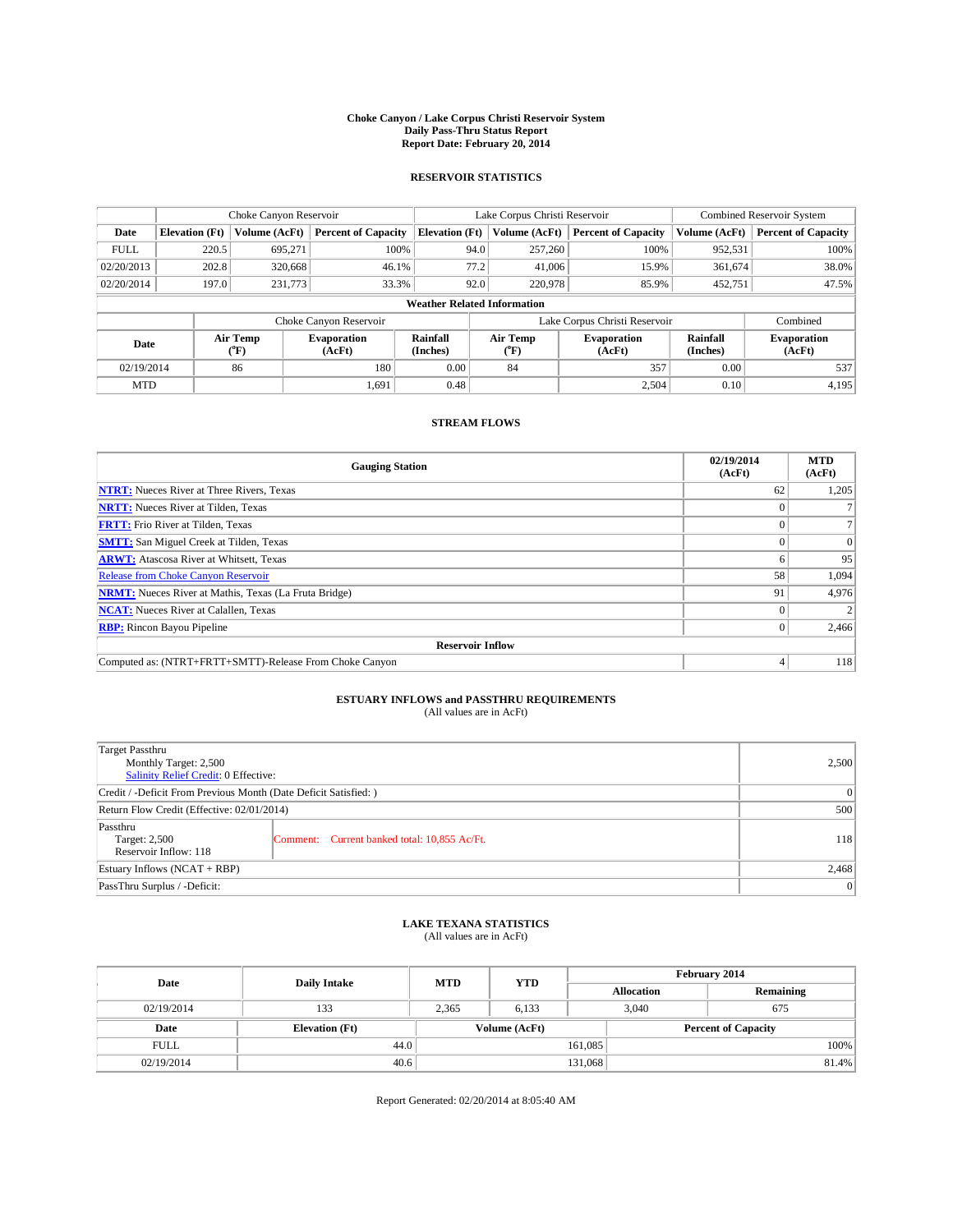#### **Choke Canyon / Lake Corpus Christi Reservoir System Daily Pass-Thru Status Report Report Date: February 21, 2014**

### **RESERVOIR STATISTICS**

|             | Choke Canyon Reservoir             |                  |                              |                       | Lake Corpus Christi Reservoir | Combined Reservoir System     |                      |                              |  |
|-------------|------------------------------------|------------------|------------------------------|-----------------------|-------------------------------|-------------------------------|----------------------|------------------------------|--|
| Date        | <b>Elevation</b> (Ft)              | Volume (AcFt)    | <b>Percent of Capacity</b>   | <b>Elevation (Ft)</b> | Volume (AcFt)                 | <b>Percent of Capacity</b>    | Volume (AcFt)        | <b>Percent of Capacity</b>   |  |
| <b>FULL</b> | 220.5                              | 695.271          | 100%                         | 94.0                  | 257,260                       | 100%                          | 952,531              | 100%                         |  |
| 02/21/2013  | 202.8                              | 321,003          | 46.2%                        | 77.1                  | 40,367                        | 15.7%                         | 361,370              | 37.9%                        |  |
| 02/21/2014  | 197.1                              | 233,115          | 33.5%                        | 92.0                  | 221,153                       | 86.0%                         | 454,268              | 47.7%                        |  |
|             | <b>Weather Related Information</b> |                  |                              |                       |                               |                               |                      |                              |  |
|             |                                    |                  | Choke Canyon Reservoir       |                       |                               | Lake Corpus Christi Reservoir |                      | Combined                     |  |
| Date        |                                    | Air Temp<br>(°F) | <b>Evaporation</b><br>(AcFt) | Rainfall<br>(Inches)  | Air Temp<br>(°F)              | <b>Evaporation</b><br>(AcFt)  | Rainfall<br>(Inches) | <b>Evaporation</b><br>(AcFt) |  |
| 02/20/2014  | 83<br>268                          |                  | 0.00                         | 82                    | 295                           | 0.00                          | 563                  |                              |  |
| <b>MTD</b>  |                                    |                  | 1.959                        | 0.48                  |                               | 2,799                         | 0.10                 | 4,758                        |  |

### **STREAM FLOWS**

| <b>Gauging Station</b>                                       | 02/20/2014<br>(AcFt) | <b>MTD</b><br>(AcFt) |  |  |  |  |
|--------------------------------------------------------------|----------------------|----------------------|--|--|--|--|
| <b>NTRT:</b> Nueces River at Three Rivers, Texas             | 62                   | 1,266                |  |  |  |  |
| <b>NRTT:</b> Nueces River at Tilden, Texas                   |                      |                      |  |  |  |  |
| <b>FRTT:</b> Frio River at Tilden, Texas                     |                      |                      |  |  |  |  |
| <b>SMTT:</b> San Miguel Creek at Tilden, Texas               |                      | $\Omega$             |  |  |  |  |
| <b>ARWT:</b> Atascosa River at Whitsett, Texas               |                      | 101                  |  |  |  |  |
| <b>Release from Choke Canyon Reservoir</b>                   | 58                   | 1,151                |  |  |  |  |
| <b>NRMT:</b> Nueces River at Mathis, Texas (La Fruta Bridge) | 107                  | 5,084                |  |  |  |  |
| <b>NCAT:</b> Nueces River at Calallen, Texas                 |                      |                      |  |  |  |  |
| <b>RBP:</b> Rincon Bayou Pipeline                            | $^{(1)}$             | 2,466                |  |  |  |  |
| <b>Reservoir Inflow</b>                                      |                      |                      |  |  |  |  |
| Computed as: (NTRT+FRTT+SMTT)-Release From Choke Canyon      |                      | 122                  |  |  |  |  |

# **ESTUARY INFLOWS and PASSTHRU REQUIREMENTS**<br>(All values are in AcFt)

| Target Passthru<br>Monthly Target: 2,500<br>Salinity Relief Credit: 0 Effective: | 2,500                                        |     |
|----------------------------------------------------------------------------------|----------------------------------------------|-----|
| Credit / -Deficit From Previous Month (Date Deficit Satisfied: )                 | 0                                            |     |
| Return Flow Credit (Effective: 02/01/2014)                                       | 500                                          |     |
| Passthru<br>Target: 2,500<br>Reservoir Inflow: 122                               | Comment: Current banked total: 10,855 Ac/Ft. | 122 |
| Estuary Inflows $(NCAT + RBP)$                                                   | 2,468                                        |     |
| PassThru Surplus / -Deficit:                                                     | $\vert 0 \vert$                              |     |

# **LAKE TEXANA STATISTICS** (All values are in AcFt)

| Date        | <b>Daily Intake</b>   | <b>MTD</b>    | <b>YTD</b> | February 2014 |                            |           |  |
|-------------|-----------------------|---------------|------------|---------------|----------------------------|-----------|--|
|             |                       |               |            |               | <b>Allocation</b>          | Remaining |  |
| 02/20/2014  | 133                   | 2,498         | 6,266      |               | 3,040<br>542               |           |  |
| Date        | <b>Elevation</b> (Ft) | Volume (AcFt) |            |               | <b>Percent of Capacity</b> |           |  |
| <b>FULL</b> | 44.0                  |               |            | 161,085       |                            | 100%      |  |
| 02/20/2014  | 40.5                  |               |            | 130,232       |                            | 80.8%     |  |

Report Generated: 02/21/2014 at 7:51:39 AM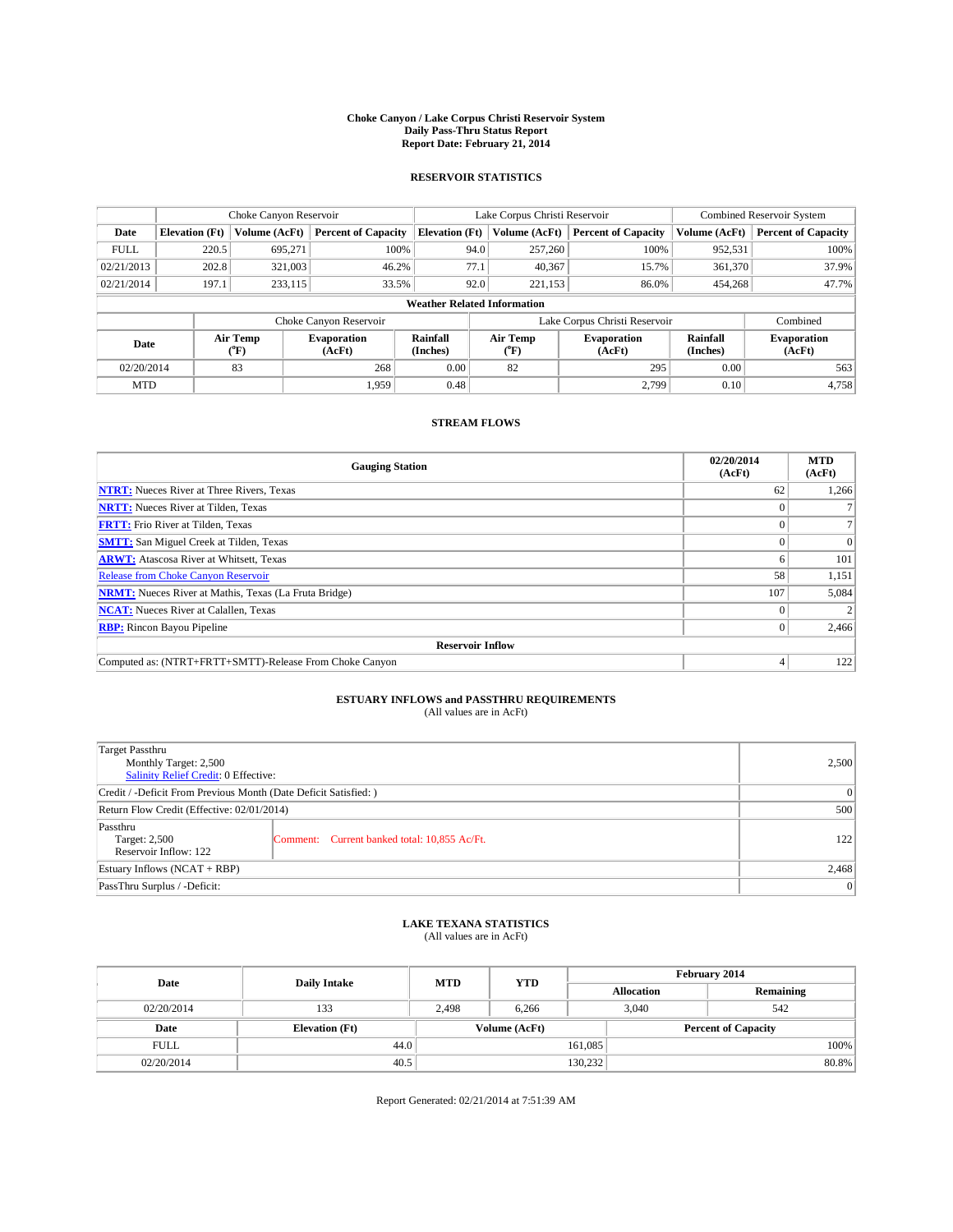#### **Choke Canyon / Lake Corpus Christi Reservoir System Daily Pass-Thru Status Report Report Date: February 22, 2014**

### **RESERVOIR STATISTICS**

|             | Choke Canyon Reservoir             |                  |                              |                       | Lake Corpus Christi Reservoir | Combined Reservoir System     |                      |                              |  |  |
|-------------|------------------------------------|------------------|------------------------------|-----------------------|-------------------------------|-------------------------------|----------------------|------------------------------|--|--|
| Date        | <b>Elevation</b> (Ft)              | Volume (AcFt)    | <b>Percent of Capacity</b>   | <b>Elevation (Ft)</b> | Volume (AcFt)                 | <b>Percent of Capacity</b>    | Volume (AcFt)        | <b>Percent of Capacity</b>   |  |  |
| <b>FULL</b> | 220.5                              | 695.271          | 100%                         | 94.0                  | 257,260                       | 100%                          | 952,531              | 100%                         |  |  |
| 02/22/2013  | 202.8                              | 321,170          | 46.2%                        | 77.2                  | 40,942                        | 15.9%                         | 362,112              | 38.0%                        |  |  |
| 02/22/2014  | 197.0                              | 232,573          | 33.5%                        | 92.0                  | 220,629                       | 85.8%                         | 453,202              | 47.6%                        |  |  |
|             | <b>Weather Related Information</b> |                  |                              |                       |                               |                               |                      |                              |  |  |
|             |                                    |                  | Choke Canyon Reservoir       |                       |                               | Lake Corpus Christi Reservoir |                      | Combined                     |  |  |
| Date        |                                    | Air Temp<br>(°F) | <b>Evaporation</b><br>(AcFt) | Rainfall<br>(Inches)  | Air Temp<br>(°F)              | <b>Evaporation</b><br>(AcFt)  | Rainfall<br>(Inches) | <b>Evaporation</b><br>(AcFt) |  |  |
| 02/21/2014  |                                    | 74               | 204<br>0.00<br>71            |                       | 316                           | 0.00                          | 520                  |                              |  |  |
| <b>MTD</b>  |                                    |                  | 2.163                        | 0.48                  |                               | 3,115                         | 0.10                 | 5,278                        |  |  |

### **STREAM FLOWS**

| <b>Gauging Station</b>                                       | 02/21/2014<br>(AcFt) | <b>MTD</b><br>(AcFt) |  |  |  |  |
|--------------------------------------------------------------|----------------------|----------------------|--|--|--|--|
| <b>NTRT:</b> Nueces River at Three Rivers, Texas             | 62                   | 1,328                |  |  |  |  |
| <b>NRTT:</b> Nueces River at Tilden, Texas                   |                      |                      |  |  |  |  |
| <b>FRTT:</b> Frio River at Tilden, Texas                     |                      |                      |  |  |  |  |
| <b>SMTT:</b> San Miguel Creek at Tilden, Texas               |                      | $\Omega$             |  |  |  |  |
| <b>ARWT:</b> Atascosa River at Whitsett, Texas               |                      | 106                  |  |  |  |  |
| <b>Release from Choke Canyon Reservoir</b>                   | 58                   | 1,209                |  |  |  |  |
| <b>NRMT:</b> Nueces River at Mathis, Texas (La Fruta Bridge) | 119                  | 5,203                |  |  |  |  |
| <b>NCAT:</b> Nueces River at Calallen, Texas                 |                      |                      |  |  |  |  |
| <b>RBP:</b> Rincon Bayou Pipeline                            | $\theta$             | 2,466                |  |  |  |  |
| <b>Reservoir Inflow</b>                                      |                      |                      |  |  |  |  |
| Computed as: (NTRT+FRTT+SMTT)-Release From Choke Canyon      | 4                    | 126                  |  |  |  |  |

# **ESTUARY INFLOWS and PASSTHRU REQUIREMENTS**<br>(All values are in AcFt)

| Target Passthru<br>Monthly Target: 2,500<br>Salinity Relief Credit: 0 Effective: | 2,500                                        |     |  |
|----------------------------------------------------------------------------------|----------------------------------------------|-----|--|
| Credit / -Deficit From Previous Month (Date Deficit Satisfied: )                 | 0                                            |     |  |
| Return Flow Credit (Effective: 02/01/2014)                                       |                                              |     |  |
| Passthru<br>Target: 2,500<br>Reservoir Inflow: 126                               | Comment: Current banked total: 10,855 Ac/Ft. | 126 |  |
| Estuary Inflows $(NCAT + RBP)$                                                   | 2,468                                        |     |  |
| PassThru Surplus / -Deficit:                                                     | 0                                            |     |  |

# **LAKE TEXANA STATISTICS** (All values are in AcFt)

| Date        | <b>Daily Intake</b>   | <b>MTD</b> | <b>YTD</b>    | February 2014 |                            |           |  |
|-------------|-----------------------|------------|---------------|---------------|----------------------------|-----------|--|
|             |                       |            |               |               | <b>Allocation</b>          | Remaining |  |
| 02/21/2014  | 133                   | 2.632      | 6,399         |               | 408<br>3,040               |           |  |
| Date        | <b>Elevation</b> (Ft) |            | Volume (AcFt) |               | <b>Percent of Capacity</b> |           |  |
| <b>FULL</b> | 44.0                  |            |               | 161,085       |                            | 100%      |  |
| 02/21/2014  | 40.5                  |            |               | 130,232       |                            | 80.8%     |  |

Report Generated: 02/22/2014 at 7:28:49 AM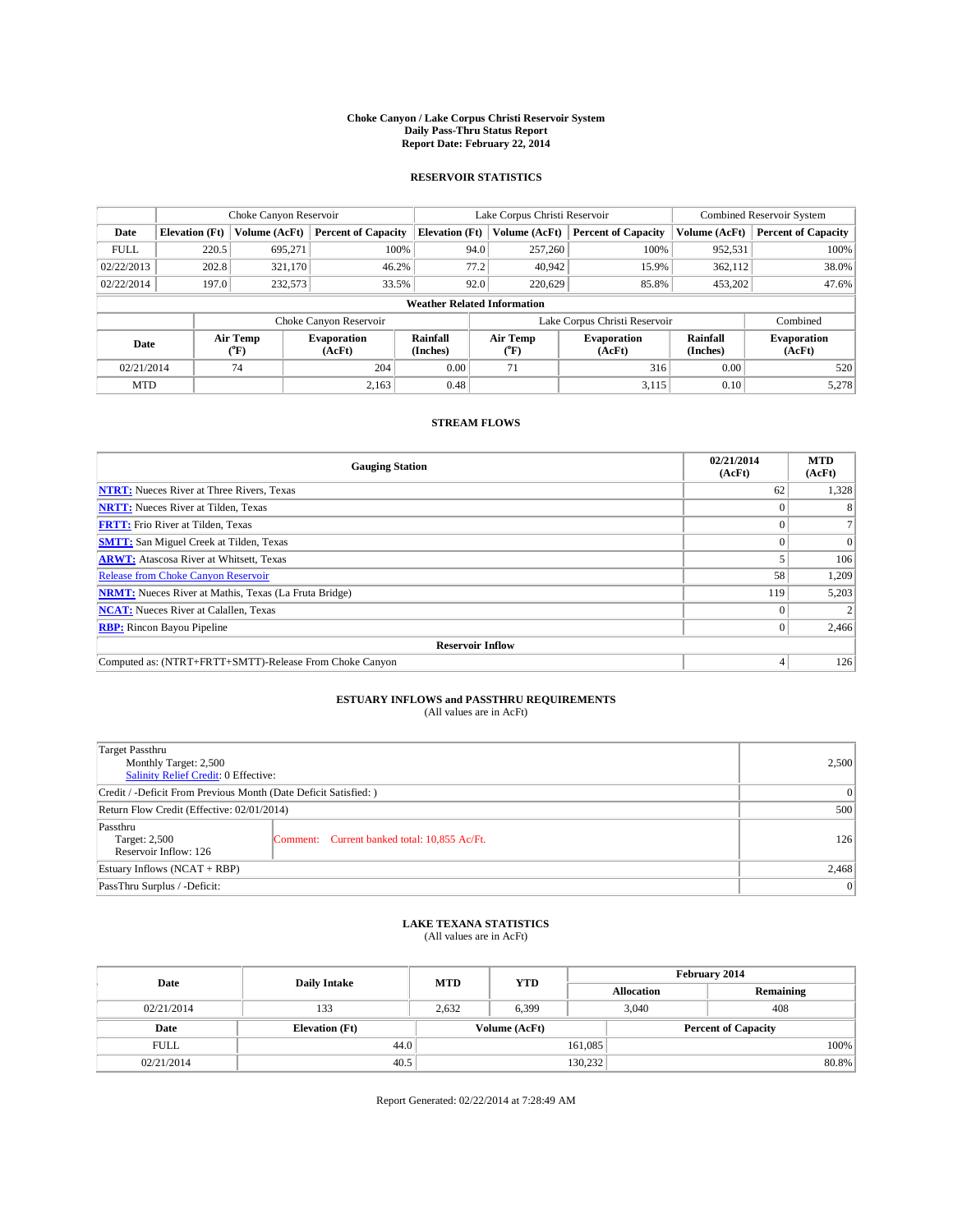#### **Choke Canyon / Lake Corpus Christi Reservoir System Daily Pass-Thru Status Report Report Date: February 23, 2014**

### **RESERVOIR STATISTICS**

|             | Choke Canyon Reservoir             |                  |                              |                       | Lake Corpus Christi Reservoir | Combined Reservoir System     |                      |                              |  |
|-------------|------------------------------------|------------------|------------------------------|-----------------------|-------------------------------|-------------------------------|----------------------|------------------------------|--|
| Date        | <b>Elevation</b> (Ft)              | Volume (AcFt)    | <b>Percent of Capacity</b>   | <b>Elevation (Ft)</b> | Volume (AcFt)                 | <b>Percent of Capacity</b>    | Volume (AcFt)        | <b>Percent of Capacity</b>   |  |
| <b>FULL</b> | 220.5                              | 695.271          | 100%                         | 94.0                  | 257,260                       | 100%                          | 952,531              | 100%                         |  |
| 02/23/2013  | 202.8                              | 320,500          | 46.1%                        | 77.2                  | 40,686                        | 15.8%                         | 361,186              | 37.9%                        |  |
| 02/23/2014  | 197.0                              | 232,305          | 33.4%                        | 91.9                  | 220,454                       | 85.7%                         | 452,759              | 47.5%                        |  |
|             | <b>Weather Related Information</b> |                  |                              |                       |                               |                               |                      |                              |  |
|             |                                    |                  | Choke Canyon Reservoir       |                       |                               | Lake Corpus Christi Reservoir |                      | Combined                     |  |
| Date        |                                    | Air Temp<br>(°F) | <b>Evaporation</b><br>(AcFt) | Rainfall<br>(Inches)  | Air Temp<br>$(^{0}F)$         | <b>Evaporation</b><br>(AcFt)  | Rainfall<br>(Inches) | <b>Evaporation</b><br>(AcFt) |  |
| 02/22/2014  |                                    | 70               | 39                           | 0.00                  | 68                            | 10                            | 0.00                 | 49                           |  |
| <b>MTD</b>  |                                    |                  | 2,202                        | 0.48                  |                               | 3,125                         | 0.10                 | 5,327                        |  |

### **STREAM FLOWS**

| <b>Gauging Station</b>                                       | 02/22/2014<br>(AcFt) | <b>MTD</b><br>(AcFt) |  |  |  |  |
|--------------------------------------------------------------|----------------------|----------------------|--|--|--|--|
| <b>NTRT:</b> Nueces River at Three Rivers, Texas             | 62                   | 1,390                |  |  |  |  |
| <b>NRTT:</b> Nueces River at Tilden, Texas                   |                      |                      |  |  |  |  |
| <b>FRTT:</b> Frio River at Tilden, Texas                     |                      |                      |  |  |  |  |
| <b>SMTT:</b> San Miguel Creek at Tilden, Texas               |                      | $\Omega$             |  |  |  |  |
| <b>ARWT:</b> Atascosa River at Whitsett, Texas               |                      | 110                  |  |  |  |  |
| <b>Release from Choke Canyon Reservoir</b>                   | 58                   | 1,266                |  |  |  |  |
| <b>NRMT:</b> Nueces River at Mathis, Texas (La Fruta Bridge) | 131                  | 5,334                |  |  |  |  |
| <b>NCAT:</b> Nueces River at Calallen, Texas                 |                      |                      |  |  |  |  |
| <b>RBP:</b> Rincon Bayou Pipeline                            | $\Omega$             | 2,466                |  |  |  |  |
| <b>Reservoir Inflow</b>                                      |                      |                      |  |  |  |  |
| Computed as: (NTRT+FRTT+SMTT)-Release From Choke Canyon      | 4                    | 130                  |  |  |  |  |

# **ESTUARY INFLOWS and PASSTHRU REQUIREMENTS**<br>(All values are in AcFt)

| Target Passthru<br>Monthly Target: 2,500<br>Salinity Relief Credit: 0 Effective: | 2,500                                        |     |  |
|----------------------------------------------------------------------------------|----------------------------------------------|-----|--|
| Credit / -Deficit From Previous Month (Date Deficit Satisfied: )                 | 0                                            |     |  |
| Return Flow Credit (Effective: 02/01/2014)                                       |                                              |     |  |
| Passthru<br>Target: 2,500<br>Reservoir Inflow: 130                               | Comment: Current banked total: 10,855 Ac/Ft. | 130 |  |
| Estuary Inflows $(NCAT + RBP)$                                                   | 2,468                                        |     |  |
| PassThru Surplus / -Deficit:                                                     | 0                                            |     |  |

## **LAKE TEXANA STATISTICS** (All values are in AcFt)

| Date        | <b>Daily Intake</b>   | <b>MTD</b> | <b>YTD</b>    | February 2014 |                            |           |  |
|-------------|-----------------------|------------|---------------|---------------|----------------------------|-----------|--|
|             |                       |            |               |               | <b>Allocation</b>          | Remaining |  |
| 02/22/2014  | 133                   | 2,765      | 6,533         |               | 3,040<br>275               |           |  |
| Date        | <b>Elevation</b> (Ft) |            | Volume (AcFt) |               | <b>Percent of Capacity</b> |           |  |
| <b>FULL</b> | 44.0                  |            |               | 161,085       |                            | 100%      |  |
| 02/22/2014  | 40.5                  |            |               | 130,232       |                            | 80.8%     |  |

Report Generated: 02/23/2014 at 7:50:50 AM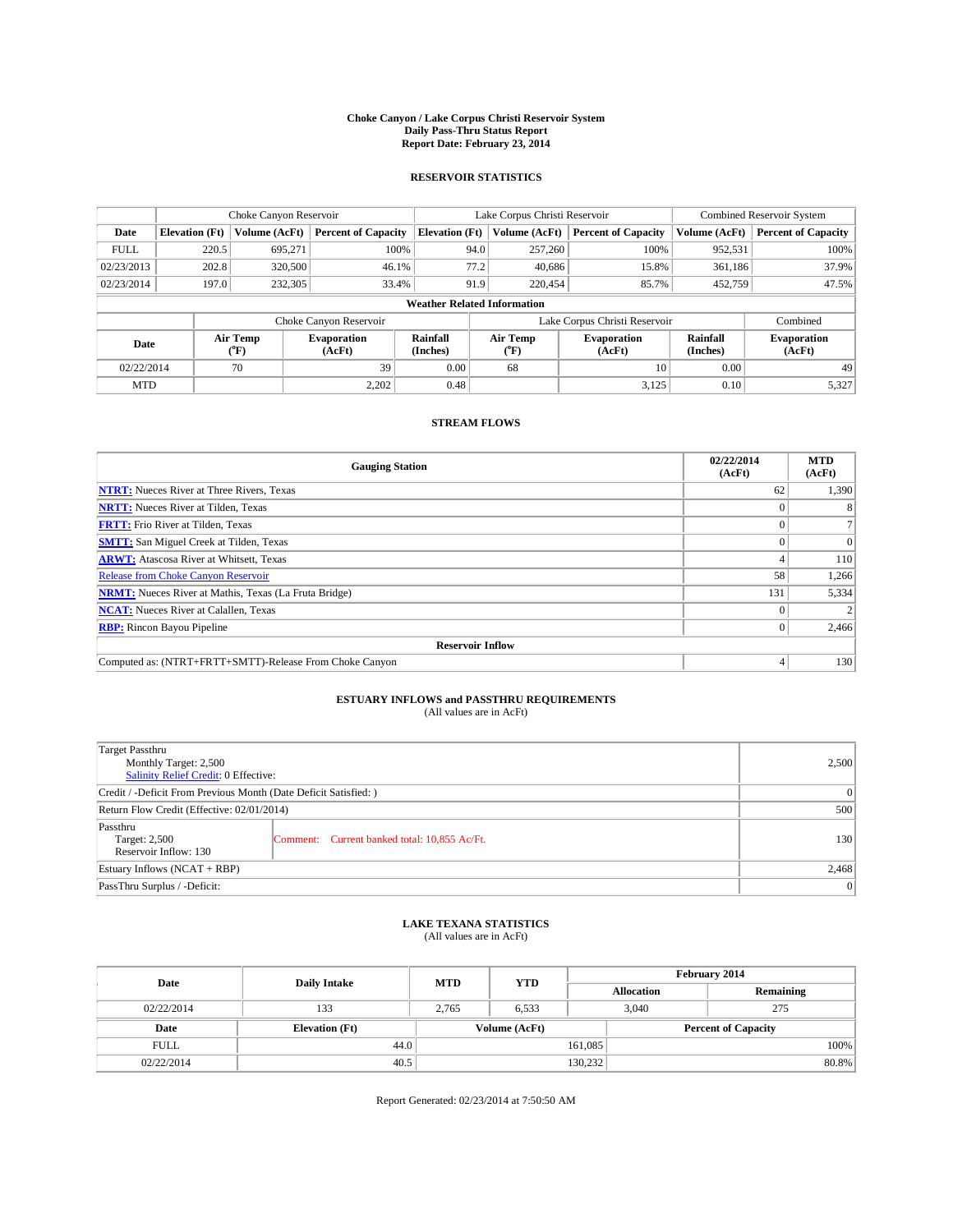#### **Choke Canyon / Lake Corpus Christi Reservoir System Daily Pass-Thru Status Report Report Date: February 24, 2014**

### **RESERVOIR STATISTICS**

|                                    | Choke Canyon Reservoir |                  |                              |                       | Lake Corpus Christi Reservoir | <b>Combined Reservoir System</b> |                      |                              |  |
|------------------------------------|------------------------|------------------|------------------------------|-----------------------|-------------------------------|----------------------------------|----------------------|------------------------------|--|
| Date                               | <b>Elevation</b> (Ft)  | Volume (AcFt)    | <b>Percent of Capacity</b>   | <b>Elevation (Ft)</b> | Volume (AcFt)                 | <b>Percent of Capacity</b>       | Volume (AcFt)        | <b>Percent of Capacity</b>   |  |
| <b>FULL</b>                        | 220.5                  | 695.271          | 100%                         |                       | 257,260<br>94.0               | 100%                             | 952,531              | 100%                         |  |
| 02/24/2013                         | 202.9                  | 321,506          | 46.2%                        |                       | 77.2<br>40,558                | 15.8%                            | 362,064              | 38.0%                        |  |
| 02/24/2014                         | 196.9                  | 231,107          | 33.2%                        |                       | 91.9<br>220,279               | 85.6%                            | 451,386              | 47.4%                        |  |
| <b>Weather Related Information</b> |                        |                  |                              |                       |                               |                                  |                      |                              |  |
|                                    |                        |                  | Choke Canyon Reservoir       |                       |                               | Lake Corpus Christi Reservoir    |                      | Combined                     |  |
| Date                               |                        | Air Temp<br>(°F) | <b>Evaporation</b><br>(AcFt) | Rainfall<br>(Inches)  | Air Temp<br>(°F)              | <b>Evaporation</b><br>(AcFt)     | Rainfall<br>(Inches) | <b>Evaporation</b><br>(AcFt) |  |
| 02/23/2014                         |                        | 82               | 133                          | 0.00                  | 78                            |                                  | 0.00                 | 133                          |  |
| <b>MTD</b>                         |                        |                  | 2,335                        | 0.48                  |                               | 3,125                            | 0.10                 | 5.460                        |  |

### **STREAM FLOWS**

| <b>Gauging Station</b>                                       | 02/23/2014<br>(AcFt) | <b>MTD</b><br>(AcFt) |  |  |  |  |
|--------------------------------------------------------------|----------------------|----------------------|--|--|--|--|
| <b>NTRT:</b> Nueces River at Three Rivers, Texas             | 60                   | 1,449                |  |  |  |  |
| <b>NRTT:</b> Nueces River at Tilden, Texas                   |                      |                      |  |  |  |  |
| <b>FRTT:</b> Frio River at Tilden, Texas                     |                      |                      |  |  |  |  |
| <b>SMTT:</b> San Miguel Creek at Tilden, Texas               |                      | $\Omega$             |  |  |  |  |
| <b>ARWT:</b> Atascosa River at Whitsett, Texas               |                      | 114                  |  |  |  |  |
| <b>Release from Choke Canyon Reservoir</b>                   | 58                   | 1,324                |  |  |  |  |
| <b>NRMT:</b> Nueces River at Mathis, Texas (La Fruta Bridge) | 133                  | 5,467                |  |  |  |  |
| <b>NCAT:</b> Nueces River at Calallen, Texas                 |                      |                      |  |  |  |  |
| <b>RBP:</b> Rincon Bayou Pipeline                            | $\theta$             | 2,466                |  |  |  |  |
| <b>Reservoir Inflow</b>                                      |                      |                      |  |  |  |  |
| Computed as: (NTRT+FRTT+SMTT)-Release From Choke Canyon      | $\overline{c}$       | 132                  |  |  |  |  |

# **ESTUARY INFLOWS and PASSTHRU REQUIREMENTS**<br>(All values are in AcFt)

| Target Passthru<br>Monthly Target: 2,500<br>Salinity Relief Credit: 0 Effective: | 2,500                                        |     |  |
|----------------------------------------------------------------------------------|----------------------------------------------|-----|--|
| Credit / -Deficit From Previous Month (Date Deficit Satisfied: )                 | 0                                            |     |  |
| Return Flow Credit (Effective: 02/01/2014)                                       |                                              |     |  |
| Passthru<br>Target: 2,500<br>Reservoir Inflow: 132                               | Comment: Current banked total: 10,855 Ac/Ft. | 132 |  |
| Estuary Inflows $(NCAT + RBP)$                                                   | 2,468                                        |     |  |
| PassThru Surplus / -Deficit:                                                     | 0                                            |     |  |

# **LAKE TEXANA STATISTICS** (All values are in AcFt)

| Date        | <b>Daily Intake</b>   | <b>MTD</b> | <b>YTD</b>    | February 2014 |                            |           |  |
|-------------|-----------------------|------------|---------------|---------------|----------------------------|-----------|--|
|             |                       |            |               |               | <b>Allocation</b>          | Remaining |  |
| 02/23/2014  | 133                   | 2,898      | 6,666         |               | 3,040<br>142               |           |  |
| Date        | <b>Elevation</b> (Ft) |            | Volume (AcFt) |               | <b>Percent of Capacity</b> |           |  |
| <b>FULL</b> | 44.0                  |            |               | 161,085       |                            | 100%      |  |
| 02/23/2014  | 40.5                  |            |               | 130,232       |                            | 80.8%     |  |

Report Generated: 02/24/2014 at 10:26:20 AM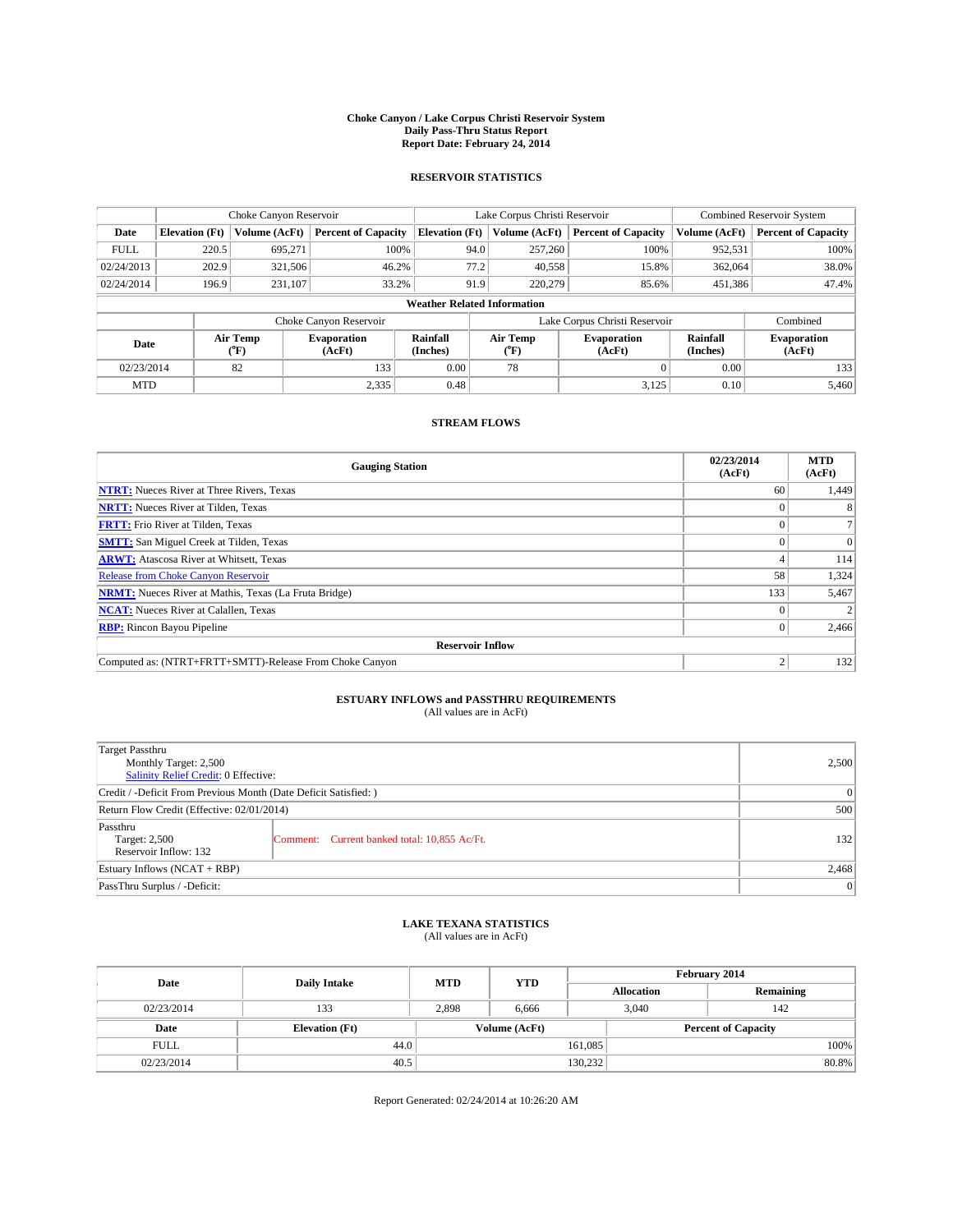#### **Choke Canyon / Lake Corpus Christi Reservoir System Daily Pass-Thru Status Report Report Date: February 25, 2014**

### **RESERVOIR STATISTICS**

|             | Choke Canyon Reservoir             |                  |                              |                       | Lake Corpus Christi Reservoir | Combined Reservoir System     |                      |                              |  |
|-------------|------------------------------------|------------------|------------------------------|-----------------------|-------------------------------|-------------------------------|----------------------|------------------------------|--|
| Date        | <b>Elevation</b> (Ft)              | Volume (AcFt)    | <b>Percent of Capacity</b>   | <b>Elevation (Ft)</b> | Volume (AcFt)                 | <b>Percent of Capacity</b>    | Volume (AcFt)        | <b>Percent of Capacity</b>   |  |
| <b>FULL</b> | 220.5                              | 695.271          | 100%                         |                       | 94.0<br>257,260               | 100%                          | 952,531              | 100%                         |  |
| 02/25/2013  | 202.9                              | 321,673          | 46.3%                        |                       | 77.2<br>40,430                | 15.7%                         | 362,103              | 38.0%                        |  |
| 02/25/2014  | 196.9                              | 231,373          | 33.3%                        |                       | 91.9<br>220,104               | 85.6%                         | 451,477              | 47.4%                        |  |
|             | <b>Weather Related Information</b> |                  |                              |                       |                               |                               |                      |                              |  |
|             |                                    |                  | Choke Canyon Reservoir       |                       |                               | Lake Corpus Christi Reservoir |                      | Combined                     |  |
| Date        |                                    | Air Temp<br>(°F) | <b>Evaporation</b><br>(AcFt) | Rainfall<br>(Inches)  | Air Temp<br>(°F)              | <b>Evaporation</b><br>(AcFt)  | Rainfall<br>(Inches) | <b>Evaporation</b><br>(AcFt) |  |
|             | 02/24/2014<br>79                   |                  | 118                          | 0.00                  | 78                            | 92                            | 0.00                 | 210                          |  |
| <b>MTD</b>  |                                    |                  | 2.453                        | 0.48                  |                               | 3,217                         | 0.10                 | 5,670                        |  |

### **STREAM FLOWS**

| <b>Gauging Station</b>                                       | 02/24/2014<br>(AcFt) | <b>MTD</b><br>(AcFt) |  |  |  |  |
|--------------------------------------------------------------|----------------------|----------------------|--|--|--|--|
| <b>NTRT:</b> Nueces River at Three Rivers, Texas             | 60                   | 1,509                |  |  |  |  |
| <b>NRTT:</b> Nueces River at Tilden, Texas                   |                      |                      |  |  |  |  |
| <b>FRTT:</b> Frio River at Tilden, Texas                     |                      |                      |  |  |  |  |
| <b>SMTT:</b> San Miguel Creek at Tilden, Texas               |                      | $\Omega$             |  |  |  |  |
| <b>ARWT:</b> Atascosa River at Whitsett, Texas               |                      | 118                  |  |  |  |  |
| <b>Release from Choke Canyon Reservoir</b>                   | 58                   | 1,382                |  |  |  |  |
| <b>NRMT:</b> Nueces River at Mathis, Texas (La Fruta Bridge) | 129                  | 5,596                |  |  |  |  |
| <b>NCAT:</b> Nueces River at Calallen, Texas                 |                      |                      |  |  |  |  |
| <b>RBP:</b> Rincon Bayou Pipeline                            | $\theta$             | 2,466                |  |  |  |  |
| <b>Reservoir Inflow</b>                                      |                      |                      |  |  |  |  |
| Computed as: (NTRT+FRTT+SMTT)-Release From Choke Canyon      | $\overline{c}$       | 134                  |  |  |  |  |

# **ESTUARY INFLOWS and PASSTHRU REQUIREMENTS**<br>(All values are in AcFt)

| Target Passthru<br>Monthly Target: 2,500<br>Salinity Relief Credit: 0 Effective: | 2,500                                        |     |  |  |
|----------------------------------------------------------------------------------|----------------------------------------------|-----|--|--|
| Credit / -Deficit From Previous Month (Date Deficit Satisfied: )                 |                                              |     |  |  |
| Return Flow Credit (Effective: 02/01/2014)                                       |                                              |     |  |  |
| Passthru<br>Target: 2,500<br>Reservoir Inflow: 134                               | Comment: Current banked total: 10,855 Ac/Ft. | 134 |  |  |
| Estuary Inflows $(NCAT + RBP)$                                                   |                                              |     |  |  |
| PassThru Surplus / -Deficit:                                                     | 0                                            |     |  |  |

# **LAKE TEXANA STATISTICS** (All values are in AcFt)

| Date        | <b>Daily Intake</b>   | <b>MTD</b>    | <b>YTD</b> | February 2014 |                            |           |  |
|-------------|-----------------------|---------------|------------|---------------|----------------------------|-----------|--|
|             |                       |               |            |               | <b>Allocation</b>          | Remaining |  |
| 02/24/2014  | 133                   | 3,031         | 6,799      |               | 3,040                      |           |  |
| Date        | <b>Elevation</b> (Ft) | Volume (AcFt) |            |               | <b>Percent of Capacity</b> |           |  |
| <b>FULL</b> | 44.0                  |               |            | 161.085       |                            | 100%      |  |
| 02/24/2014  | 40.5                  |               |            | 130,232       |                            | 80.8%     |  |

Report Generated: 02/25/2014 at 8:35:42 AM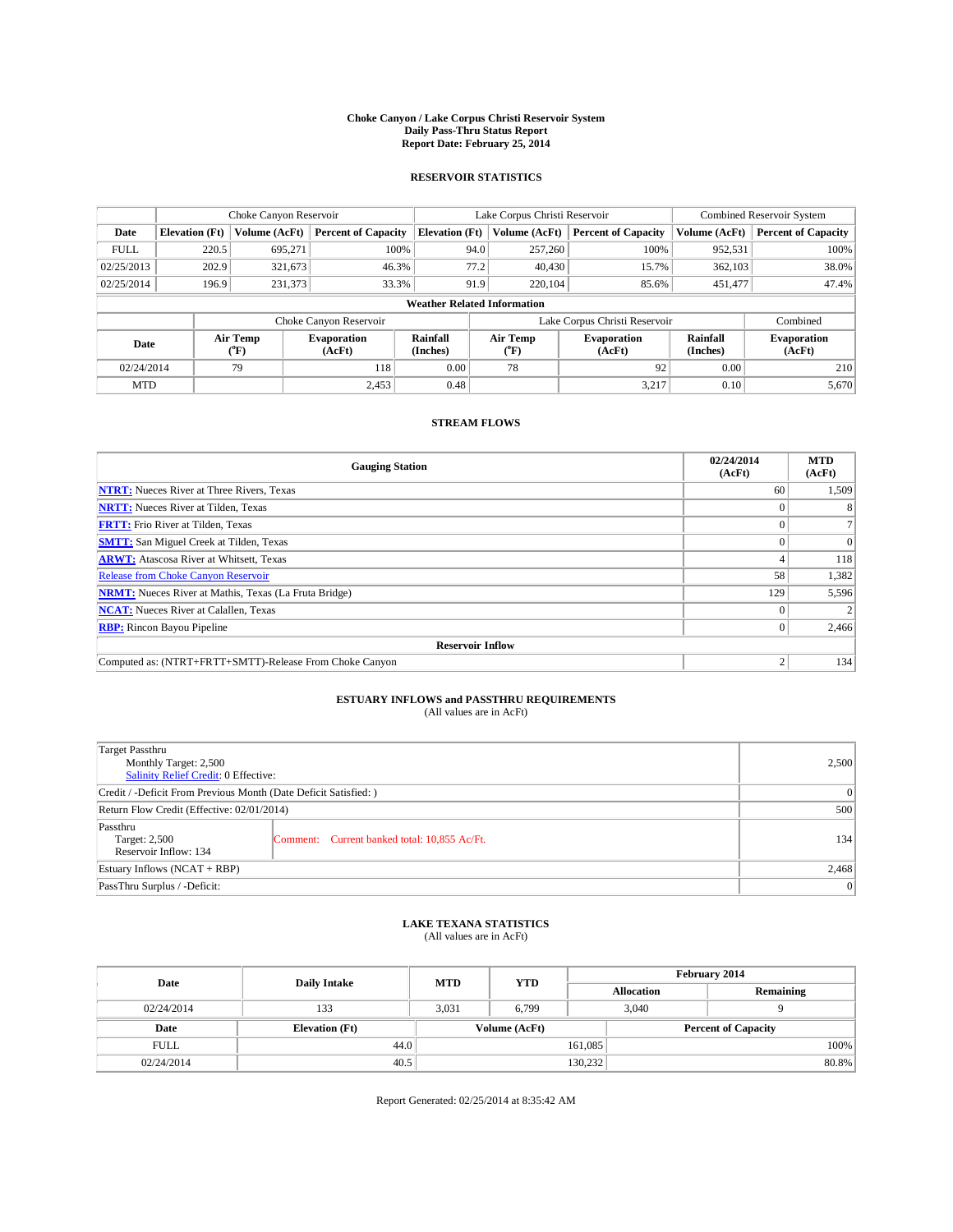#### **Choke Canyon / Lake Corpus Christi Reservoir System Daily Pass-Thru Status Report Report Date: February 26, 2014**

### **RESERVOIR STATISTICS**

|             | Choke Canyon Reservoir             |                  |                              |                       | Lake Corpus Christi Reservoir | Combined Reservoir System     |                      |                              |  |
|-------------|------------------------------------|------------------|------------------------------|-----------------------|-------------------------------|-------------------------------|----------------------|------------------------------|--|
| Date        | <b>Elevation</b> (Ft)              | Volume (AcFt)    | <b>Percent of Capacity</b>   | <b>Elevation (Ft)</b> | Volume (AcFt)                 | <b>Percent of Capacity</b>    | Volume (AcFt)        | <b>Percent of Capacity</b>   |  |
| <b>FULL</b> | 220.5                              | 695.271          | 100%                         | 94.0                  | 257,260                       | 100%                          | 952,531              | 100%                         |  |
| 02/26/2013  | 202.8                              | 320,004          | 46.0%                        | 77.1                  | 40,176                        | 15.6%                         | 360,180              | 37.8%                        |  |
| 02/26/2014  | 196.9                              | 230,972          | 33.2%                        | 92.0                  | 222,028                       | 86.3%                         | 453,000              | 47.6%                        |  |
|             | <b>Weather Related Information</b> |                  |                              |                       |                               |                               |                      |                              |  |
|             |                                    |                  | Choke Canyon Reservoir       |                       |                               | Lake Corpus Christi Reservoir |                      | Combined                     |  |
| Date        |                                    | Air Temp<br>(°F) | <b>Evaporation</b><br>(AcFt) | Rainfall<br>(Inches)  | Air Temp<br>$\rm ^{(^o}\!F)$  | <b>Evaporation</b><br>(AcFt)  | Rainfall<br>(Inches) | <b>Evaporation</b><br>(AcFt) |  |
|             | 55<br>02/25/2014<br>74             |                  |                              | 0.03                  | 79<br>61                      |                               | 0.05                 | 116                          |  |
| <b>MTD</b>  |                                    |                  | 2,508                        | 0.51                  |                               | 3,278                         | 0.15                 | 5.786                        |  |

### **STREAM FLOWS**

| <b>Gauging Station</b>                                       | 02/25/2014<br>(AcFt) | <b>MTD</b><br>(AcFt) |  |  |  |  |
|--------------------------------------------------------------|----------------------|----------------------|--|--|--|--|
| <b>NTRT:</b> Nueces River at Three Rivers, Texas             | 58                   | 1,566                |  |  |  |  |
| <b>NRTT:</b> Nueces River at Tilden, Texas                   |                      |                      |  |  |  |  |
| <b>FRTT:</b> Frio River at Tilden, Texas                     |                      |                      |  |  |  |  |
| <b>SMTT:</b> San Miguel Creek at Tilden, Texas               |                      | $\Omega$             |  |  |  |  |
| <b>ARWT:</b> Atascosa River at Whitsett, Texas               |                      | 121                  |  |  |  |  |
| <b>Release from Choke Canyon Reservoir</b>                   | 58                   | 1,439                |  |  |  |  |
| <b>NRMT:</b> Nueces River at Mathis, Texas (La Fruta Bridge) | 113                  | 5,709                |  |  |  |  |
| <b>NCAT:</b> Nueces River at Calallen, Texas                 |                      |                      |  |  |  |  |
| <b>RBP:</b> Rincon Bayou Pipeline                            | $\theta$             | 2,466                |  |  |  |  |
| <b>Reservoir Inflow</b>                                      |                      |                      |  |  |  |  |
| Computed as: (NTRT+FRTT+SMTT)-Release From Choke Canyon      | $\Omega$             | 134                  |  |  |  |  |

# **ESTUARY INFLOWS and PASSTHRU REQUIREMENTS**<br>(All values are in AcFt)

| Target Passthru<br>Monthly Target: 2,500<br>Salinity Relief Credit: 0 Effective: | 2,500                                        |     |  |  |
|----------------------------------------------------------------------------------|----------------------------------------------|-----|--|--|
| Credit / -Deficit From Previous Month (Date Deficit Satisfied: )                 |                                              |     |  |  |
| Return Flow Credit (Effective: 02/01/2014)                                       | 500                                          |     |  |  |
| Passthru<br>Target: 2,500<br>Reservoir Inflow: 134                               | Comment: Current banked total: 10,855 Ac/Ft. | 134 |  |  |
| Estuary Inflows $(NCAT + RBP)$                                                   | 2,469                                        |     |  |  |
| PassThru Surplus / -Deficit:                                                     | 0                                            |     |  |  |

# **LAKE TEXANA STATISTICS** (All values are in AcFt)

| Date        | <b>Daily Intake</b>   | <b>MTD</b>    | <b>YTD</b> | February 2014 |                            |           |  |
|-------------|-----------------------|---------------|------------|---------------|----------------------------|-----------|--|
|             |                       |               |            |               | <b>Allocation</b>          | Remaining |  |
| 02/25/2014  | 132                   | 3,163         | 6,931      |               | 3,040<br>$-123$            |           |  |
| Date        | <b>Elevation</b> (Ft) | Volume (AcFt) |            |               | <b>Percent of Capacity</b> |           |  |
| <b>FULL</b> | 44.0                  |               |            | 161,085       |                            | 100%      |  |
| 02/25/2014  | 40.6                  |               |            | 131,068       |                            | 81.4%     |  |

Report Generated: 02/26/2014 at 8:21:50 AM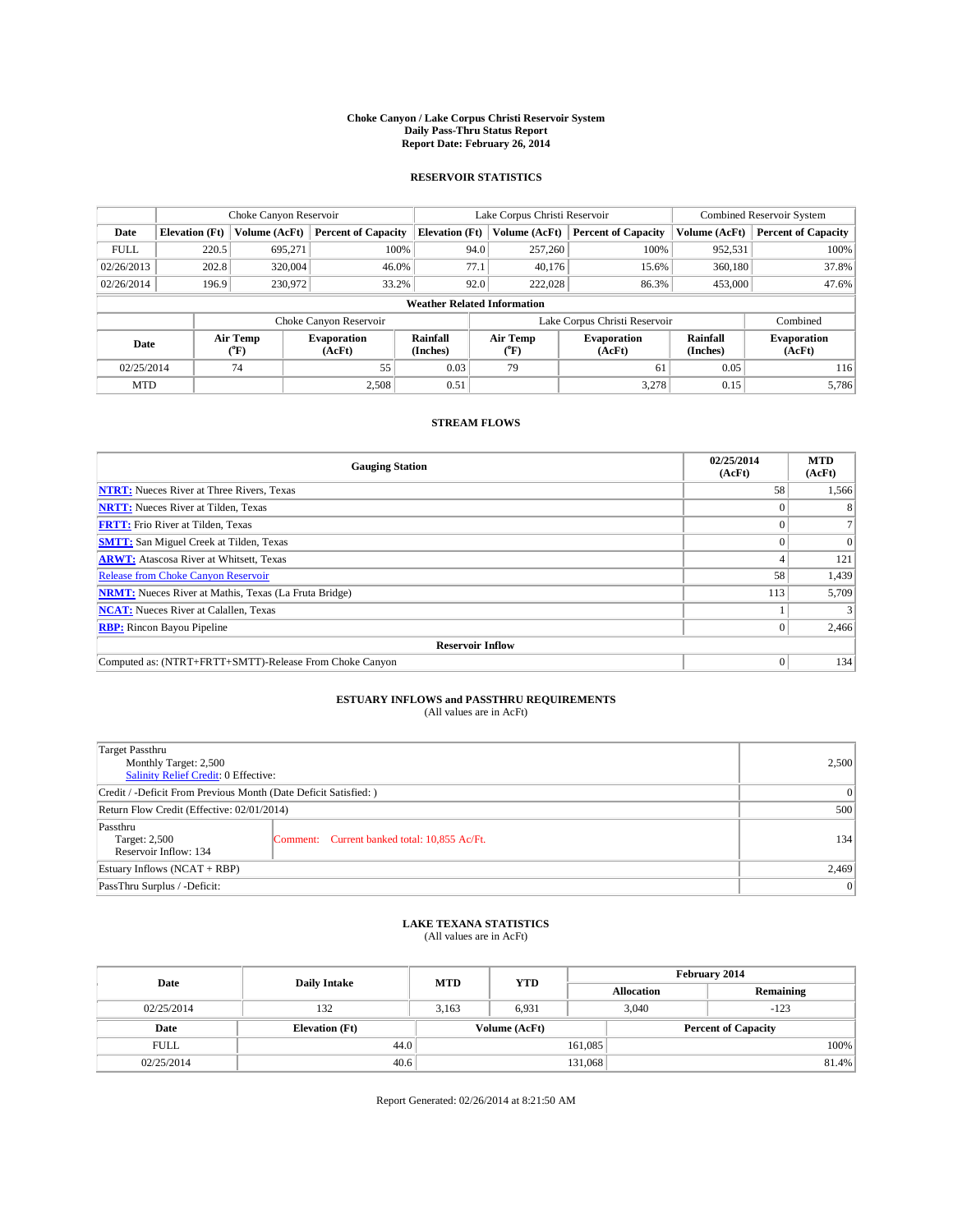#### **Choke Canyon / Lake Corpus Christi Reservoir System Daily Pass-Thru Status Report Report Date: February 27, 2014**

### **RESERVOIR STATISTICS**

|             |                                    | Choke Canyon Reservoir |                              |                       | Lake Corpus Christi Reservoir | <b>Combined Reservoir System</b> |                      |                              |  |
|-------------|------------------------------------|------------------------|------------------------------|-----------------------|-------------------------------|----------------------------------|----------------------|------------------------------|--|
| Date        | <b>Elevation</b> (Ft)              | Volume (AcFt)          | <b>Percent of Capacity</b>   | <b>Elevation (Ft)</b> | Volume (AcFt)                 | <b>Percent of Capacity</b>       | Volume (AcFt)        | <b>Percent of Capacity</b>   |  |
| <b>FULL</b> | 220.5                              | 695,271                | 100%                         | 94.0                  | 257,260                       | 100%                             | 952,531              | 100%                         |  |
| 02/27/2013  | 202.8                              | 320,170                | 46.0%                        | 77.1                  | 40.176                        | 15.6%                            | 360,346              | 37.8%                        |  |
| 02/27/2014  | 196.9                              | 231,639                | 33.3%                        | 91.9                  | 220,104                       | 85.6%                            | 451,743              | 47.4%                        |  |
|             | <b>Weather Related Information</b> |                        |                              |                       |                               |                                  |                      |                              |  |
|             |                                    |                        | Choke Canyon Reservoir       |                       |                               | Lake Corpus Christi Reservoir    |                      | Combined                     |  |
| Date        |                                    | Air Temp<br>(°F)       | <b>Evaporation</b><br>(AcFt) | Rainfall<br>(Inches)  | Air Temp<br>$(^{0}F)$         | <b>Evaporation</b><br>(AcFt)     | Rainfall<br>(Inches) | <b>Evaporation</b><br>(AcFt) |  |
| 02/26/2014  | 43<br>31                           |                        | 0.30                         | 50                    | 102                           | 0.22                             | 133                  |                              |  |
| <b>MTD</b>  |                                    |                        | 2.539                        | 0.81                  |                               | 3,380                            | 0.37                 | 5,919                        |  |

### **STREAM FLOWS**

| <b>Gauging Station</b>                                       | 02/26/2014<br>(AcFt) | <b>MTD</b><br>(AcFt) |  |  |  |  |
|--------------------------------------------------------------|----------------------|----------------------|--|--|--|--|
| <b>NTRT:</b> Nueces River at Three Rivers, Texas             | 62                   | 1,628                |  |  |  |  |
| <b>NRTT:</b> Nueces River at Tilden, Texas                   |                      |                      |  |  |  |  |
| <b>FRTT:</b> Frio River at Tilden, Texas                     |                      |                      |  |  |  |  |
| <b>SMTT:</b> San Miguel Creek at Tilden, Texas               |                      | $\Omega$             |  |  |  |  |
| <b>ARWT:</b> Atascosa River at Whitsett, Texas               |                      | 124                  |  |  |  |  |
| <b>Release from Choke Canyon Reservoir</b>                   | 58                   | 1,497                |  |  |  |  |
| <b>NRMT:</b> Nueces River at Mathis, Texas (La Fruta Bridge) | 95                   | 5,804                |  |  |  |  |
| <b>NCAT:</b> Nueces River at Calallen, Texas                 | 10                   | 13                   |  |  |  |  |
| <b>RBP:</b> Rincon Bayou Pipeline                            | 65                   | 2,530                |  |  |  |  |
| <b>Reservoir Inflow</b>                                      |                      |                      |  |  |  |  |
| Computed as: (NTRT+FRTT+SMTT)-Release From Choke Canyon      | 4                    | 138                  |  |  |  |  |

# **ESTUARY INFLOWS and PASSTHRU REQUIREMENTS**<br>(All values are in AcFt)

| Target Passthru                                                  |                                              |     |  |  |
|------------------------------------------------------------------|----------------------------------------------|-----|--|--|
| Monthly Target: 2,500                                            | 2,500                                        |     |  |  |
| Salinity Relief Credit: 0 Effective:                             |                                              |     |  |  |
| Credit / -Deficit From Previous Month (Date Deficit Satisfied: ) |                                              |     |  |  |
| Return Flow Credit (Effective: 02/01/2014)                       | 500                                          |     |  |  |
| Passthru<br>Target: 2,500                                        | Comment: Current banked total: 10,855 Ac/Ft. | 138 |  |  |
| Reservoir Inflow: 138                                            |                                              |     |  |  |
| Estuary Inflows (NCAT + RBP)                                     | 2,543                                        |     |  |  |
| PassThru Surplus / -Deficit:                                     | 0                                            |     |  |  |

# **LAKE TEXANA STATISTICS** (All values are in AcFt)

| Date        | <b>Daily Intake</b>   | <b>MTD</b>    | <b>YTD</b> | February 2014 |                            |           |  |
|-------------|-----------------------|---------------|------------|---------------|----------------------------|-----------|--|
|             |                       |               |            |               | <b>Allocation</b>          | Remaining |  |
| 02/26/2014  | 132                   | 3,296         | 7,063      |               | 3,040<br>$-256$            |           |  |
| Date        | <b>Elevation</b> (Ft) | Volume (AcFt) |            |               | <b>Percent of Capacity</b> |           |  |
| <b>FULL</b> | 44.0                  |               |            | 161,085       |                            | 100%      |  |
| 02/26/2014  | 40.5                  |               |            | 130,232       |                            | 80.8%     |  |

Report Generated: 02/27/2014 at 11:30:49 AM